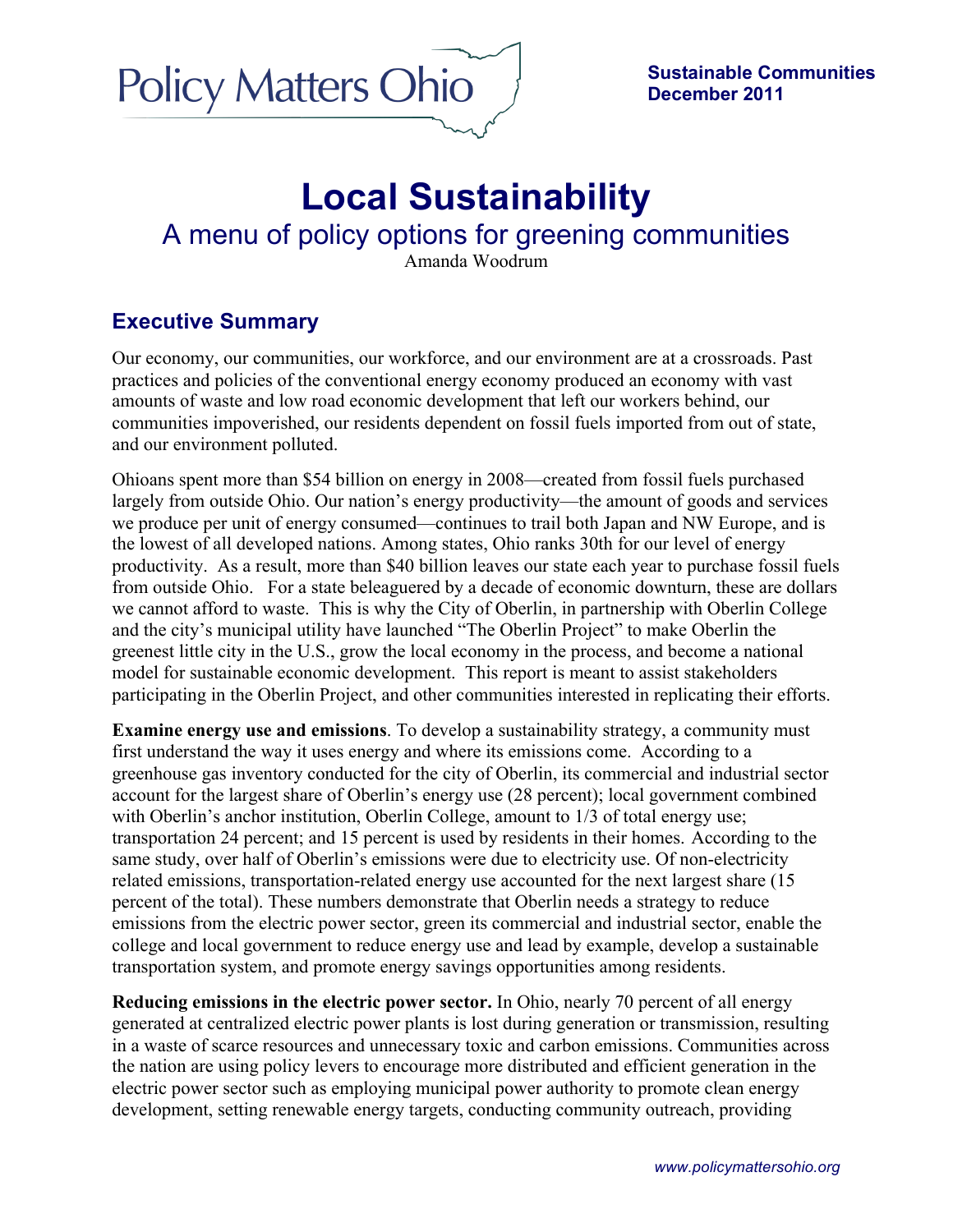technical assistance, organizing bulk purchasing for discounted rates, engaging in comprehensive long-term planning to guide local energy decisions; and streamlining permitting processes and utility interconnection standards. One of the most exciting policy developments is the utility use of CLEAN contracts (Clean Local Energy Accessible Now), or a feed-in tariff or FIT, a set of published rates at which a utility company buys clean energy from local developers.

**Greening the commercial and industrial sector**. Across Ohio, the commercial and industrial sectors combined account for half of all energy used and over \$18 billion in energy expenditures (2008).By targeting this sector for energy savings, we can increase the productivity of our energy inputs, resulting in increased competitiveness, more jobs, and reduced emissions. To do so, cities are creating eco-industrial parks, where they bring together local businesses and manufacturers to share services, transportation infrastructure, energy, and waste streams; engaging in public awareness campaigns, creating revolving loan funds accessible by businesses for clean energy purposes, and incentivizing or requiring new or existing buildings to meet green building standards. Property Assessed Clean Energy (PACE) is an innovative approach using the public works assessment model, typically used for sewers, sidewalks, and other public improvements to finance clean energy projects.

**Leading by Example: Local government and anchor institutions.** The sector that has most successfully adopted sustainability measures so far is known as the MUSH market (Municipalities, Universities, Schools, and Hospitals). Local Governments and anchor institutions in the community, like Oberlin College, are leading by example. They are examining their own energy use, setting goals, developing strategies to reduce energy use and increase use of alternative energy, encouraging energy saving behavior among employees, faculty and students, and developing green, local, and efficient purchasing guidelines. Many cities and campuses are employing the use of power purchase agreements to purchase renewable energy systems, and Energy Service Companies (ESCOs) to capture energy savings.

**Develop a more sustainable transportation system.** While many of Ohio's transportation problems require state and regional solutions, there are steps local governments can take to make it easier and safer to walk, bike, use mass transit, and purchase more efficient and alternativefueled vehicles. There are also ways to grow our communities in a more sustainable fashion: promoting rural products in nearby urban areas, supporting farms and the value-added processing of rural resources, and preserving natural land; investing in existing assets downtown and on Main Street, in existing infrastructure, and on places the community values; and encouraging low-impact development that utilizes natural landscaping for storm water management.

**Promote energy savings opportunities among residents**. The major barriers to clean energy upgrades in the residential market include uncertainty in length of ownership of home and ability to recoup costs; the fact that rental property owners may not pay utility bills; a lack of motivation, or ability, to undertake the hassle of learning, organizing, financing, and implementing a project, and access to upfront funds to pay for efficiency investments. Successful efficiency programs address these barriers by making efficiency easy, engaging the community, subsidizing the cost of energy audits, offering rebates for clean energy products and services, and making low- to no-interest loans accessible with longer payback periods. With these goals in mind, well-informed contractor networks, community energy action groups, and "energy advocates" are being employed to engage their communities, increase participation rates, and walk consumers through the process. Some of the more innovative financing options involve repayment of equipment installation through the customer's utility or property tax bill.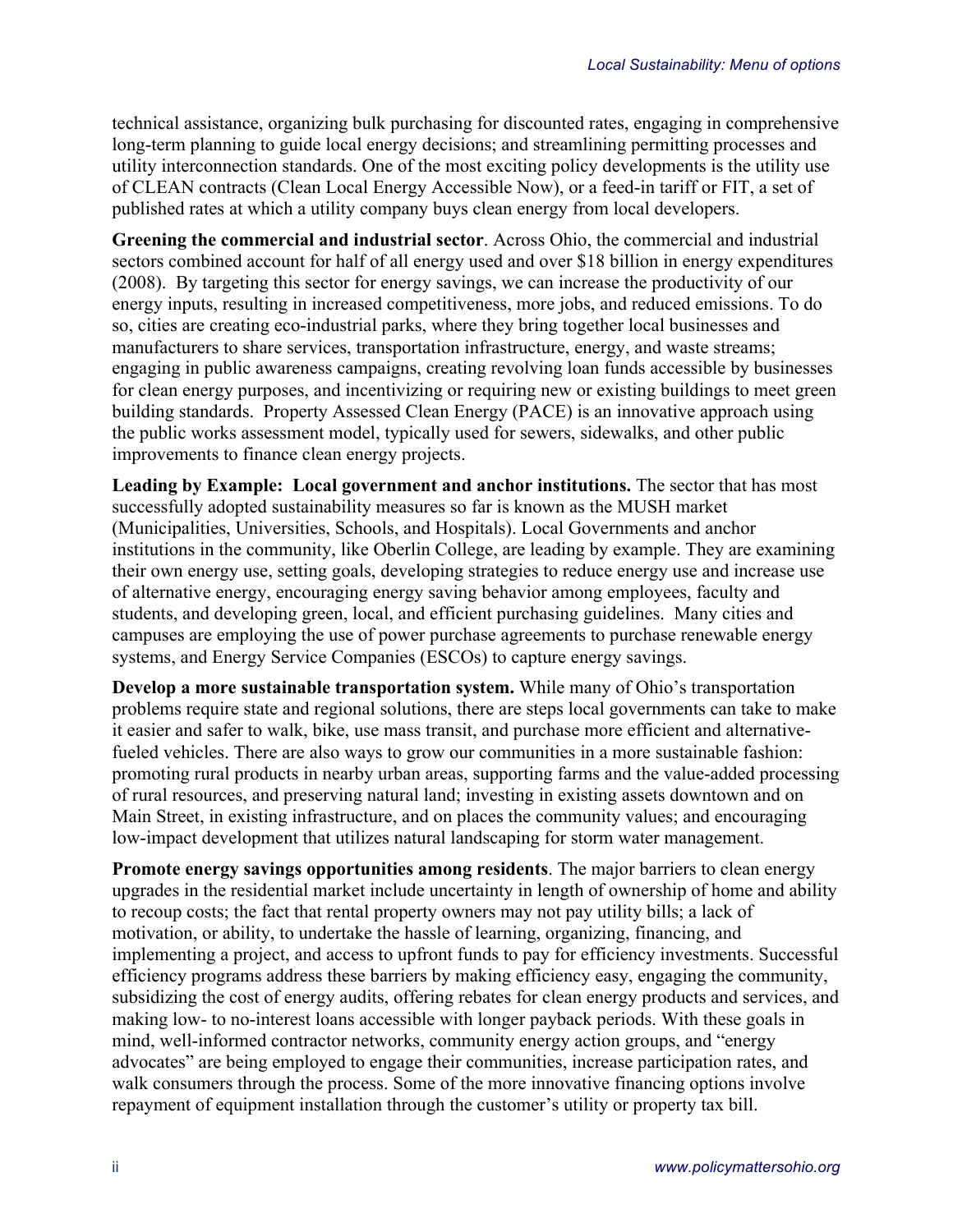## **Conclusion**

Achieving the aggressive goals of the Oberlin Project will require a holistic approach addressing all energy-using and emissions-producing sectors. The same goes for any community that wants to become greener and cleaner. This document details many options, not all of which will make sense for every community. The next step in the research process will be to sort through the options, identify what makes sense for each particular community, assess the impact of those options, and identify any barriers to adopting particular policy options and potential solutions. A green job sketch and workforce development strategy also needs to be fleshed out as well to make sure that jobs created from green investments are good jobs accessible to local residents.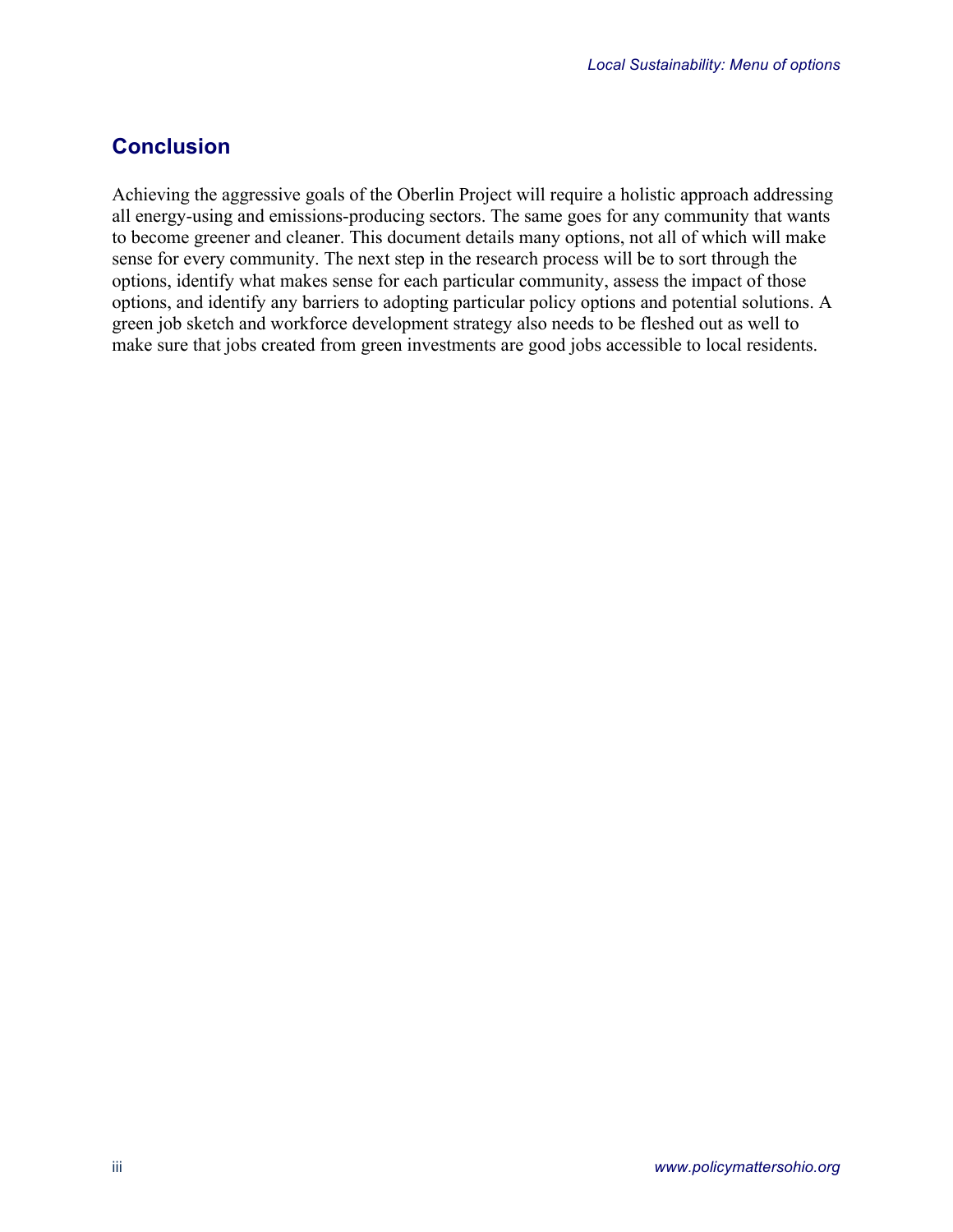# **Introduction**

Our economy, our communities, our workforce, and our environment are at a crossroads. Practices and policies of the conventional energy approach produced an economy with vast amounts of waste and low-road economic development that left our workers behind, our communities impoverished, our residents dependent on fossil fuels imported from out of state, and a polluted environment. Since the last recession in 2001, from which Ohio never fully recovered, more than 377,000 manufacturing jobs and nearly 63,000 construction jobs have disappeared. Five of Ohio's cities were among the top ten nationally for having the biggest increases in poverty. 1 Ohioans spent more than \$54 billion on energy in 2008, most of it from fossil fuels purchased outside Ohio. That's roughly \$4,700 per person and 11.5 percent of our gross state product, which adds up to additional pressure on our already strained budgets and economy. Ohio ranks sixth in the nation for the total amount of energy we use, and a third for pollution emitted by our electric power industry.<sup>2</sup>

Historically, fossil fuel energy was cheap; pollution was ignored so we could grow our industrial economy. In recent decades, fossil fuel prices have become volatile and emissions have become harder to ignore. Our nation's energy productivity—the amount of goods and services we produce per unit of energy consumed—continues to trail both Japan and NW Europe, and is the lowest of all developed nations. Among states, Ohio ranks 30th for our level of energy productivity. More than \$40 billion leaves our state each year to purchase fuels from outside Ohio. For a state beleaguered by a decade of economic downturn, these are dollars we cannot afford to waste.

This is why the city of Oberlin, in partnership with Oberlin College and the city's municipal utility have launched "The Oberlin Project" to make Oberlin the greenest little city in the U.S. In the process, they plan to grow the local economy and become a national model for sustainable economic development. Oberlin, a small city in Ohio, is a deeply loved college community with a lively campus. Its appealing town square has the cafes, boutiques, and book stores you would expect in a college town, but it also has an old-time hardware store, candy shop and ice cream parlor. But Oberlin shares the state's history of economic distress. In fact, Oberlin's poverty rates are higher than those found in the state as a whole, with more than one in four of its residents in poverty, approximately double statewide figures.

Leaders in the Oberlin community hope to preserve what is so compelling about their city while reversing negative economic and environmental trends in Oberlin and surrounding areas. The Oberlin Project will promote the economic and environmental sustainability of the community and surrounding areas by increasing energy independence, reducing fossil fuel use and the harmful pollutants emitted from them, increasing access to renewable energy sources, and promoting energy savings for local businesses, the college, the city and its residents. If these goals can be reached in city this size, given limited resources, they can be reached anywhere.

<sup>&</sup>lt;sup>1</sup> Youngstown, Toledo, Dayton, Columbus, Akron are in the top ten for fastest growing poverty.<br><sup>2</sup> Energy Information Administration http://www.eia.gov/cneaf/electricity/st\_profiles/e\_profiles\_sum.html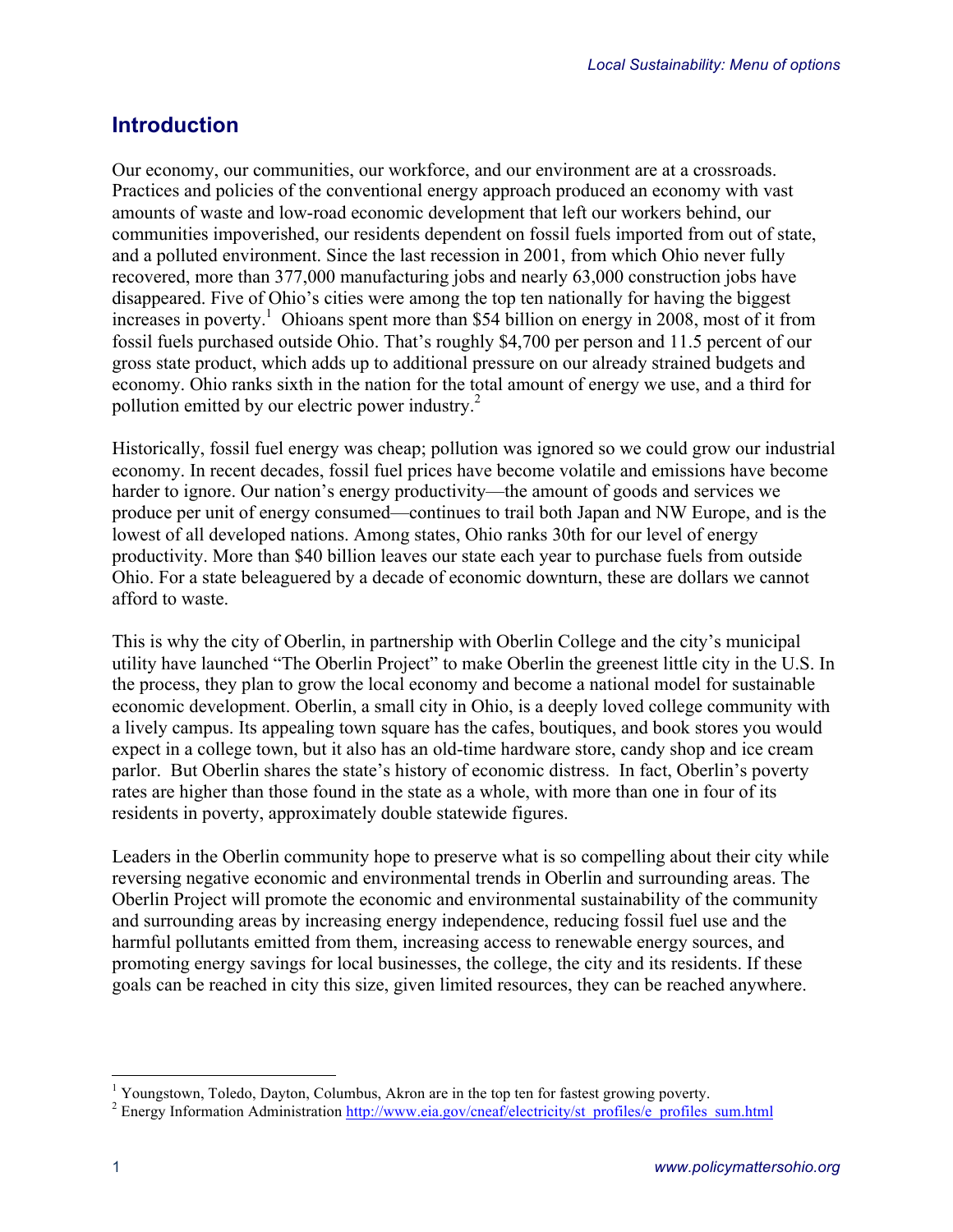**Oberlin energy use.** In order to develop a sustainability strategy, a community must first understand the way it uses energy and where its emissions come from. According to a greenhouse gas inventory conducted for the city of Oberlin, $3$  an estimated 170,000 mBtus (million British thermal units) of energy were used in 2007 to meet the needs of Oberlin businesses, college, residents, and the local government. The cost of that energy, at the 2009 average rate of \$20.30 per Btu in Ohio, amounts to nearly \$27 million in energy expenditures for Oberlin. Figure 1 breaks down that energy use by sector, and shows that Oberlin's commercial and industrial sector, not including Oberlin college and local government operations, accounts for the largest share of Oberlin's energy use (28 percent). The combined energy use of Oberlin College and local government operations amounts to one-third of total energy use, making the city and college important players in an effort to lead by example. Transportation accounts for 24 percent of energy use, and the remaining 15 percent is used by residents in their homes. <sup>4</sup>



<sup>&</sup>lt;sup>3</sup> Nathaniel Flashchner Meyer, *A Baseline Greenhouse Gas Inventory for Oberlin: Stepping Up to the Challenge of Climate Neutrality (2009).* 

<sup>&</sup>lt;sup>4</sup> Oberlin College and local government operations accounting for half of that sector's energy use.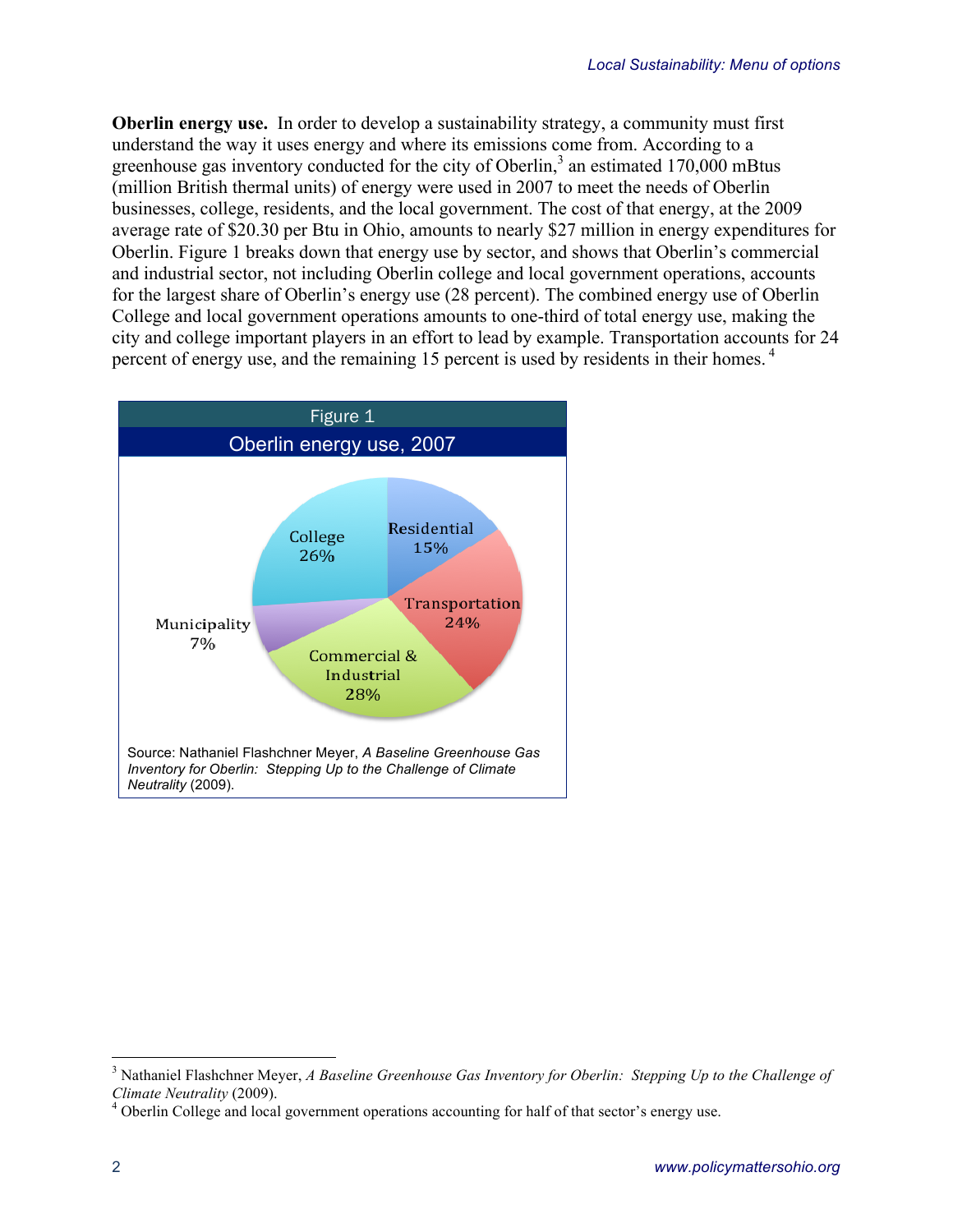**Oberlin Emissions.** According to the same study on Oberlin greenhouse gases Oberlin emitted 174,391 tons of carbon dioxide in 2007.<sup>5</sup> Figure 2 shows that more than half of Oberlin's emissions were from the combined use of electricity by the college, local government, residents, and businesses. Electricity and on-site fossil fuel use of the commercial and industrial sector resulted in the largest share of total carbon emissions (commercial heat plus commercial electricity totaled 40 percent). The college and the city together accounted for the second largest share of emissions (college coal, college electricity, municipal heat and municipal electricity totaled 27 percent), followed by residential heat and power share of emissions at 16 percent. Transportation-related energy use accounted for 15 percent of Oberlin emissions.



**Energy Strategy.** The figures help show that to achieve a more sustainable economy and environment, Oberlin needs a strategy to:

- 1. Reduce emissions from the electric power sector;
- 2. Green the commercial and industrial sector;
- 3. Enable the college and local government to reduce energy use and lead by example;
- 4. Develop a sustainable transportation system that employs smart growth principles;
- 5. Promote energy savings opportunities for Oberlin residents.

The next five sections of this report identify best practices, sustainability strategies and policy solutions being employed in cities throughout the nation across each of these energy-using and emissions-producing sectors.

 $<sup>5</sup>$  Meyer, 2009.</sup>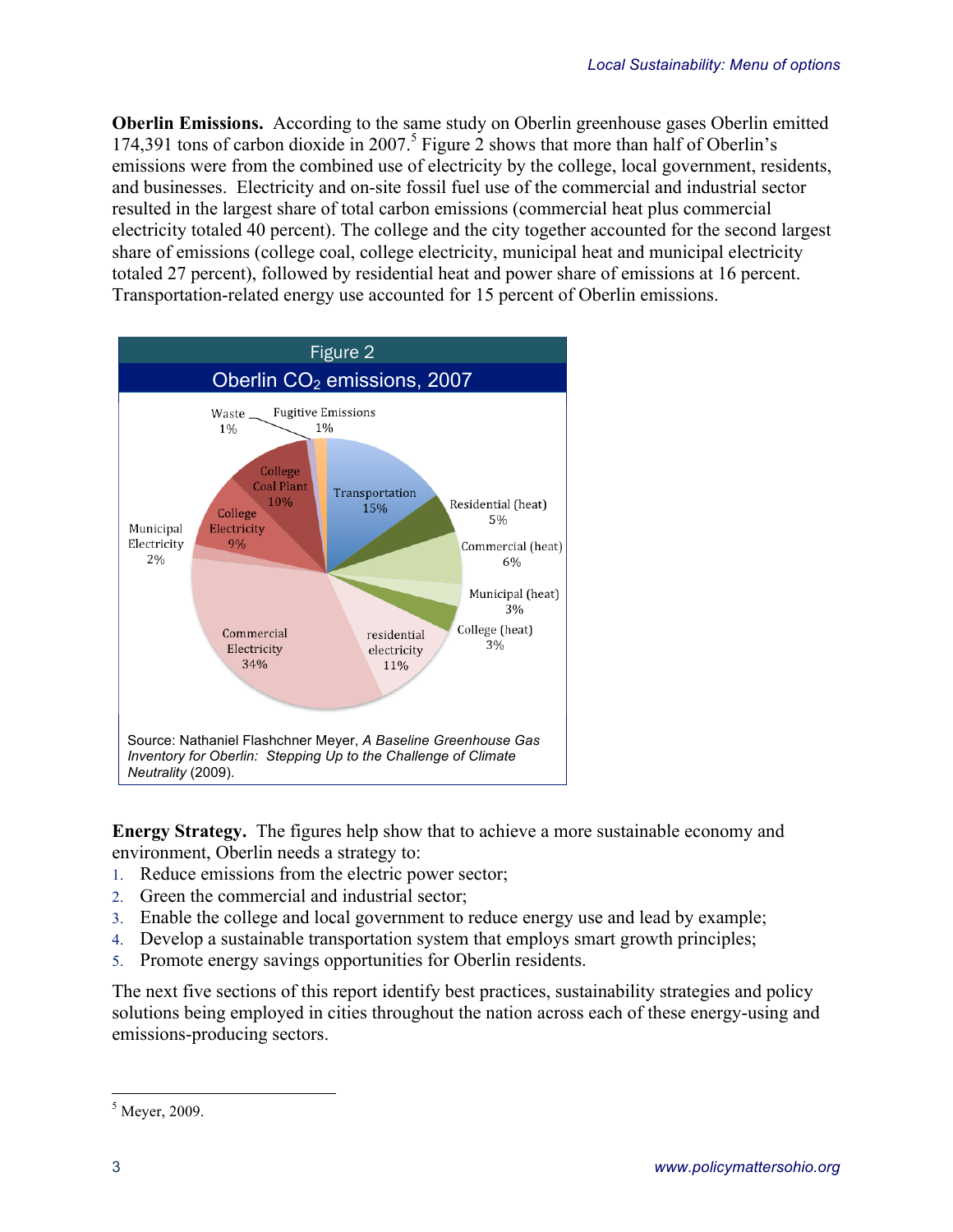### **1. Reducing emissions in the electric power sector**

Ohio's electric power industry ranks third in the nation for the carbon it emits, behind Texas and Pennsylvania.<sup>6</sup> It is the largest contributor to emissions, accounting for nearly half of all carbon emissions in Ohio, because our current system of producing electricity is extremely inefficient. Figure 3 shows that nearly 70 percent of all energy generated at electric power plants is lost during generation or transmission of electricity through our outdated electrical system.<sup>7</sup> As one company that builds more efficient heat and power facilities says of conventional electricity production, "for every three lumps of coal you put in, you only get one out."<sup>8</sup> Ultimately, this inefficiency translates into a waste of scarce resources and unnecessary toxic and carbon emissions.<sup>9</sup> Targeted strategies to diversify the energy portfolio of electric utility companies, to increase local renewable energy use, and to help businesses, residents, and local governments to reduce their electricity use will significantly impact emissions. However, a strategy to reduce inefficiencies within the electric power sector itself by promoting more distributed generation of electricity and the recovery of heat typically wasted should also be looked at. Oberlin's municipal electric utility is already on track to secure approximately 90 percent of its energy from renewable sources, mostly local. This will reduce Oberlin's carbon emissions dramatically.



http://www.policymattersohio.org/pdf/GreeningIndustry2009.pdf

 $\frac{6}{7}$  http://eia.gov/state/state-energy-rankings.cfm?keyid=86&orderid=1<br> $\frac{7}{7}$  Nationally, 63 percent of all energy used in the production of electricity is lost during generation. An additional seven percent of net electricity generated is lost during transmission and distribution through our antiquated grid system.

 $8<sup>8</sup>$  Interview with Melissa Mullarkey, Recycled Energy Development (June 19, 2009).

<sup>&</sup>lt;sup>9</sup> See Policy Matters Ohio, *Greening Ohio Industry* (2009) at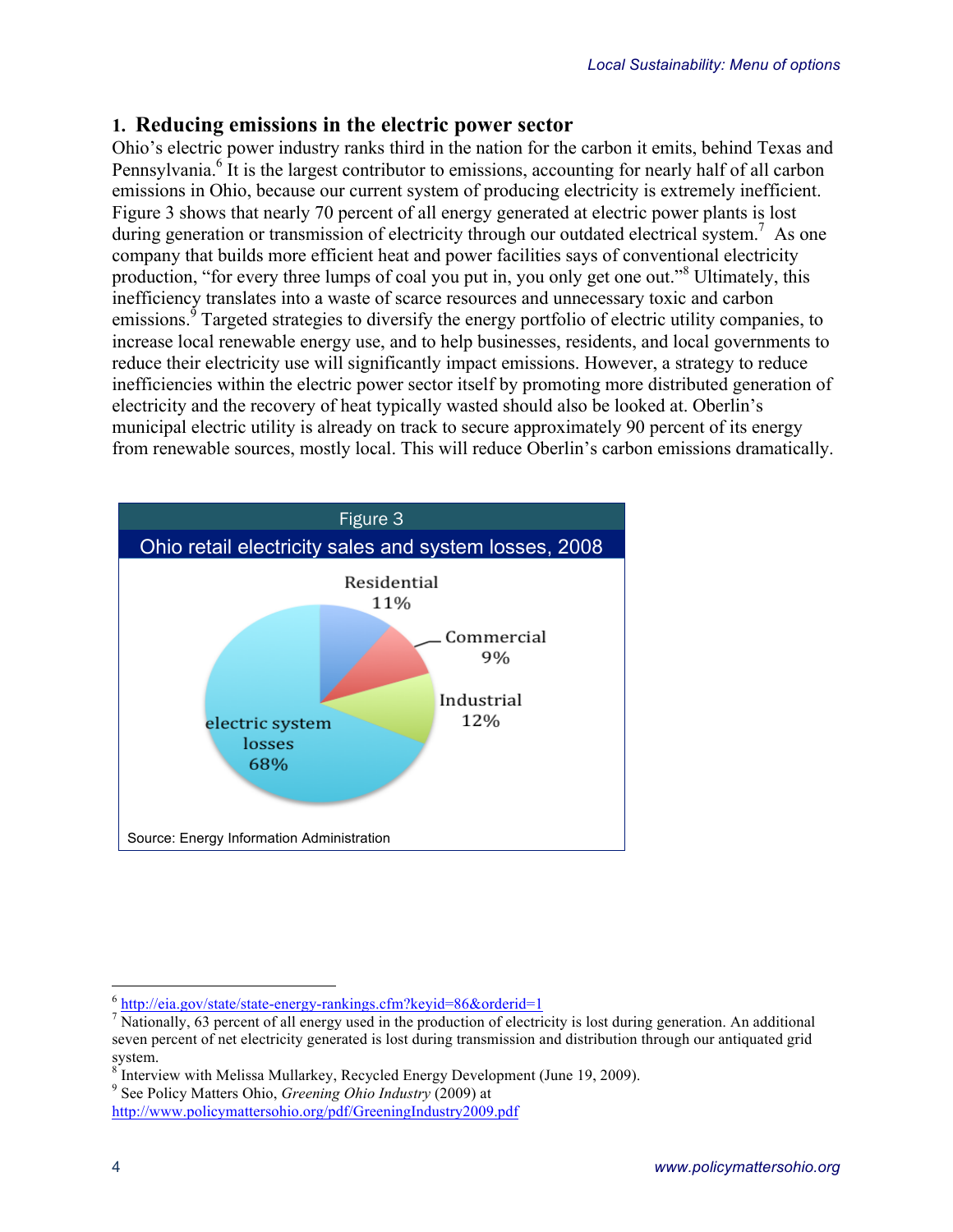Inefficiencies in electricity production are largely the result of heat lost in the production process, a result of our centralized power system. When burning fuels to produce electricity, vast amounts of heat are created and typically discarded through pressure release vents, cooled using lake or river water or cooling towers, or burned off. At the same time this heat is being discarded, Ohio residents, businesses and manufacturers are purchasing fuel to create heat on site in order to meet their heating and cooling needs. If we could transfer the heat lost from the electric power sector to consumers, we would reduce enormous amounts of energy waste and related emissions. Transporting heat requires the use of expensive heavily insulated pipes, however, with great losses over distance; it becomes impractical beyond three miles and is most efficient if transferred less than a half mile. Our centralized system, located at the far corners of the state, means existing power plants are too remote to transfer heat to most energy consumers. Every kilowatt-hour of renewable energy generated at or near the end user reduces the need for 3.3 kilowatts worth of fossil fuels to be burned at a conventional power plant.

Power generation in a clean energy system is spread out geographically. Often called "distributed energy," this approach reduces the waste that comes with centralized power production, and can blur the lines between what are currently separate systems for heat and power. While solar energy is often thought of as an alternative way to generate electricity, solar thermal energy can be used to heat water, rooms, and floorboards. One often-overlooked component of clean energy is combined heat and power (CHP) technology—a 100*‐*year*‐*old technology that harnesses both the heat and power produced during electricity production. Greater adoption of CHP technology can nearly double the efficiency of electricity generation while reducing energy expenditures and emissions.<sup>10</sup> Since CHP technologies often use fossil fuels, but use them more efficiently, it is often referred to as grey power (natural gas is often a source, but biomass use is growing).

Table 1 outlines some of the policy levers cities are using to encourage distributed generation. Table 2 shows utility-related efforts to support the development of clean energy. There are many compelling possibilities out there and these tables are meant to give an overview of the many options, not to suggest that Oberlin, or any community, could move forward simultaneously or immediately with all of these ideas. The most exciting policy developments, described in greater detail in Table 3, are CLEAN contracts (CLEAN stands for Clean Local Energy Accessible Now), formerly referred to as a feed-in tariff or perhaps more aptly termed feed-in rates. CLEAN contracts are a set of published rates at which a utility company buys clean energy from small, local developers. Aside from the general benefits of investing in clean energy, CLEAN contracts put local energy dollars towards community-based infrastructure, make projects more financeable since there is a guaranteed revenue stream for the project, and create a standardized process for developing projects.

 <sup>10</sup> Department of Energy, Oak Ridge National Laboratory, *Combined Heat & Power: Effective Energy Solutions for a Sustainable Future* (2008) at http://apps1.eere.energy.gov/news/progress\_alerts.cfm/pa\_id=131.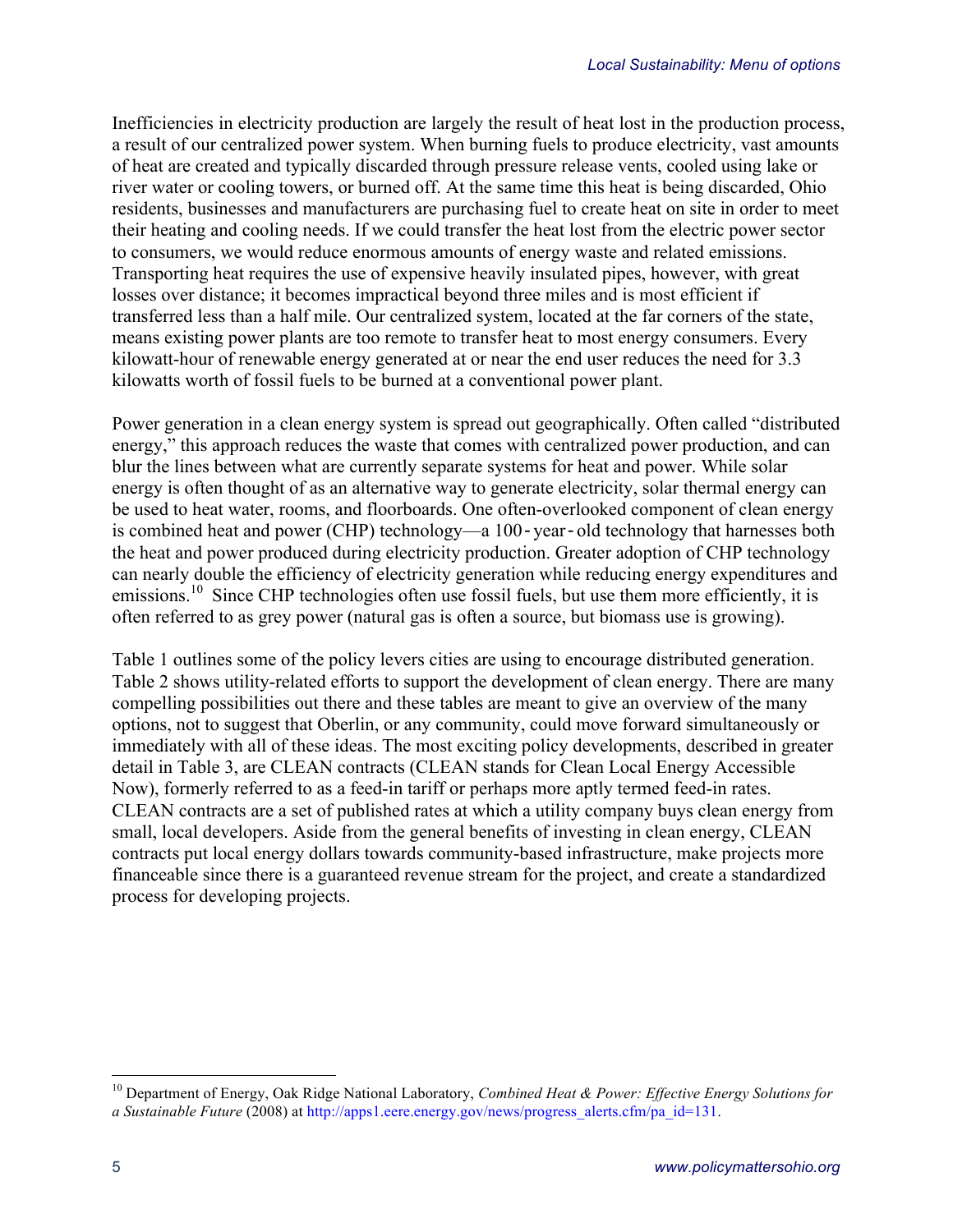| Table 1                                                                                                                                                                                                                                                     |                                                                                                                                                                                                                                                                                                                                                                                                                |                                                                                                                                                                 |
|-------------------------------------------------------------------------------------------------------------------------------------------------------------------------------------------------------------------------------------------------------------|----------------------------------------------------------------------------------------------------------------------------------------------------------------------------------------------------------------------------------------------------------------------------------------------------------------------------------------------------------------------------------------------------------------|-----------------------------------------------------------------------------------------------------------------------------------------------------------------|
| How cities can support local investments in more distributed energy                                                                                                                                                                                         |                                                                                                                                                                                                                                                                                                                                                                                                                |                                                                                                                                                                 |
| Employ municipal<br>power authority                                                                                                                                                                                                                         | Citizen-owned power utilities across the country are leading<br>sustainability efforts. Some communities without public power entities<br>are considering the creation of a public clean energy utility.                                                                                                                                                                                                       | Oberlin, OH;<br>Gainesville, FL;<br>Sacramento, CA.                                                                                                             |
| Pass renewable<br>energy standard                                                                                                                                                                                                                           | A majority of states and some cities require their municipal utility<br>companies to secure a minimum percentage of energy from renewable<br>energy sources.                                                                                                                                                                                                                                                   | Columbia, MO - 15%<br>by 2017; Philadelphia -<br>20% by 2015; Maine -<br>40% by 2017.                                                                           |
| <b>Establish Targets</b>                                                                                                                                                                                                                                    | Reduce Green house gas emissions by X percent, Shoot for X # of<br>solar installations, X MW of solar installed capacity; X percent<br>Combined Heat and Power technology capacity adoption.                                                                                                                                                                                                                   | Milwaukee, WI.                                                                                                                                                  |
| Support CHP<br>development                                                                                                                                                                                                                                  | Fund site-specific feasibility studies and demonstration projects;<br>financial incentives; feed-in tariff policy for municipal power (see Table<br>2).                                                                                                                                                                                                                                                        | NYSERDA; Germany<br>(biogas CHP); Ontario;<br>Belgium.                                                                                                          |
| Commitment to<br>increase residents'<br>renewable energy use                                                                                                                                                                                                | Example – Sign up 500 customers to purchase renewable energy<br>systems.                                                                                                                                                                                                                                                                                                                                       | Boulder, CO.                                                                                                                                                    |
| Provide community<br>outreach and<br>technical assistance                                                                                                                                                                                                   | Help local businesses, residents understand renewable options. Seattle<br>implemented education and outreach to City Light customers, industry<br>professionals. Sacramento created a solar self-assessment web site.                                                                                                                                                                                          | Seattle, WA; Chicago,<br>IL; Tucson, AZ;<br>Sacramento, CA.                                                                                                     |
| Community<br>aggregation programs<br>and renewable<br>energy purchasing<br>co-ops                                                                                                                                                                           | Cities and co-ops can get a discounted rate for bulk purchase and pass<br>savings to groups of individuals or businesses. Aggregation allows city<br>governments, regional entities representing multiple governments, and<br>co-ops acting on behalf of residents to negotiate bulk power rates.                                                                                                              | Portland, Northeast<br>Ohio Public Energy<br>Council; San Jose;<br>Trico Electric Co-op<br>$(AZ)$ .                                                             |
| Renewable energy<br>friendly zoning and<br>planning                                                                                                                                                                                                         | Integrate solar into local or regional planning efforts; resource planning,<br>economic development, sustainability goals. Pass ordinance allowing<br>renewable energy systems on private property in commercial,<br>residential, and industrial zones (but require permits and set<br>limitations); solar easements; solar access permit; solar rights.<br>Establish a Clean/Green Technology Incentive Zone. | Seattle, WA; Tucson<br>Solar Energy<br>Integration Plan,<br><b>Greater Tucson Solar</b><br><b>Energy Development</b><br>Plan; Mason City, IA;<br>Sacramento, CA |
| Rent out solar<br>equipment                                                                                                                                                                                                                                 | Renters pay installation and monthly utility fee                                                                                                                                                                                                                                                                                                                                                               | Santa Clara Solar<br>Utility                                                                                                                                    |
| Streamline permitting<br>and interconnection<br>processes                                                                                                                                                                                                   | Seattle conducted a gap analysis between codes and best practices,<br>evaluating and overcoming barriers to interconnection by auditing and<br>reporting on interconnection practices, developing a Customer's Guide<br>to interconnection, and revising City Light's interconnection standards<br>for a more streamlined approach                                                                             | Seattle, WA;<br>Philadelphia;                                                                                                                                   |
| Permit fee waivers or<br><b>Discounts</b>                                                                                                                                                                                                                   | Reduce or waive local building permit fees, plan-checking fees, design<br>review fees for renewable energy installations and green building<br>certifications.                                                                                                                                                                                                                                                 |                                                                                                                                                                 |
| Pollution Tax or<br><b>Health Impact Fee</b>                                                                                                                                                                                                                | Charge for the negative externalities from fossil fuel use and use the<br>funds to invest in clean energy.                                                                                                                                                                                                                                                                                                     |                                                                                                                                                                 |
| Sources: http://www.sustainablecitynetwork.com/topic_channels/finance; The Apollo Alliance, New Energy For Cities, at<br>http://www.policymattersohio.org/pdf/new_energy_for_cities.pdf; and http://solaramericacommunities.energy.gov/solaramericacities/. |                                                                                                                                                                                                                                                                                                                                                                                                                |                                                                                                                                                                 |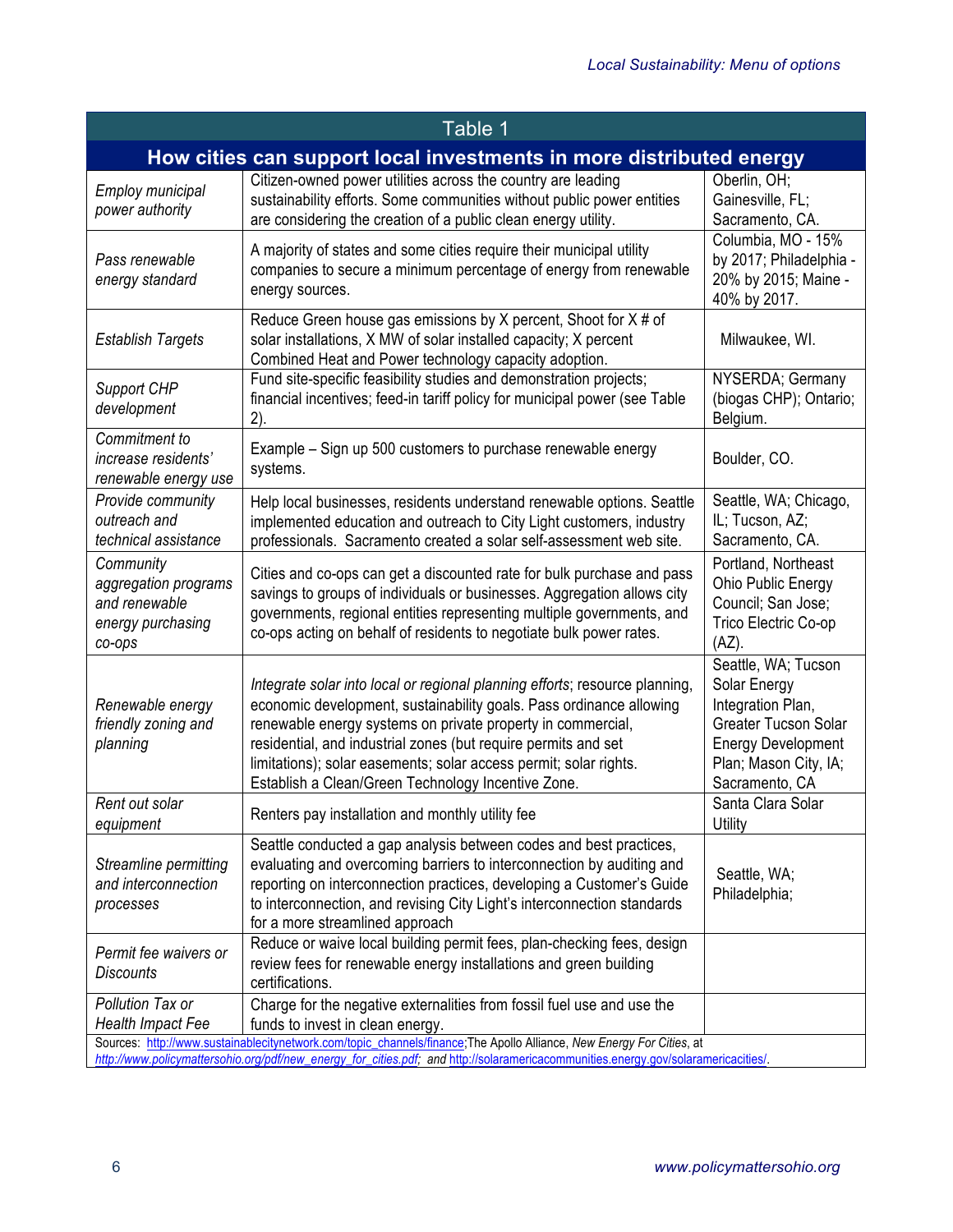| Table 2                                                                                                                                                                                                                                    |                                                                                                                                                                                                                                                                                                                                                                       |                                                                                         |
|--------------------------------------------------------------------------------------------------------------------------------------------------------------------------------------------------------------------------------------------|-----------------------------------------------------------------------------------------------------------------------------------------------------------------------------------------------------------------------------------------------------------------------------------------------------------------------------------------------------------------------|-----------------------------------------------------------------------------------------|
| Clean energy policies and programs for utility companies                                                                                                                                                                                   |                                                                                                                                                                                                                                                                                                                                                                       |                                                                                         |
| <b>Smart Grid</b><br>Expansion                                                                                                                                                                                                             | Phase in real-time monitoring of energy consumption through<br>smart meters and thermostats. Provide consumer access via web.<br>Enables use of smart appliances, response to price spikes and grid<br>issues, distributed energy, monitoring portfolio of sources.                                                                                                   | Austin Energy; Southern<br>California Edison                                            |
| Microgrid                                                                                                                                                                                                                                  | Small, locally generated power systems. Eliminates need for<br>heavy transmission infrastructure, and reduces energy losses.                                                                                                                                                                                                                                          | Horizon is working with<br>San Diego Gas & Electric;<br>military bases; UC San<br>Diego |
| Power<br>Purchase<br>Agreements                                                                                                                                                                                                            | Long-term fixed-rate agreements between utility and large energy<br>user for clean affordable power provided by utility or 3rd party<br>producer. Concept can be applied to energy efficiency as well.                                                                                                                                                                | See Table 9                                                                             |
| <b>CLEAN</b><br>contracts<br>(feed-in tariff)                                                                                                                                                                                              | Utility engaged in long-term contracts with renewable energy<br>developers for renewable energy generated at published rates that<br>are guaranteed. Rates can differ depending on type of renewable<br>energy produced, whether locally produced/made. Helps local<br>farmers and community members compete with large developers.<br>Amount procured can be capped. | See Table 4                                                                             |
| Efficiency<br><b>Power Plant</b>                                                                                                                                                                                                           | Utility purchases a MW of efficiency like it would power. 3rd party<br>aggregates several efficiency projects to achieve savings.                                                                                                                                                                                                                                     | Oberlin Municipal Light and<br>Power Systems                                            |
| Efficiency<br><b>Power Plant</b><br>Decoupling                                                                                                                                                                                             | Utility purchases a MW of efficiency like it would power. 3rd party<br>aggregates several efficiency projects to achieve savings.<br>Sever link between utility profits and sales quantity, a regulatory<br>approach whereby utilities index retail rates to sales volume to<br>reduce profit motive.                                                                 | Oberlin Municipal Light and<br><b>Power Systems</b><br>Gainesville, Fl; Oregon          |
| Clean Energy<br>Funds                                                                                                                                                                                                                      | Public Benefits Funds can be created from a small surcharge on<br>electricity usage typically based on kw-h use, some flat fee.<br>Money collected supports wide range of clean energy programs.                                                                                                                                                                      | Nineteen states require of<br>IOUs; a few cities                                        |
|                                                                                                                                                                                                                                            | Optional tax-deductible contribution to clean energy                                                                                                                                                                                                                                                                                                                  | Sacramento Municipal<br><b>Utility District</b>                                         |
| Clean Energy                                                                                                                                                                                                                               | Set aside of % of ratepayer funds                                                                                                                                                                                                                                                                                                                                     | Sacramento Municipal<br><b>Utility District</b>                                         |
| Funds<br>Green pricing<br>programs                                                                                                                                                                                                         | Allow customers to choose to pay rate premium for clean energy.<br>Premium based on difference between fossil fuel price and clean<br>energy; allows customers to buy clean energy without producing<br>themselves; Austin Power provides a long-term fixed rate for clean<br>energy while the fossil fuel rate remains variable (advantage to<br>manufacturers)      | Austin Power, Xcel energy<br>(nation's cheapest RE<br>program)                          |
| Demand-side<br>management                                                                                                                                                                                                                  | Programs designed to reduce or modify customer energy use.<br>Cash rebates for lighting, appliances; free energy audits; shift<br>usage from peak to off-peak.                                                                                                                                                                                                        | Austin Power, Pacific Gas<br>and Electric, Nevada<br>Power                              |
| <b>Net Metering</b>                                                                                                                                                                                                                        | Allow consumers producing renewable energy for own purposes<br>put excess energy onto the grid, roll back their meter accordingly.                                                                                                                                                                                                                                    | <b>Gainesville Regional Utility</b>                                                     |
| Sources: Center on Wisconsin Strategy, New Energy for Cities, at http://policymattersohio.org/apollo/new_energy_cities_2006.htm;<br>Database of State Incentives for Renewable and Energy Efficiency Programs at http://www.dsireusa.org/. |                                                                                                                                                                                                                                                                                                                                                                       |                                                                                         |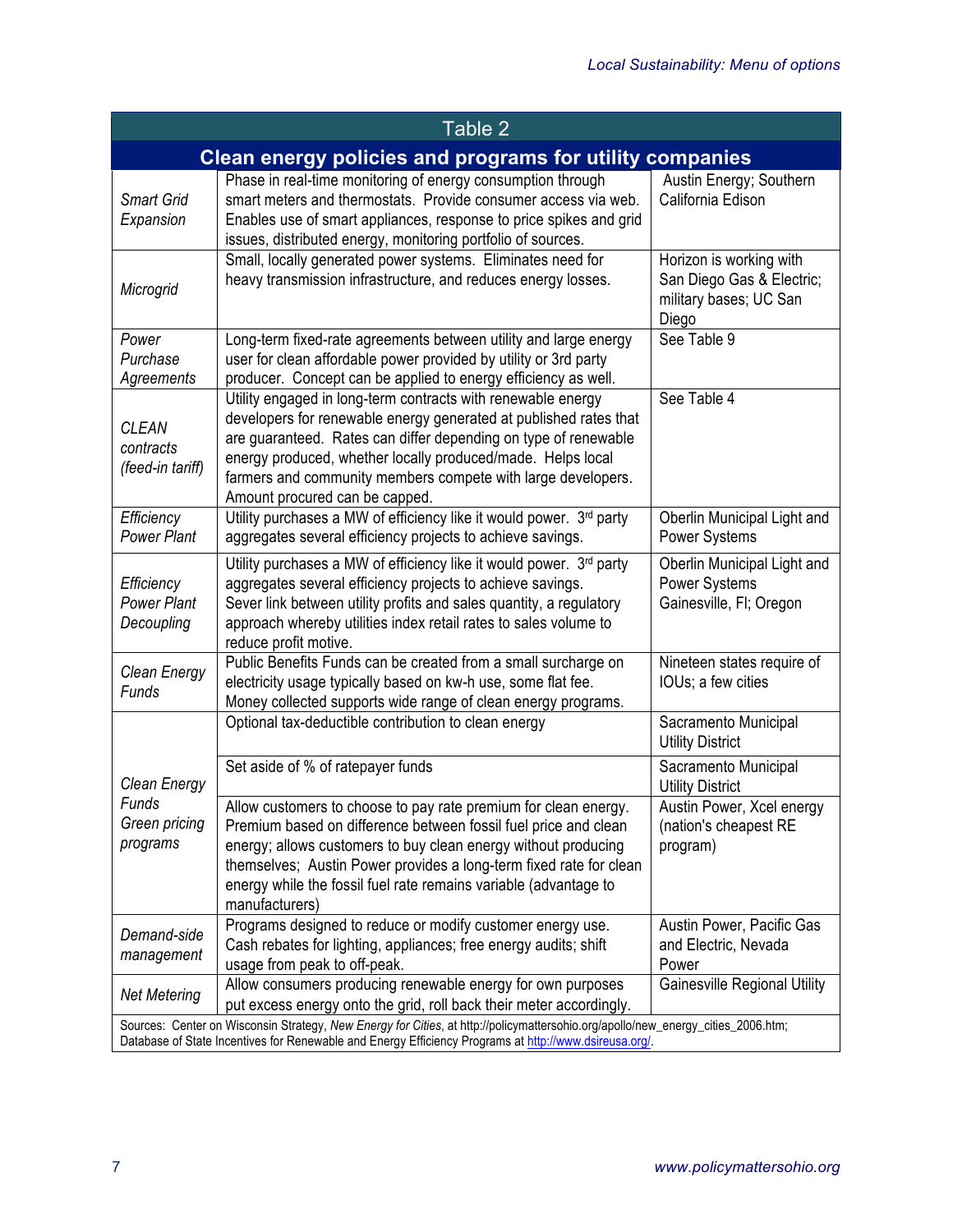### Table 3

## **Clean contracts or feed-in tariffs (rate)**<sup>11</sup>

Clean contracts, aka feed-in tariff, or feed-in rate, is a published rate paid by a local utility company for clean energy sold on the grid. The rate is typically determined by the average cost of the technology plus a reasonable rate of return for the project developer. The utility engages in a long-term power purchase agreement with a clean energy project developer, at the pre-established rate, for the energy that project produces over a set period of years. Unlike the net metering concept, projects under feed-in rate contracts are developed solely for selling power onto the grid. The process for developing a feed-in tariff is outlined below: 12

- 1) Determine cost of renewable energy (different technologies, different costs);
- 2) Use cost data to set rates, rates will decline over time;
- 3) Develop standardized long-term contracts for generators (15-25 years);
- 4) Utilities roll costs into rate base;
- 5) Monitor installation and cost data constantly.

Additional considerations to meet community needs may include: 1) Consumer protections such as a total program cap, a cap on electric rate increases, exemptions for low-income consumers or refund rate increases to low-income consumers; 2) multipliers or carve-outs for local ownership, small projects, projects installed by organized labor, and for Ohio-made, or American-made resources. Clean contracts may need the approval of the Federal Energy Regulatory Commission (FERC), but not in the case of municipal utilities.

|                            | <b>City of Gainesville feed-in rate program</b>                                                                                                                                                                                                                                                                                                                                                                                                                                                                                                                                                                                                                                                                                                                                                                                                                                                                                                                                      |
|----------------------------|--------------------------------------------------------------------------------------------------------------------------------------------------------------------------------------------------------------------------------------------------------------------------------------------------------------------------------------------------------------------------------------------------------------------------------------------------------------------------------------------------------------------------------------------------------------------------------------------------------------------------------------------------------------------------------------------------------------------------------------------------------------------------------------------------------------------------------------------------------------------------------------------------------------------------------------------------------------------------------------|
| Gainesville,<br>Florida    | Gainesville is the home of University of Florida, has 250,000 residents, and a municipal utility serving both<br>the city and suburban area (including electric, gas, water/wastewater, telecom). The city's energy supply<br>strategy focuses on building biomass and solar capacity through solar heater and solar photovoltaic (PV)<br>rebates, net metering at retail rates, and creation of a feed-in rate.                                                                                                                                                                                                                                                                                                                                                                                                                                                                                                                                                                     |
| Feed-in<br>rate<br>program | Gainesville is the first city in the U.S. to create a feed-in rate program. Projects are developed to feed all<br>power generated into grid. No rebates are available; Instead, developers are offered a flat rate based on<br>their expected cost plus a reasonable rate of return. Currently, Gainesville is offering 32 cents per kWh for<br>rooftop solar projects, and 26 cents per kWh for ground mounted projects. There is a cap on the amount of<br>renewable energy the utility will purchase of four MW per year, in order to manage the rate impact to<br>consumers. The queue for these projects is now filled through 2016 for a total of 32 MW.                                                                                                                                                                                                                                                                                                                       |
| Impact on<br>customer      | The impact of the feed-in rate program is \$.70 per customer. Prior to enacting the program, the utility<br>conducted a representative survey of 400 customers (based on service territory). The survey essentially<br>asked "if \$1 or less, would you support solar?" The response was 75 percent "yes." Separately, a sales<br>tax survey was done. This included 28 different items, including solar, and asked about support for a sales<br>tax increase for different issues: schools were No. 1, solar was No. 3.                                                                                                                                                                                                                                                                                                                                                                                                                                                             |
| Economic<br>impact         | Prior to starting its clean energy program, Gainesville's fuel mix was 60% coal, 20% gas, 1% renewable,<br>15% purchased power, 5% nuclear. By 2013, Gainesville will cut its natural gas use in half, and 22% of<br>electric power will come from renewable energy sources. The city estimates the impact of their feed-in rate<br>to include: \$5 million in private funds spent by feed-in rate customers, and \$24 million estimated annually<br>going forward (with 261 estimated jobs created); \$240,000 has so far gone to 25 owners in payments; First<br>16 months of feed-in rate led to 1000kW installed PV, there are 3.8 MW under construction (2 large<br>projects, one commercial-sized rooftop); and indirect benefits include location of solar companies in<br>Gainesville, capital infusion, solar-friendly zoning rules, and dramatic improvement in \$/watt from<br>competition created in the solar market, and a new market was created in leasing rooftops. |

<sup>&</sup>lt;sup>11</sup> For more resources on the topic, see the guide to FITs put out by the National Renewable Energy Laboratory (NREL) at http://www.renewableenergyworld.com/rea/news/article/2010/08/nrel-releases-feed-in-tariff-guide (144 pages).

<sup>&</sup>lt;sup>12</sup> Presentation by Richard Caperton, Center for American Progress, ICLEI conference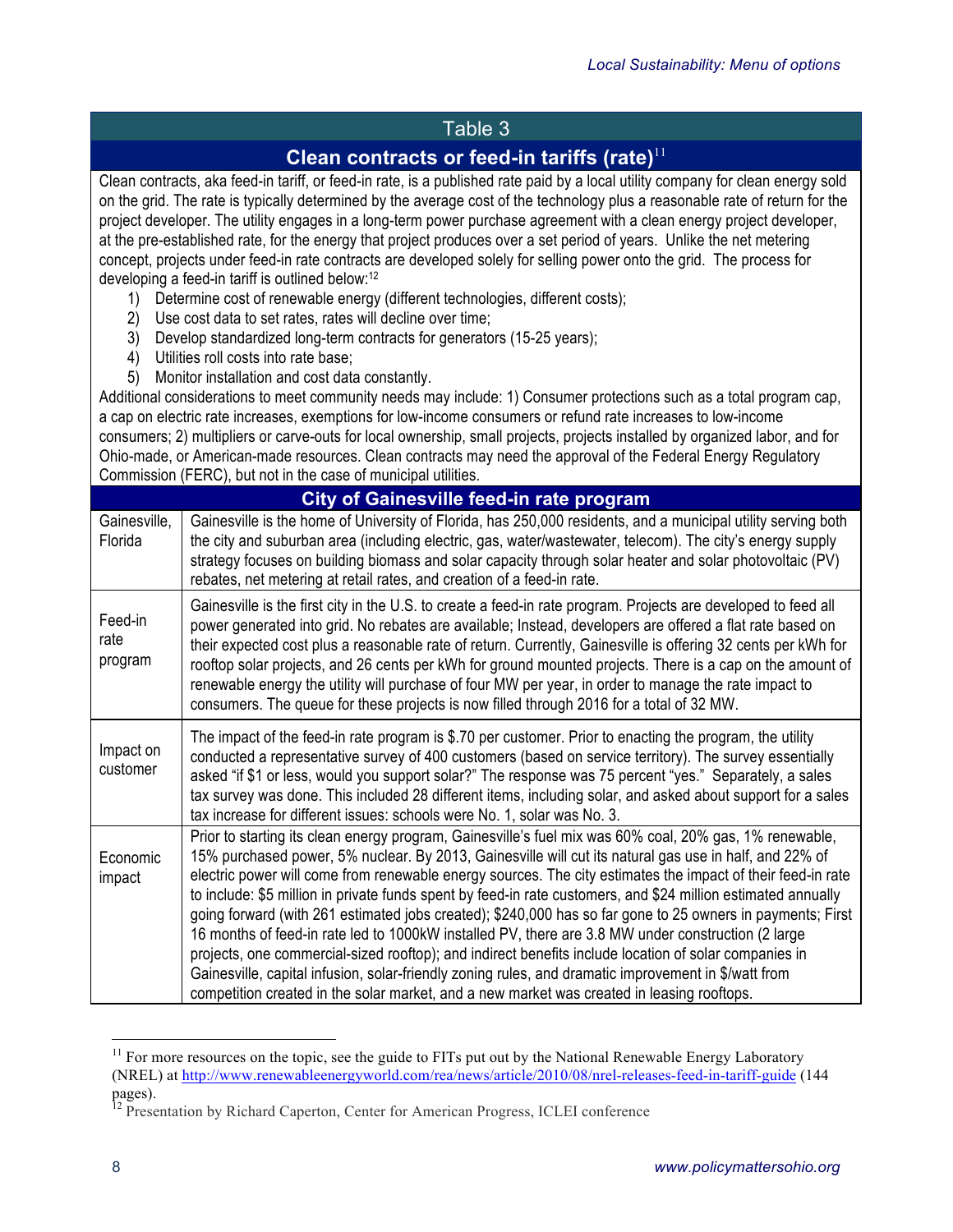| <b>Other feed-in rate examples</b> |                                                                                                                                                                                                                                                                                                                                                                                                                                                                                                                                                                                                                                                                                                                                                                                                                                                                                                                                                                                                                                                                                                                                                                                                                                                                          |  |
|------------------------------------|--------------------------------------------------------------------------------------------------------------------------------------------------------------------------------------------------------------------------------------------------------------------------------------------------------------------------------------------------------------------------------------------------------------------------------------------------------------------------------------------------------------------------------------------------------------------------------------------------------------------------------------------------------------------------------------------------------------------------------------------------------------------------------------------------------------------------------------------------------------------------------------------------------------------------------------------------------------------------------------------------------------------------------------------------------------------------------------------------------------------------------------------------------------------------------------------------------------------------------------------------------------------------|--|
| Ontario,<br>Canada                 | The Ontario Power Authority has 20-year feed-in rate contracts for nearly 400 megawatts of community-<br>owned renewable energy projects within the province. The policy was designed to enable farmers,<br>community groups, and First Nations to participate directly in the production and development of their own<br>renewable resources by putting them on equal footing with commercial-scale power producers. Nearly<br>one-third of the capacity will be built by Ontario's aboriginal population. The feed-in tariff (FIT) program<br>pays varying rates for generation from the wind turbines, solar, biomass, and small hydro. Most recently,<br>they launched a new program for capturing waste heat (200 MW, \$90/mwh). Ontario also includes per<br>kilowatt-hour bonus payment for projects owned by native Canadians, and a per kilowatt-hour bonus<br>payment for community-owned projects. Ontario's separate microFIT program, developed for homeowners<br>and farmers wanting to generate electricity with smaller-scale solar panels, currently has 20,000<br>applications. Within a few years, Ontario will have the largest installation of community-owned renewable<br>resources outside Denmark and Germany. http://www.powerauthority.on.ca/ |  |
| Michigan                           | Consumers Power offers pilot FIT program (2010) which was quickly oversubscribed. Traverse City<br>Municipal Power & Light proposal targets 1% solar generation, prioritizes industrial customers.                                                                                                                                                                                                                                                                                                                                                                                                                                                                                                                                                                                                                                                                                                                                                                                                                                                                                                                                                                                                                                                                       |  |
| Minnesota                          | Nearly all of Minnesota's community-owned wind generation, which amounts to 239 MW or 10% of the<br>state's total generation capacity of 2500 MW, was installed under its Community-Based Energy<br>Development (CBED) program.                                                                                                                                                                                                                                                                                                                                                                                                                                                                                                                                                                                                                                                                                                                                                                                                                                                                                                                                                                                                                                          |  |
| California                         | US. California Assembly Bill (AB) 1969 of 2006 created a feed-in tariff requirement for all California's<br>investor-owned utilities. California's tariff rates are based on time-of-delivery, rather than the generation<br>cost of individual technologies (Unlike German feed-in tariffs).                                                                                                                                                                                                                                                                                                                                                                                                                                                                                                                                                                                                                                                                                                                                                                                                                                                                                                                                                                            |  |
| Oregon                             | Oregon passed a small solar FIT-like program in 2009 (rules finalized in 2010), with 25 megawatts cap, a<br>requirement that solar photovoltaic (PV) systems be installed by 2014, 15 year contracts. For projects<br>under 100kw, grid connection is guaranteed and the price paid by the utility for the power is cost based.                                                                                                                                                                                                                                                                                                                                                                                                                                                                                                                                                                                                                                                                                                                                                                                                                                                                                                                                          |  |
| Maine                              | The Maine Community Based Renewable Energy Production Incentive, a pilot project launched in 2010,<br>focuses on community-owned projects (requiring projects to be at least 51% locally owned). The program<br>involves 20 year contracts that pays \$.10 per kWh, 1.5 times the cost of a renewable energy credit, or the<br>"cost of the project" for wind, solar, or hydro energy projects that are one MW or smaller.                                                                                                                                                                                                                                                                                                                                                                                                                                                                                                                                                                                                                                                                                                                                                                                                                                               |  |
| Vermont                            | Vermont has a small FIT program, involving 15-20 years contracts for biomass, wind, hydro, landfill<br>methane, and agricultural methane and 25-year contracts for solar power. Costs are based on production<br>costs plus a reasonable rate of return. There is a total program cap of 50 MW.                                                                                                                                                                                                                                                                                                                                                                                                                                                                                                                                                                                                                                                                                                                                                                                                                                                                                                                                                                          |  |
| Wisconsin                          | Public interest prompted several utilities in Wisconsin, municipal and investor-owned, to launch FIT<br>programs. Alliant Energy offers 10-year contracts for solar, landfill gas, wind, biomass and anaerobic<br>digestion. Madison Gas & Electric (investor-owned public utility) offers 10-year contracts for solar projects.<br>River Falls Municipal Utilities (municipal utility) does ten-year contracts for small systems (up to 4 kW) with<br>a 10 kW program cap. We Energies (a subsidiary of Wisconsin Energy Corporation) does 15-year<br>contracts for biogas from anaerobic digestion. Xcel Energy offers production incentives for wind, biogas<br>and biomass systems between 20 and 800 kW, systems that are too big to qualify for their net metering<br>program with the program capped at .25% retail sales.                                                                                                                                                                                                                                                                                                                                                                                                                                        |  |
| Germany                            | One-half of all wind generation in Germany, or more than 12,000 megawatts, is owned by local investors.<br>The percentage of local ownership is even higher in Denmark and the Netherlands.                                                                                                                                                                                                                                                                                                                                                                                                                                                                                                                                                                                                                                                                                                                                                                                                                                                                                                                                                                                                                                                                              |  |
| Nova Scotia,<br>Canada             | The Nova Scotia Utility and Review Board will determine feed-in tariffs for large and small wind, biomass,<br>and tidal power that went into effect in April 2011. Projects in the 100 MW program are set aside for Nova<br>Scotians.                                                                                                                                                                                                                                                                                                                                                                                                                                                                                                                                                                                                                                                                                                                                                                                                                                                                                                                                                                                                                                    |  |
|                                    | Sources: Former Mayor of Gainesville Pegeen Hanrahan, Feed-in Tariff panel at ICLEI conference on Sustainability; John Ferrell,<br>Institute for Local Self-Reliance; Paul Gipe, Provincial feed-in tariffs spurring community power (NOV 2010) at<br>http://www.grist.org/article/2010-11-04-provincial-feed-in-tariffs-spurring-community-power;<br>http://solveclimatenews.com/news/20100122/states-look-feed-tariffs-boost-renewable-energy; New Rules Project<br>http://www.newrules.org/energy/rules/feedin-tariffs-renewable-energy                                                                                                                                                                                                                                                                                                                                                                                                                                                                                                                                                                                                                                                                                                                               |  |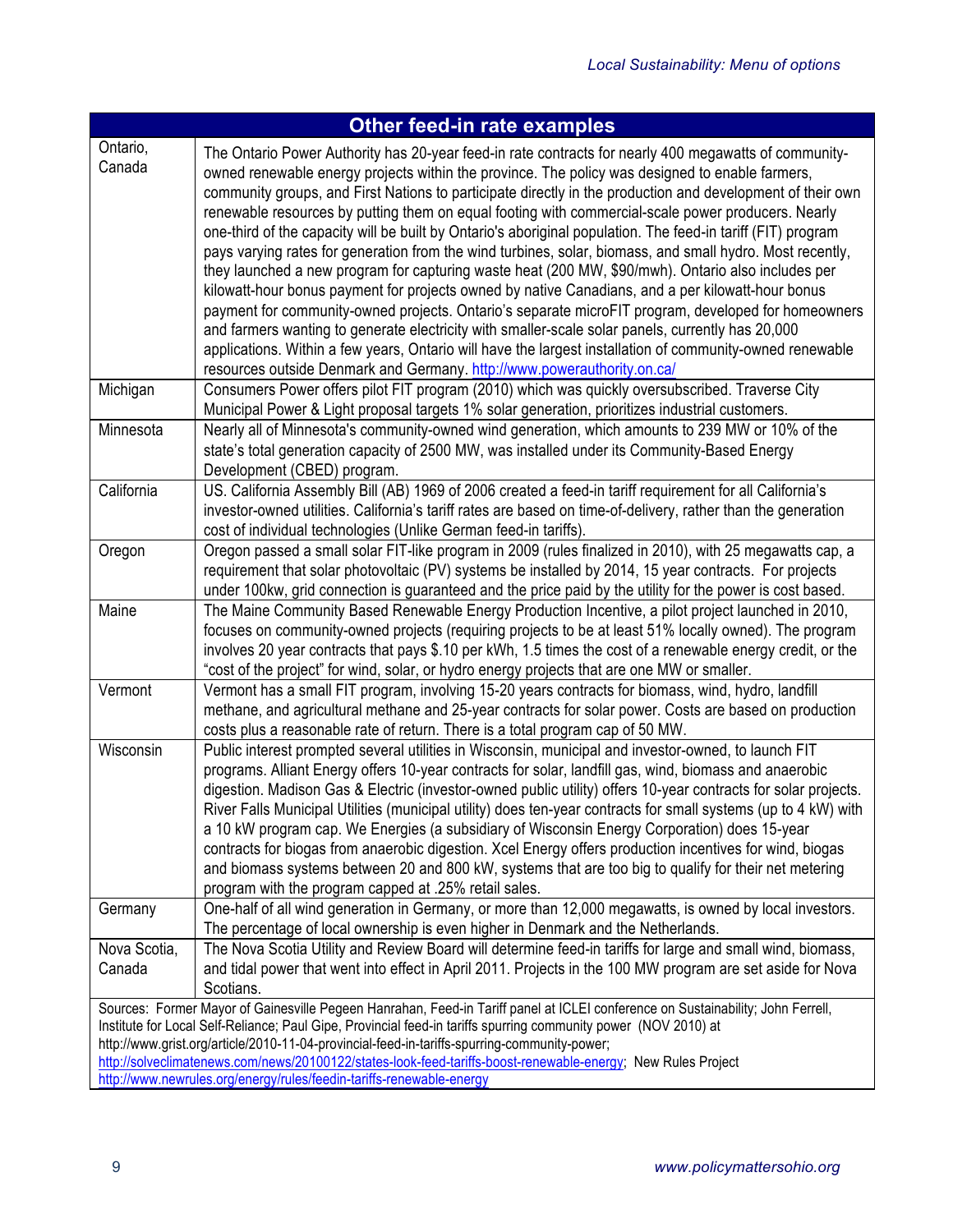### **2. Greening the commercial and industrial sector**

The commercial sector includes offices, stores, schools, and hospitals. Energy is used by this sector for space heating and cooling, lighting, heating water, and to run appliances.<sup>13</sup> The industrial sector is made up of manufacturing, construction, agriculture and mining, but more than 90 percent of energy used in this sector can be attributed to manufacturing. Manufacturers consume energy mostly in two ways: they burn fuels mostly to heat chemicals, metals, and glass in industrial processes and for drying paint, but also to provide heating and cooling of buildings and to power vehicles; and they access the electric power grid largely to run electric motors that drive machines such as metal cutting tools and conveyer belts, but also to power welding tools, electric furnaces, and electric forklifts. Manufacturers also use electricity to light, heat, and cool buildings. Both sources of energy—on*‐*site fuel burning and electricity—produce carbon dioxide emissions.

**Commercial and Industrial Sector Energy Use.** Ohio's commercial and industrial sectors accounted for half of all energy used in 2008 and over \$18 billion in energy expenditures.<sup>14</sup> Figure 4 breaks down Ohio's commercial and industrial non-transportation energy spending. In Oberlin, the commercial and industrial sectors together account for 61 percent of all of the community's energy use.<sup>15</sup>



<sup>&</sup>lt;sup>13</sup> The Need Project, *Intermediate Energy Infobook: Energy Consumption*, p. 44-48 at http://www.need.org/needpdf/infobook activities/Intlnfo/ConsI.pdf.

<sup>&</sup>lt;sup>14</sup> Energy Information Administration (2008).<br><sup>15</sup> Oberlin has a high percentage of people employed in professional occupations, with 45% of Oberlin's labor force employed in education, health care, or social assistance (double the levels of elsewhere in the region and state). The City of Oberlin is less manufacturing intensive than the state and region as a whole, with a smaller percentage of residents currently employed in manufacturing (10% compared to 16% employed in manufacturing jobs across Ohio and 19 percent in Lorain county as a whole).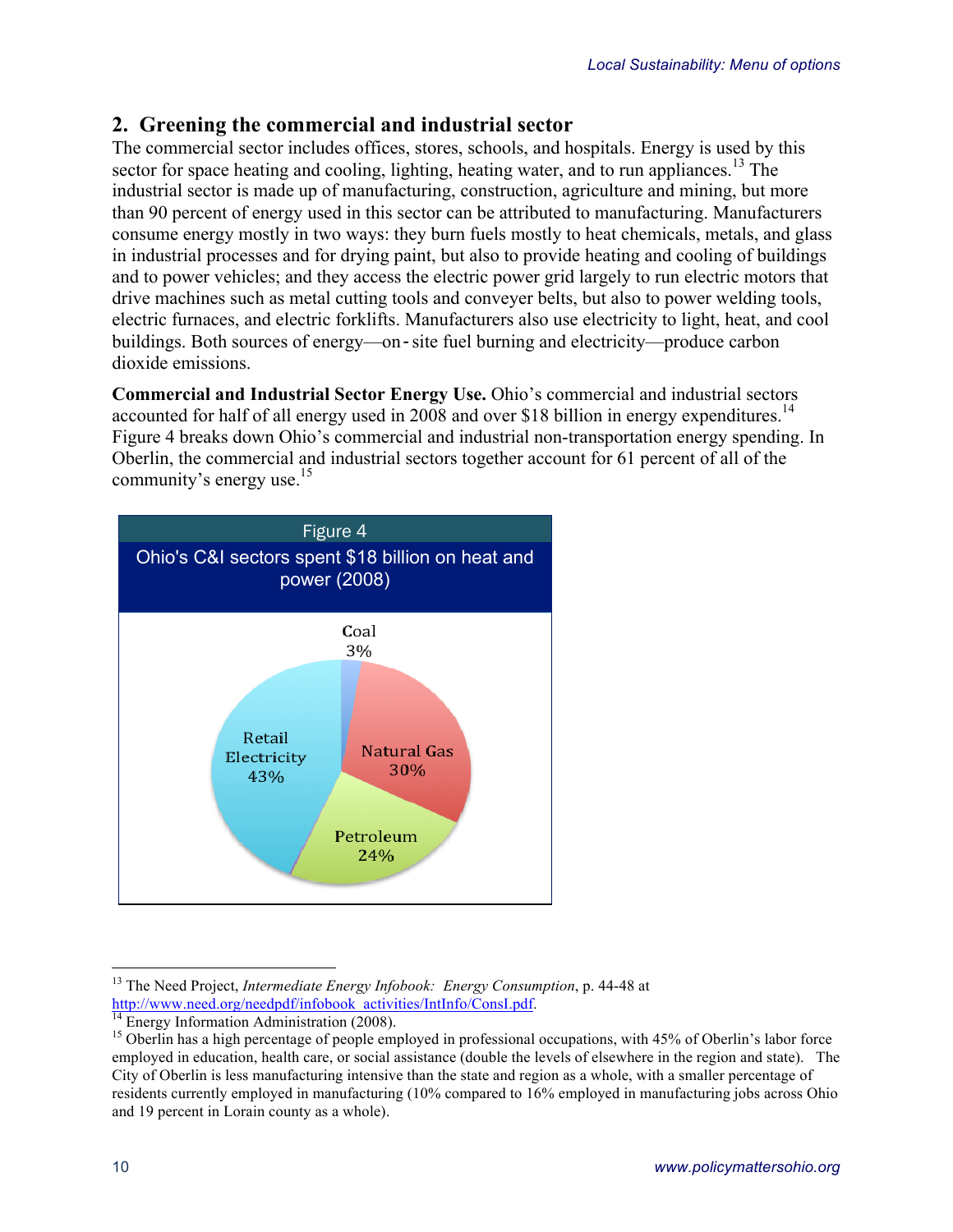**Saving energy is cheaper than producing it.** By targeting energy saving efforts at the commercial and industrial sector, where large amounts of energy are concentrated in the hands of relatively few users, we can make significant progress toward reducing emissions while increasing the productivity of our energy inputs. Since most Ohio companies are not in the energy business, they are typically not experts on energy production or energy management and may be unaware of energy*‐*saving opportunities. Even for a company thoroughly educated on energy savings investment opportunities, capital financing may be difficult to procure and efficiency not the highest priority. Nonetheless, most companies could realize significant and permanent energy savings that more than pay for themselves within a short amount of time. It is in our society's interest to dedicate public resources toward achieving energy savings, and also in the best interest our commercial businesses, manufacturing firms, and their employees. The achievement of significant energy savings would allow Ohio's businesses to invest more to increase productivity, wages, profits, or jobs. The result will be increased competitiveness, more jobs, and reduced emissions. Table 4 gives examples of how cities are encouraging and supporting the greening of our commercial and industrial sectors.

| Table 4                                                                                                        |                                                                                                                                                                                                                                                                                                                                                                                                                         |                                                                                                                  |
|----------------------------------------------------------------------------------------------------------------|-------------------------------------------------------------------------------------------------------------------------------------------------------------------------------------------------------------------------------------------------------------------------------------------------------------------------------------------------------------------------------------------------------------------------|------------------------------------------------------------------------------------------------------------------|
|                                                                                                                | Cities are supporting energy savings in the commercial sector                                                                                                                                                                                                                                                                                                                                                           |                                                                                                                  |
| <b>Building performance</b><br>disclosure and<br>commercial energy<br>conservation<br>ordinances (CECO)        | There is an emerging trend to require or encourage disclosure of buildings'<br>energy performance, often limiting disclosure to time of sale or lease of<br>building. CECOs requires certain upgrades to take place at time of sale or<br>large renovation.                                                                                                                                                             | Austin, TX; Berkeley,<br>CA; New York City;<br>Washington, D.C.;<br>Seattle; California;<br>Florida; Washington. |
| <b>Public awareness</b><br>campaign                                                                            | Provide free/low cost energy audits and information on incentives,<br>financing. City can partner with green businesses, offer inspections,<br>auditing services, financial support to promote green business certification.<br>Green technology incentive zones.                                                                                                                                                       | Chula Vista, CA;<br>Oakland, CA;<br>Sacramento, CA                                                               |
| Revolving loan fund                                                                                            | Offers low-interest loans for local businesses adopting renewable energy<br>and energy efficiency measures.                                                                                                                                                                                                                                                                                                             | Miner County, SD                                                                                                 |
| Green building                                                                                                 | Fee reductions or waivers                                                                                                                                                                                                                                                                                                                                                                                               | Babylon, NY                                                                                                      |
| incentives for the                                                                                             | Grant programs, rebates, offer zero or low-interest loans                                                                                                                                                                                                                                                                                                                                                               | King County, WA                                                                                                  |
| private sector                                                                                                 | Modifications to city's zoning regulations; reward LEED buildings with<br>benefits beyond those typically allowed under zoning standards                                                                                                                                                                                                                                                                                | Arlington, VA                                                                                                    |
|                                                                                                                | Expedited permit review for qualified green building projects                                                                                                                                                                                                                                                                                                                                                           | Gainesville, FI                                                                                                  |
|                                                                                                                | Technical and marketing assistance                                                                                                                                                                                                                                                                                                                                                                                      | Oakland, CA                                                                                                      |
|                                                                                                                | Require green building certification for projects receiving public funds                                                                                                                                                                                                                                                                                                                                                |                                                                                                                  |
| Green building<br>requirements                                                                                 | Require efficient building checklist in building permit process. Require<br>deconstruction plans for remodeling or deconstruction. Require minimum<br>points for project. Adopt new construction code (note: The State of Ohio<br>sets code "ceiling").                                                                                                                                                                 | Aspen, CO; Chandler,<br>AZ; El Paso; Tampa;<br>Monterey, CA; Fairfax<br>County, VA; Starkville,<br>ΜS            |
| Local government<br>bonding                                                                                    | Fund large-scale initiatives, or loan out funds to businesses for renewable<br>energy or energy efficiency, which can pay back via savings. Can fund<br>utility-scale renewable energy projects or repower coal plants with locally<br>sourced biomass. Climate neutral bonding encourages environmentally-<br>friendly practices by only using them to subsidize projects with no net<br>increase in greenhouse gases. | Lamar, CO; Hibbing,<br>VA; Michigan.                                                                             |
| Sources: Green Building Incentive Strategy http://www.usgbc.org/DisplayPage.aspx?CMSPageID=2078#feerd          |                                                                                                                                                                                                                                                                                                                                                                                                                         |                                                                                                                  |
| The Apollo Alliance, New Energy For Cities, at http://www.policymattersohio.org/pdf/new_energy_for_cities.pdf. |                                                                                                                                                                                                                                                                                                                                                                                                                         |                                                                                                                  |

#### Table 4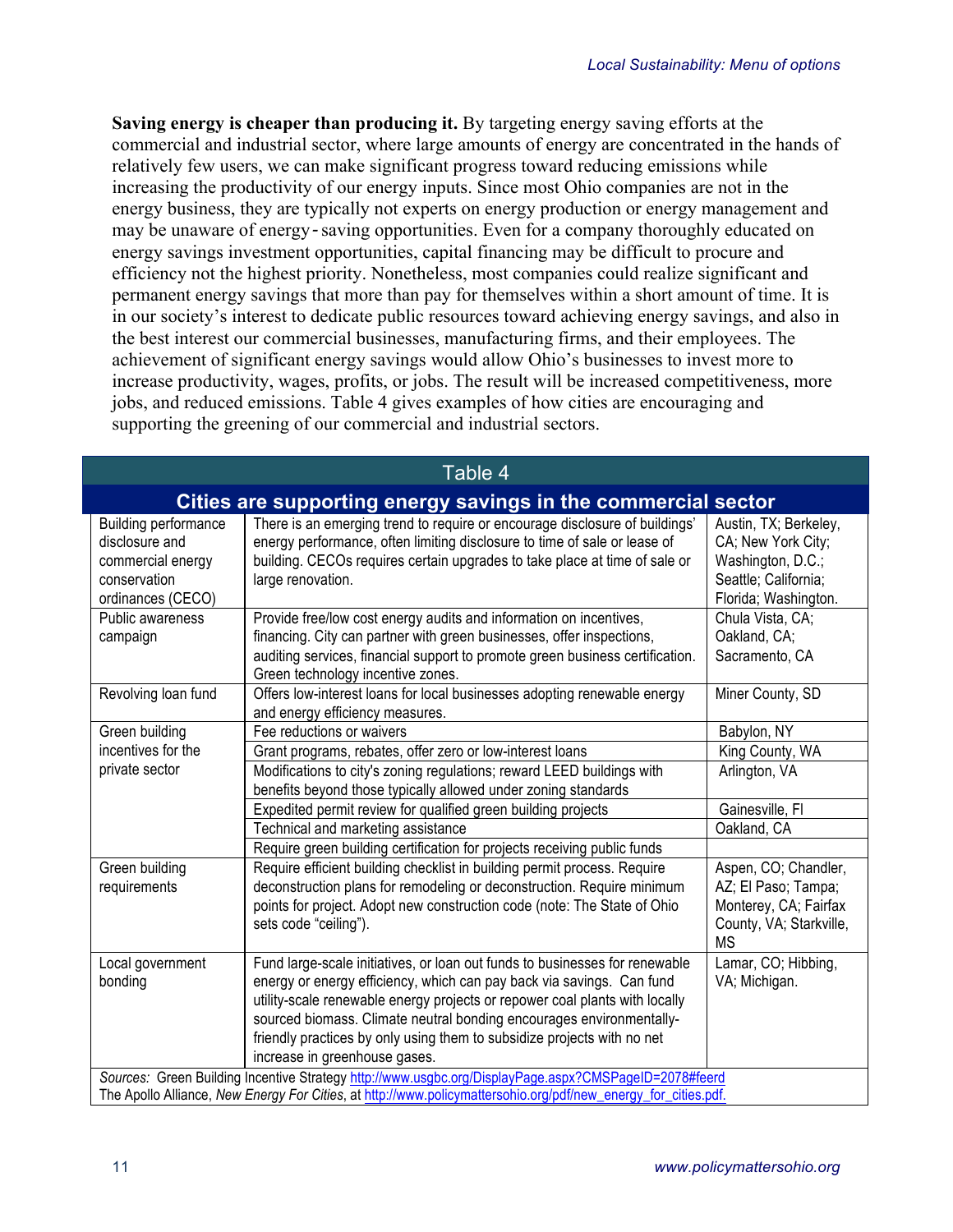Table 5 details an innovative concept – eco-industrial parks, where cities bring together local businesses and manufacturers to share services, transportation infrastructure, energy, and waste streams. Indigo Development, a company applying industrial ecology principles to sustainable development, defines an eco-industrial park as "a community of manufacturing and service businesses seeking enhanced environmental and economic performance through collaboration in managing environmental and resource issues, including energy, water, and materials."16

| Table 5                                                                                                                                     |                                                                                                                                                                                                                                                                                                                                                                                                                                                                                                                                                                                                                                                                             |                                                                                                                                                                                                                                                                                    |  |
|---------------------------------------------------------------------------------------------------------------------------------------------|-----------------------------------------------------------------------------------------------------------------------------------------------------------------------------------------------------------------------------------------------------------------------------------------------------------------------------------------------------------------------------------------------------------------------------------------------------------------------------------------------------------------------------------------------------------------------------------------------------------------------------------------------------------------------------|------------------------------------------------------------------------------------------------------------------------------------------------------------------------------------------------------------------------------------------------------------------------------------|--|
| Elements of eco-industrial parks                                                                                                            |                                                                                                                                                                                                                                                                                                                                                                                                                                                                                                                                                                                                                                                                             |                                                                                                                                                                                                                                                                                    |  |
| Network of green<br>businesses,<br>manufacturers.<br>and/or services<br>companies<br>Access to landfill<br>gas, biomass, local<br>renewable | Some parks are a mix of residential, office, and retail supporting<br>green tech and consulting groups. Others focus on distributors<br>warehouse/distribution companies, heavy and light manufacturers,<br>companies that focus on environmental services, and industries that<br>re-manufacture and re-use existing products.<br>Some eco-parks incorporate energy systems. Examples include<br>parks that convert landfill into energy system, run a biomass<br>electricity generation plant for manufacturing company, co-locate                                                                                                                                        | Chattanooga, TN; The Green<br>Gold Initiative (Buffalo, NY); Red<br>Hill Ecoplex (Choctaw County,<br>MS); Coffee Creek Center<br>(Chesterton, IN)<br>Berks County, PA; The Cabazon<br>Resource Recovery Park (Indio,<br>CA); Intervale Food Center                                 |  |
| resources, or co-<br>location with power<br>plant                                                                                           | with a gas-fired power plant; demonstrate and promote technologies<br>that use indigenous renewable resources. Can develop green<br>industry network around anchor power plant.                                                                                                                                                                                                                                                                                                                                                                                                                                                                                             | (Burlington, VT); Red Hill Ecoplex<br>(Choctaw County, MS)                                                                                                                                                                                                                         |  |
| Offer businesses<br>lower overhead<br>costs, access to<br>infrastructure,<br>incentives                                                     | Some attempt to bring new industry into town by offering<br>infrastructure, lower overhead costs, and incentives. Some house<br>companies or organizations in a solar-powered or eco-enterprise<br>building. One marine-based park includes an oil recycling business,<br>an ecologically-designed water reclamation system, solar and<br>renewable energy, and a compost business                                                                                                                                                                                                                                                                                          | <b>Brownsville Eco-Industrial Park</b><br>(TX); Port of Cape Charles<br>Sustainable Technologies<br>Industrial Park (VA); Franklin<br>County Eco-Industrial Park (NC);<br>Shady Side Eco-Business Park<br>$(MD)$ ;                                                                 |  |
| Resource recovery<br>facility and joint<br>operations                                                                                       | Nearly all the eco-industrial parks facilitate opportunities to identify<br>where one industry's waste can serve as another industry's raw<br>material. Many parks incorporate resource recovery facilities, or<br>centers for reuse, recycling, remanufacturing, and composting. Some<br>redistribute usable materials to public. One park focuses on selling<br>and marketing salvaged building materials. Can ID businesses with<br>core capabilities that could benefit from coordinating activities,<br>sharing resources, and participating in joint operations, such as<br>water treatment, reducing dependence on transportation and<br>increasing competitiveness. | East Shore Eco-Industrial Park<br>(Oakland, CA); Green Institute<br>Eco-Industrial Park (Minneapolis,<br>MN); NWLCC-Northwest<br>Louisiana Commerce<br>(Shreveport, LA); Trenton Eco-<br>Industrial Complex (NJ); Civano<br><b>Environmental Technologies</b><br>Park (Tucson, AZ) |  |
| Maximize use of<br>intermodal<br>transportation of raw<br>materials and waste<br>streams                                                    | Transportation is treated as an important element in a number of<br>eco-parks. One site's superior port, rail, and interstate access will be<br>used to maximize the intermodal transit of raw materials and waste<br>streams, and facilitate creation of industrial "closed loop" production<br>process.                                                                                                                                                                                                                                                                                                                                                                   | <b>Fairfield Park</b><br>(Baltimore, MD); Plattsburgh<br>Eco-Industrial Park (NY)                                                                                                                                                                                                  |  |
| Process waste<br>streams on site                                                                                                            | One park, located within a sustainably harvested forest, processes<br>waste streams on site to avoid transporting waste to overloaded<br>wastewater and solid waste facilities.                                                                                                                                                                                                                                                                                                                                                                                                                                                                                             | Raymond Green Eco-Industrial<br>Park (WA)                                                                                                                                                                                                                                          |  |
| <b>Brownfield</b><br>development                                                                                                            | Redevelop a brownfield, former military base, or existing industrial<br>park into an eco-industrial park. Can include both new development<br>land and redevelopment of former industrial land.                                                                                                                                                                                                                                                                                                                                                                                                                                                                             | The Green Gold Initiative<br>(Buffalo, NY); Fort Devens<br>(Devens, MA); Port of Cape<br><b>Charles Sustainable</b><br><b>Technologies Industrial Park</b>                                                                                                                         |  |

 <sup>16</sup> http://indigodev.com/index.html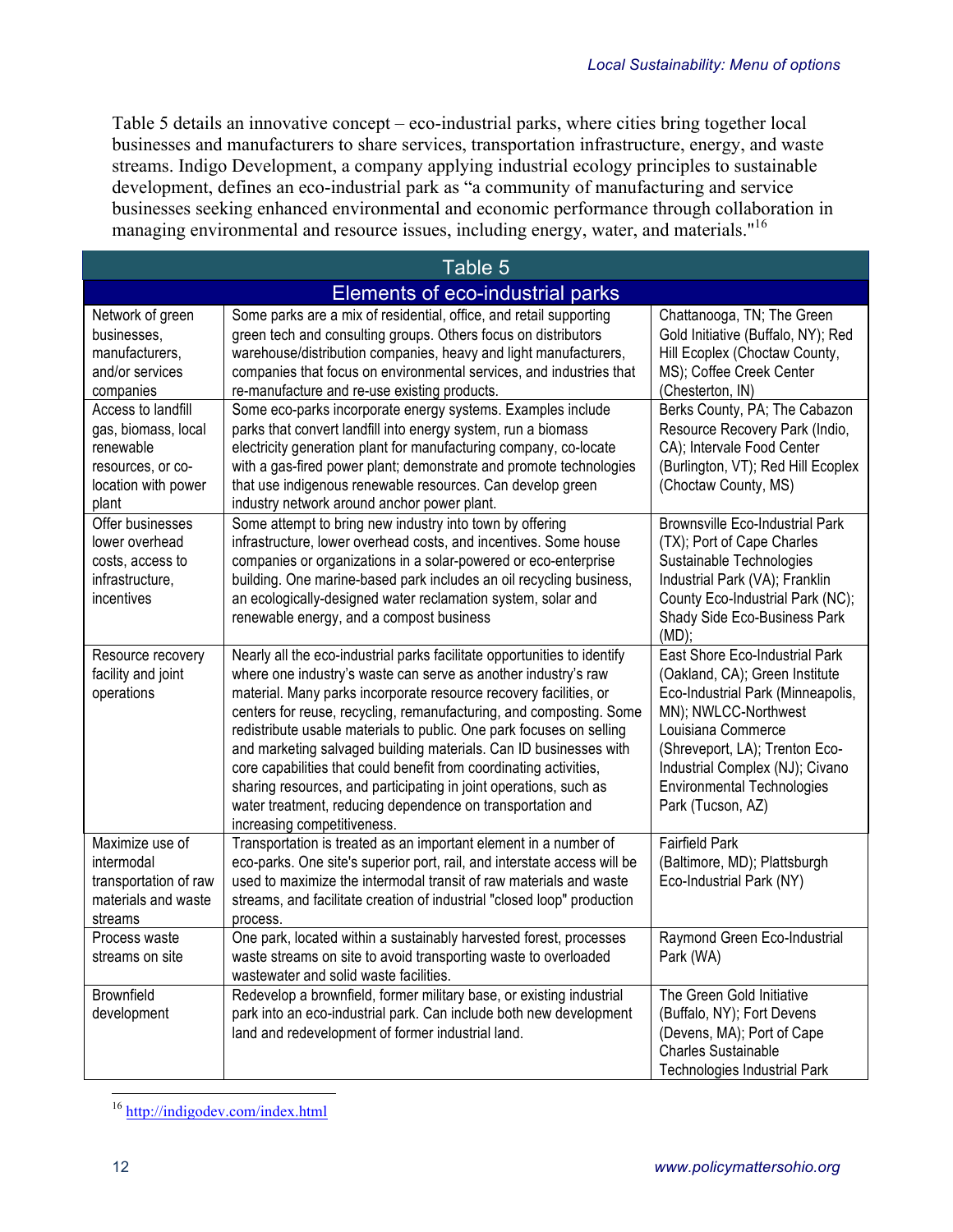**Property Assessed Clean Energy, a commercial financing option.** <sup>17</sup> PACE is an innovative way to finance green projects in the commercial sector via property assessments. This approach to financing applies the public works assessment financing model typically used for sewers, sidewalks, and other public improvements to help finance clean energy projects such as solar panel and energy efficiency retrofits. PACE was first initiated in California, where state-enabling legislation passed in 2008 and the first PACE bond was issued in 2009 in Berkeley, California. Subsequently, PACE legislation has passed in 23 states, including Ohio. Ohio PACE enabling legislation, passed in 2009, allows cities and townships to create Energy Special Improvement Districts (energy SIDs) where solar PV, solar thermal, geothermal, customer generated wind, biomass or gasification, and energy efficiency projects can be financed via a tax assessment on the property. To provide for upfront project funds, cities and townships can use general or special obligation bond financing, or federal loan guarantee programs.

How PACE works.<sup>18</sup> Owners of private property located within a designated special improvement district, referred to as an "energy SID," have the option of the city covering their upfront costs for a clean energy project. The property owners then repay the "loan" in regular installments over an extended period of time, from five to twenty years, via a special assessment on tax bills. In theory, the special assessment stays with the property, or "runs with the land," regardless of whether the property undergoes a transfer in ownership, creating "solar" or "green buildings." Cities must use their taxing authority to create the vehicle that this possible. Property owners will issue a request to their city for a voluntary tax. The city will bundle tax requests of all interested property owners and pass an ordinance. The funds to cover upfront costs often come from the issuance of municipal bonds.

**Northeast Ohio Advanced Energy District.**A number of communities suspended PACE programs, due to issues related to their use in the residential sector.<sup>19</sup> Some are continuing to

 $17 \text{ http://www.greeninstitute.org/programs/green-buildings.htm};$ 

http://www.smartcommunities.ncat.org/articles/basicfct.shtml;

http://www.devenscommunity.com/about\_us/massdevelopment.html and

http://www.ecostardevens.com/index\_files/Page591.htm;

http://clinton2.nara.gov/PCSD/Publications/Eco\_Workshop.html#v-b; http://greentogold.wordpress.com/about/; http://www.thriveinlondonderry.com/londonderry-advantage/eco-park.aspx

 $\frac{18}{18}$  Sources: http://pacefinancing.org/about-us/ ; http://pacenow.org/blog/ [stating also "the following states have recently passed enabling legislation: CA, CO, FL, GA, IL, LA, ME, MD, MN, MO, NV, NH, NM, NY, NC, OH, OK, OR, TX, VT, VA, WI, and legislation is pending in Arizona. Florida and Hawaii have existing ability to launch PACE programs."]; http://greenlandlady.com/site/business/defying-the-fhfa-fannie-freddie/ ; the state of California v. FHFA (July 2010); http://californiagreenbuildingblog.files.wordpress.com/2010/10/state-of-california-v-fhfacomplaint.pdf; NRDC complaint http://docs.nrdc.org/energy/files/ene\_10100601a.pdf);

http://www.dsireusa.org/incentives/incentive.cfm?Incentive Code=OH41F&re=1&ee=1; Notes of interview with Mike Emancipator, Executive Director NE Ohio Advanced Energy District (11/15/2010); Notes from interview with Tom Bullock, Lakewood City Council (11/11/10). ORC §1720. http://www.bricker.com/publications-andresources/publications-and-resources-details.aspx?Publicationid=2125 <sup>19</sup> *PACE v. Federal Housing Finance Agency* (FHFA). Public works assessments have been a long-standing

practice for municipal projects such as sewers and sidewalks. However, clean energy assessments can be much larger than the typical public works assessment. It is the price tag of these projects that raised red flags with the Federal Housing Finance Authority (FHFA) where PACE loans are in first lien position (meaning the municipality takes priority in line over mortgage lenders in collecting on bad debt). In May of 2010, Fannie Mae and Freddie Mac, who together own or guarantee half of all residential mortgages, issued letters advising lenders not to finance properties with PACE loans. In essence, FHFA believes the currently unregulated form of PACE may present risk to the stability of the "fragile" housing market. As a result, many PACE programs are on hold. However, a few are continuing to offer PACE options in the residential market (others are now focusing instead on the commercial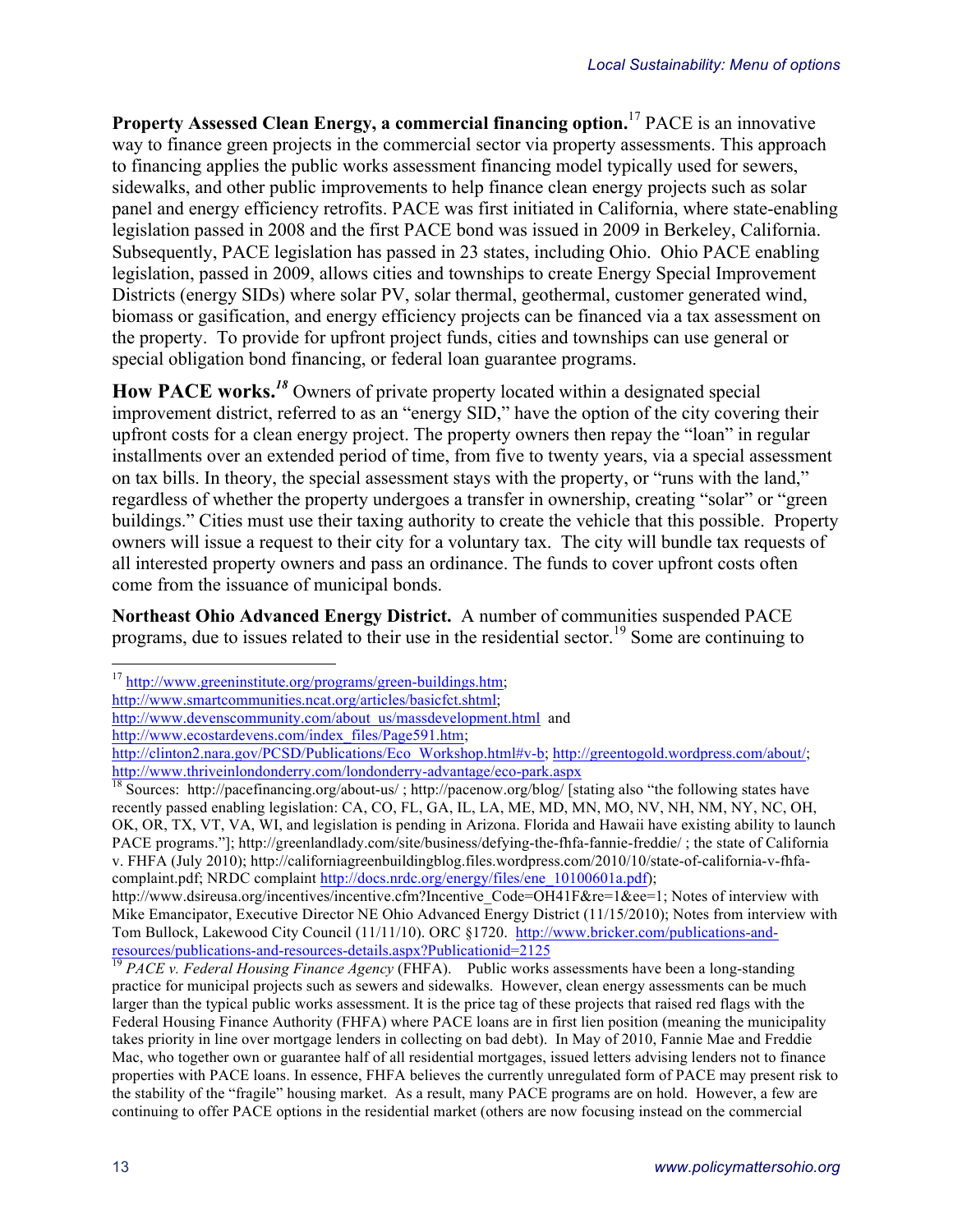move forward, however, by focusing on the commercial market. The Northeast Ohio Advanced Energy District takes advantage of the state legislation passed in Ohio. A group of "first ring" Cleveland suburbs created a regional initiative that currently encompasses 15 cities in Cuyahoga County that share a border with Cleveland. By going regional and centralizing services, the communities are hoping to pool their risk, share legal and administrative costs, and in turn, provide cheaper loans because the are going to the bond market together. By limiting their focus initially to the commercial sector, they plan to avoid Federal Housing Finance Agency issues that apply to residential buildings discussed in footnotes 18 and 19.

**Standards for PACE financing.** Communities are applying existing standards for special assessments such as the requirement that property taxes for the property in question be up to date, and that the property be free of certain types of liens such as delinquent tax liens. The first city to create a PACE program is also leading in the development on standards for their program. The project's loan-to-value ratio may not exceed 10 percent, and consent from the mortgage lender is required for project loan amounts that exceed \$30,000.<sup>20</sup>

sector). Maine's authorizing legislation put PACE investors second to the senior lien position and continue to move forward with their PACE program using \$30 million in federal funding. Vermont went further and extinguished the loan altogether on foreclosure. The problem with this approach, however, is that this increases the risk for clean energy project, thereby increasing the cost of these loans (via the interest rate) and reducing the competitiveness of the price for the loan. Vermont's program essentially creates an unsecured loan. In July 2010, the State of California filed suit against FHFA (and others followed suit with similar arguments). California takes issue with FHFA characterization of PACE "assessments" as "loans," when California clearly defined PACE as an assessment with a public purpose, a financing mechanism that has been used for well over a century.<br><sup>20</sup> DOE guidelines are here http://www1.eere.energy.gov/wip/pdfs/arra\_guidelines\_for\_pilot\_pace\_programs.pdf.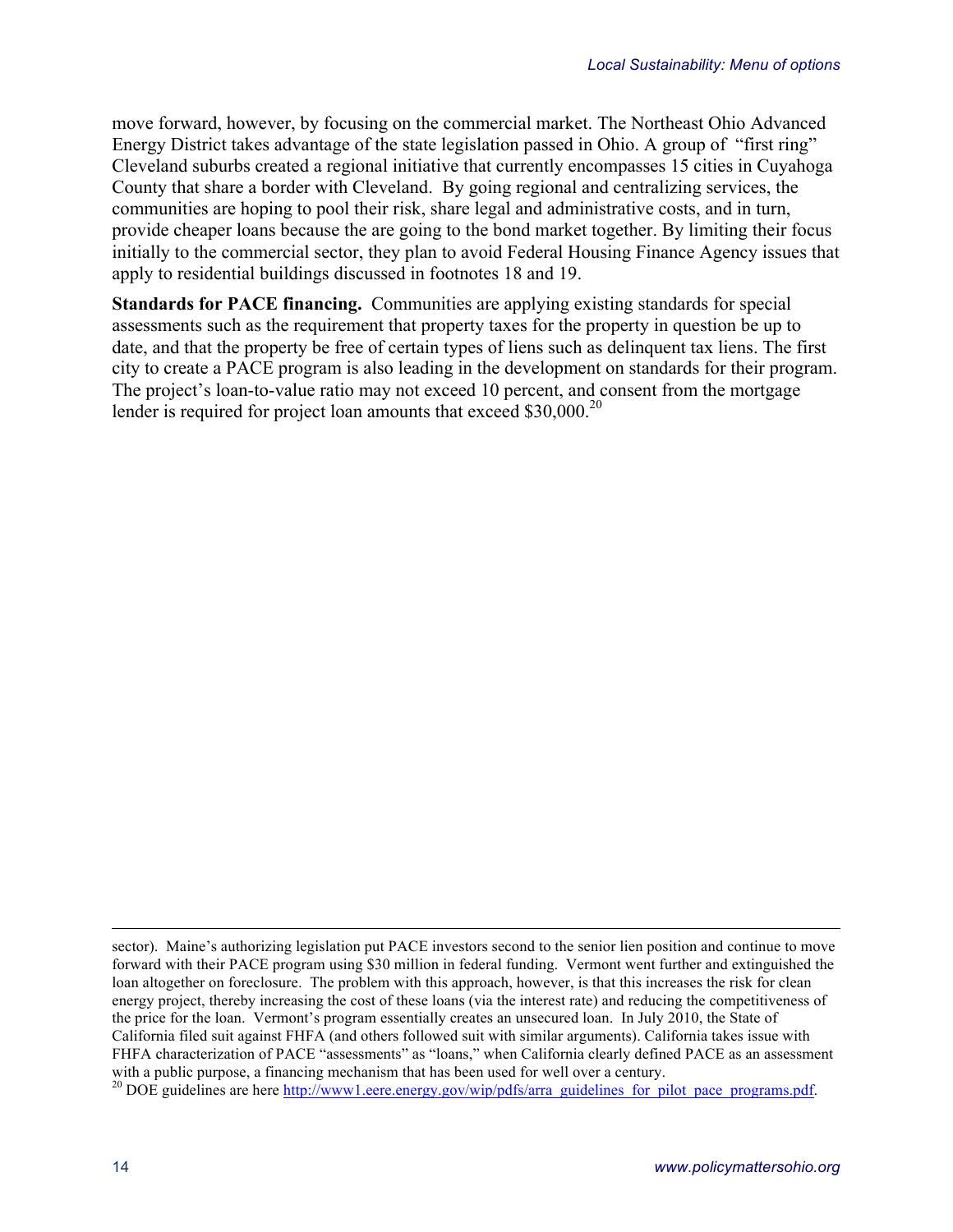**3. Leading by example.** The most successful sector thus far in adopting sustainability measures is known as the MUSH market (Municipalities, Universities, Schools, and Hospitals). Local governments and anchor institutions in the community, like Oberlin College, are leading by example. Figure 5 shows that energy use for Oberlin's local government and Oberlin College together accounts for more than half of all energy used in the commercial and industrial sectors, creating important opportunities to lead by example.



Local governments and anchor institutions in the community can start their effort to lead by example by:

- Examining their energy use (buildings, transportation, electricity, etc.)
- Setting goals for the amount of greenhouse gases or energy use to be reduced, and goals for percentage or amount of clean energy to be used.<sup>21</sup>
- Passing a climate and environment protection resolution or pledge highlighting the importance of clean energy and efficiency, supporting the adoption of new approaches, and outlining existing measures and future commitments.
- Reducing energy use in government buildings by retrofits, building systems management and employee behavior change. This might include water conservation, recycling, passive solar opportunities and innovative transportation solutions; using storm water collectors and more efficient lighting; and encouraging employees to reduce energy consumption in daily practices.
- When new facilities are required, employing deconstruction practices and adopting highperformance building (LEED) policies are examples of sustainability.

Table 6 describes policies cities and campuses are adopting to lead by example. Table 7 describes power purchase agreements, the mechanism which many cities and campuses are using to purchase renewable energy systems, and Energy Service Companies (ESCOs), a mechanism that can be used to capture energy savings in local government operations and on campuses. Table 8 describes the efforts of 25 "solar cities."

<sup>&</sup>lt;sup>21</sup> For example: Reduce GHG by X%; Upgrade X number of buildings over 10 years; Powered by 100% clean energy; Reduce energy use by 15%; Achieve X MW in self-generation.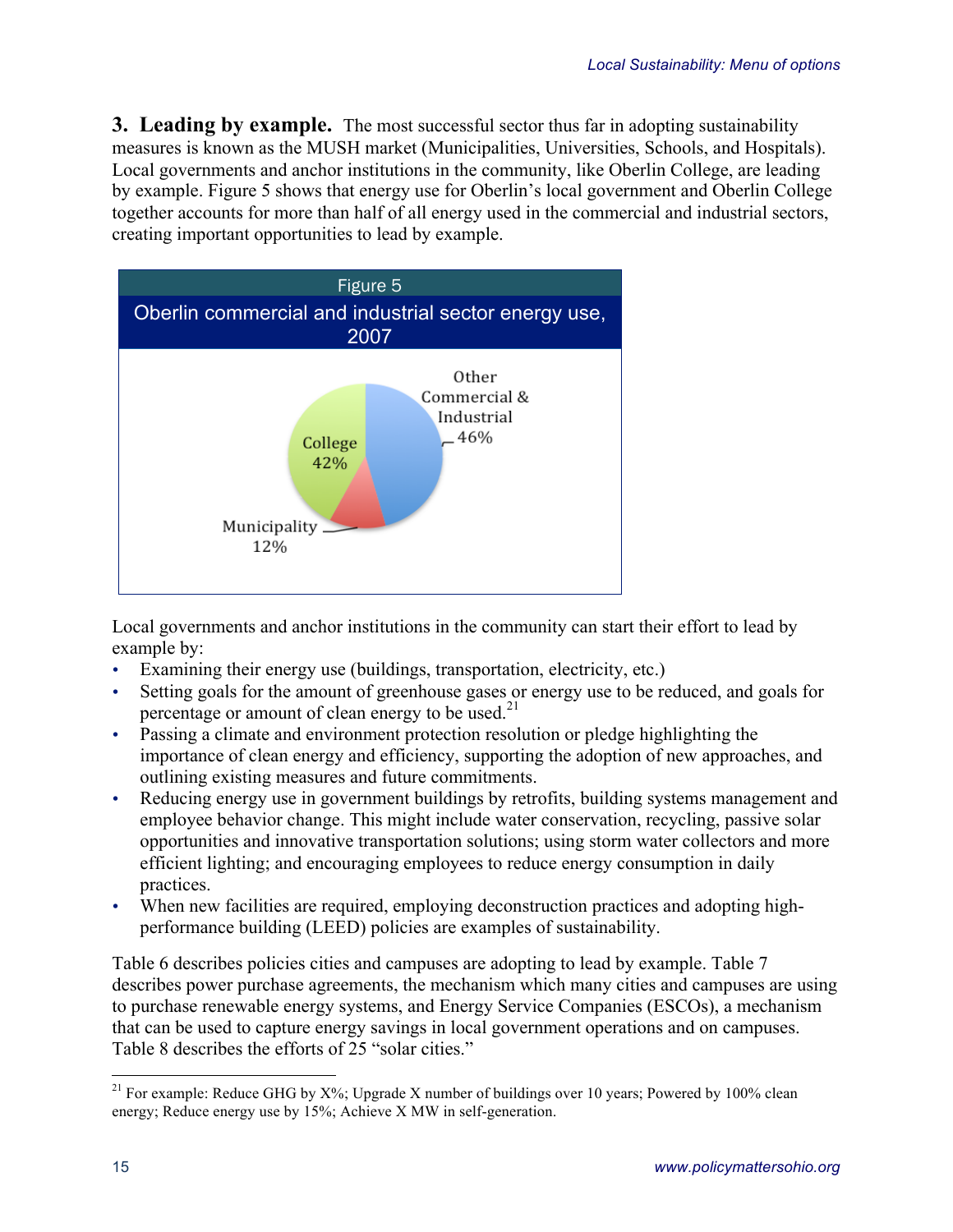| Table 6                                                                                                                                                         |                                                                                                                                                                                                                                                                                                                                                                                                                                                                                                                                                                             |                                                                                                                                                                                      |
|-----------------------------------------------------------------------------------------------------------------------------------------------------------------|-----------------------------------------------------------------------------------------------------------------------------------------------------------------------------------------------------------------------------------------------------------------------------------------------------------------------------------------------------------------------------------------------------------------------------------------------------------------------------------------------------------------------------------------------------------------------------|--------------------------------------------------------------------------------------------------------------------------------------------------------------------------------------|
|                                                                                                                                                                 | Leading by example: strategies for cities and campuses                                                                                                                                                                                                                                                                                                                                                                                                                                                                                                                      |                                                                                                                                                                                      |
| Encourage energy<br>saving behavior<br>among city and<br>campus<br>employees, faculty<br>and students.                                                          | Public awareness or "power-down" campaigns; friendly competition with<br>rival community, between departments, buildings, or dorms; allow some<br>savings to be paid back to department. Create "green teams," peer-<br>education programs, appoint energy coordinators across departments.<br>Encourage energy-saving behavior, use efficiency-monitoring software,<br>work with schools to integrate solar education into the curriculum.                                                                                                                                 | Gainesville, FL;<br>Oberlin College                                                                                                                                                  |
| Generate energy<br>from and purchase<br>renewables. retrofit<br>existing buildings<br>with renewable<br>energy.                                                 | Purchase renewable energy through power purchase agreements (see<br>table below), utility green choice program; purchase Renewable Energy<br>Credits. Set Goal such as Get 15% of power in City-Owned Buildings from<br>renewable sources in 15 years, or, all new facilities will be equipped with<br>25% renewable energy; Put renewable energy in City Hall or other high-<br>profile location; retrofit subsidized housing. Allow students to monitor.                                                                                                                  | Albequerque, NM;<br>Oroville, CA;<br>Oakland, CA; N.<br>Bonneville, WA; Stark<br>County, OH;<br>Sacramento, CA                                                                       |
| Use fossil fuels<br>wisely                                                                                                                                      | When using fossil fuels, employ most efficient technology available. Install<br>or contract for combined heat and power technology.                                                                                                                                                                                                                                                                                                                                                                                                                                         | Honolulu, HI                                                                                                                                                                         |
| Municipal biomass<br>collection,<br>Community<br>methane digesters                                                                                              | Convert waste wood to fuel using co-generation technology; use<br>renewable fuel for power; biodegradable bags in dog park; retrofit local<br>dairies and food processors with methane digesters; collect manure from<br>small to midsize farmers; use byproduct as fertilizer                                                                                                                                                                                                                                                                                              | St. Paul, Minn;<br>Phillips Coop in<br>Minneapolis                                                                                                                                   |
| Energy<br>improvement<br>program                                                                                                                                | Conduct Energy audits and upgrade public and campus buildings and<br>technologies. Conduct energy audits of buildings; develop energy<br>improvement program; Establish a 10-year schedule for audits, building<br>upgrades and optimization. Reduce energy footprint of technology,<br>equipment, appliances, heating, cooling, and lighting, use occupancy<br>sensors and centralized environmental control system.                                                                                                                                                       | San Diego, CA;<br>Springfield, MA;<br>Chula Vista, CA; Los<br>Angeles; Seattle:                                                                                                      |
| Green building<br>standards                                                                                                                                     | Adopt for both existing and new public buildings and on publicly funded<br>projects. Require new municipal buildings, additions, and renovations to<br>meet green standards. Can limit to buildings over a certain size. Require<br>any publicly funded project to meet green building requirements.                                                                                                                                                                                                                                                                        | New York City;<br>Dallas; Chicago, Ill.;<br>Seattle; Minnesota.                                                                                                                      |
| Green, local, and<br>efficient purchasing<br>guidelines                                                                                                         | An environmental procurement policy is a system for choosing products<br>with minimal impacts that favors recycled content, minimum packaging,<br>local, energy-efficient, % from local farmers, environmentally-friendly, and<br>durable products. Require departments and agencies to use or give<br>preference to companies employing sustainable practices, incorporate<br>green principles in RFP process, educate suppliers; require carbon<br>disclosure from suppliers. Implement training across departments. Create<br>inter-departmental purchasing partnership. | Dallas, TX; Portland,<br>Seattle; U. of<br>Louisville; Berea<br>College; Carnegie<br>Mellon University;<br>Ithaca College;<br>Lansing Community<br>College; Univ. of<br>Pennsylvania |
| Pension fund<br>investments                                                                                                                                     | Invest pension fund money into energy efficiency and clean energy<br>projects. Retrofit of portion of pension funds into comprehensive retrofit of<br>city buildings. Direct excess funds for equity investment in clean energy<br>technology.                                                                                                                                                                                                                                                                                                                              | Los Angeles, CA<br>$(0.5\%)$ ; California<br>Green Wave<br>(ROR=14%)                                                                                                                 |
| Community reuse &<br>recyling                                                                                                                                   | "Garage" sale timed with semester end to encourage students to sell<br>furniture instead of discarding. Institute recycling/composting programs.                                                                                                                                                                                                                                                                                                                                                                                                                            |                                                                                                                                                                                      |
| Sources: The Apollo Alliance, New Energy for Cities; The Apollo Alliance, New Energy for Campuses;<br>greenteam.ky.gov/NR/rdonlyres/E663/WritingGreenPolicy.ppt |                                                                                                                                                                                                                                                                                                                                                                                                                                                                                                                                                                             |                                                                                                                                                                                      |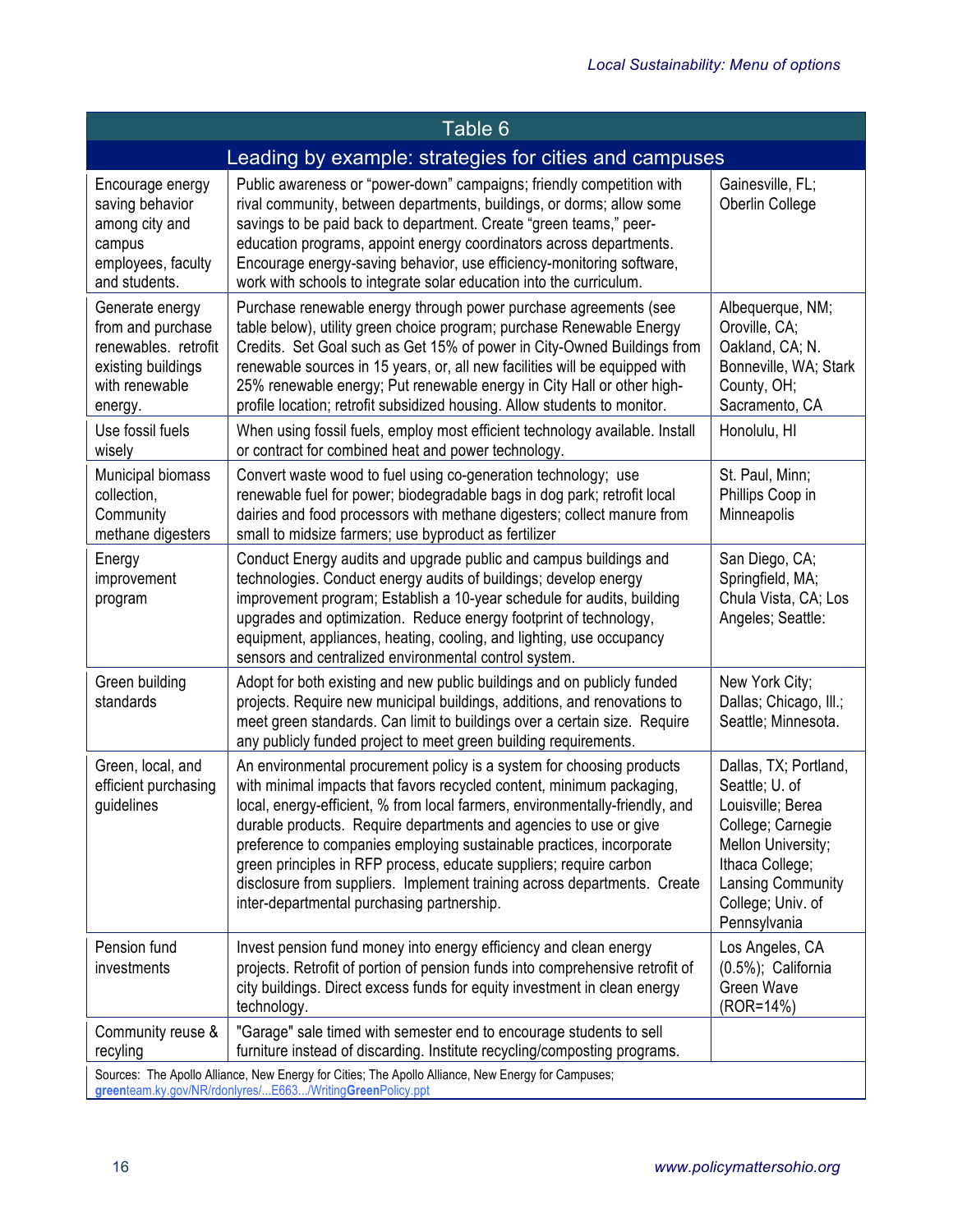# Table 7

# Power purchase agreements (PPA)

In a PPA, a third-party developer owns, operates, and maintains the renewable energy system, and a host customer agrees to site the system on its property and purchases the system's electric output from the service provider for a predetermined period. See PPA checklist for state and local governments at http://www.nrel.gov/docs/fy10osti/46668.pdf.

|                                         | The Host customer enters a long-term contract (usually between 6-25 yrs) with a renewable energy<br>service provider to purchase generated power. Property can be owned or leased (if leased, long-term<br>leases are recommended). Purchase price of the generated electricity is less than or equal to host<br>customer's usual electric service fee. Fixed or adjustable rate (PPAs often contain an annual price escalator<br>in the range of 1 to 5 percent). Only pays for what the system produces.<br>The Solar services provider acts as project coordinator. Purchases the solar panels for the host customer                                                                                                                                                                                                                                        |
|-----------------------------------------|----------------------------------------------------------------------------------------------------------------------------------------------------------------------------------------------------------------------------------------------------------------------------------------------------------------------------------------------------------------------------------------------------------------------------------------------------------------------------------------------------------------------------------------------------------------------------------------------------------------------------------------------------------------------------------------------------------------------------------------------------------------------------------------------------------------------------------------------------------------|
| Participants                            | from a PV manufacturer, which provides warranties for system equipment.                                                                                                                                                                                                                                                                                                                                                                                                                                                                                                                                                                                                                                                                                                                                                                                        |
|                                         | The Installer designs and installs the system, and may conduct follow-up maintenance.                                                                                                                                                                                                                                                                                                                                                                                                                                                                                                                                                                                                                                                                                                                                                                          |
|                                         | The Investor provides equity financing and receives the federal and state tax and subsidy benefits.                                                                                                                                                                                                                                                                                                                                                                                                                                                                                                                                                                                                                                                                                                                                                            |
|                                         | The Utility, serving the host customer, connects the PV system to the grid. Continues its electric service<br>with the host customer to cover periods during which the system produces less than demand.                                                                                                                                                                                                                                                                                                                                                                                                                                                                                                                                                                                                                                                       |
| <b>Benefits</b>                         | Receive stable and sometimes lower cost electricity; Visibly demonstrable environmental commitment;<br>Potential increase in property value; Support for local economy and job creation                                                                                                                                                                                                                                                                                                                                                                                                                                                                                                                                                                                                                                                                        |
| Campus<br>examples                      | Smith College, Northampton, MA; Anne Arundel Community College, Rockville, MD; College of Wooster,<br>OH; Clatsop Community College, OR; Southwestern University, TX; East Los Angeles Community College;<br>San Diego Community College; William Paterson University, NJ.                                                                                                                                                                                                                                                                                                                                                                                                                                                                                                                                                                                     |
| Public<br>sector                        | Galt, CA; Thousand Oaks, CA; Santa Clara County; Boulder County and Denver, CO; CA DOT; Federal<br>entities are also taking advantage of these models, such as Wright Patterson Air Force Base in Ohio                                                                                                                                                                                                                                                                                                                                                                                                                                                                                                                                                                                                                                                         |
| Private<br>sector                       | Utilities like American Electric Power, companies like Ford Motor Co. and Shearer Potato Chips (1 <sup>st</sup> LEED<br>platinum food manufacturing facility in the world, located in Ohio).                                                                                                                                                                                                                                                                                                                                                                                                                                                                                                                                                                                                                                                                   |
|                                         |                                                                                                                                                                                                                                                                                                                                                                                                                                                                                                                                                                                                                                                                                                                                                                                                                                                                |
|                                         | Energy service companies (ESCOs)                                                                                                                                                                                                                                                                                                                                                                                                                                                                                                                                                                                                                                                                                                                                                                                                                               |
|                                         | ESCOs provide opportunities for energy savings in the MUSH market (Municipalities, Universities, Schools, and<br>Hospitals). ESCOs contract with building owners to make efficiency improvements, guarantee savings from them, secure<br>upfront funding for the work, monitor performance, and maintain the system, in exchange for regular efficiency service<br>payments over a fixed term. Key benefits of this model include reduced energy consumption and operating costs, business<br>opportunities and jobs in finance and engineering sector, and a market model to overcome finance barriers. ESCOs are<br>self-financing; payments secured for energy savings leverage upfront financing. See Best Practices Toolkit on Energy<br>Performance Contracting at http://www.presidentsclimatecommitment.org/resources/eebrp/toolkit.                   |
| Campuses<br>with ESCO<br>contracts      | Kent State University; Owens Tech Community College (OH); Montana State University; University of<br>California, California Community Colleges, California State University System; Eastern Michigan University;<br>Ferris State University; Kettering University; Lake Land College; Lewis & Clark College; Pennsylvania State<br>University-Altoona; Salisbury University; Sullivan County Community College; University of Missouri Kansas<br>City; Arizona State; Eastern Illinois University; Allegheny College.                                                                                                                                                                                                                                                                                                                                          |
| Cities with<br><b>ESCO</b><br>contracts | Alexandria Sanitation Authority; Arlington County Justice Center; Bridgeport Housing Authority; City of Big<br>Spring; City of Charlottesville; City of Cleburne; City of Conroe; City of Glendale; City of Glens Falls; City Of<br>Glens Falls Wastewater Treatment Plant; City of Hillsboro, Ore; City of Jacksonville; City of Kings Mountain;<br>City of Kingston; City of Laurel; City of Millbrae; City of Oswego Water Department; City of Rosenberg; City<br>of Tulare; County of Fresno; Gulfport Federal Courthouse; McHenry County, IL; Miami-Dade County<br>Libraries; Nashville Housing Agency The Clearwater Cogeneration Wastewater Treatment Plant; Three<br>Rivers Solid Waste Authority; Washtenaw County; Wilson County.<br>Sources: National Assn. of Energy Service Companies at http://www.naesco.org/resources/casestudies/default.aspx |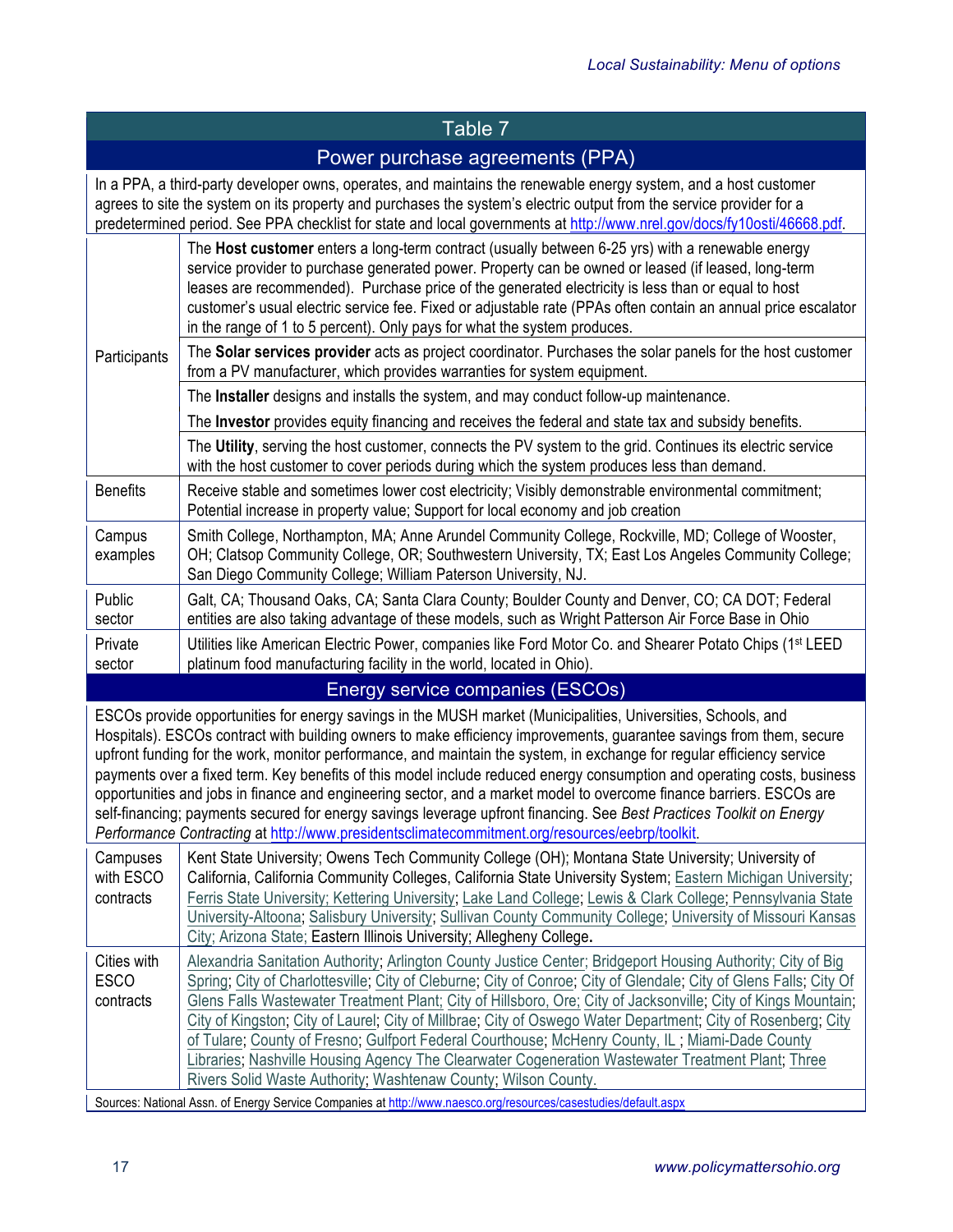| Table 8                                                                                                                      |                                                                                                                                                                                                                                                                                                                                                                                                                                                                                                                                                                                                                                                   |  |
|------------------------------------------------------------------------------------------------------------------------------|---------------------------------------------------------------------------------------------------------------------------------------------------------------------------------------------------------------------------------------------------------------------------------------------------------------------------------------------------------------------------------------------------------------------------------------------------------------------------------------------------------------------------------------------------------------------------------------------------------------------------------------------------|--|
| <b>Solar Cities: 25 examples</b>                                                                                             |                                                                                                                                                                                                                                                                                                                                                                                                                                                                                                                                                                                                                                                   |  |
| <b>CITY, STATE</b><br>population (2010)<br>Greenhouse gas goal<br>Renewable energy goal                                      | Solar Cities have summarized their activities on<br>http://solaramericacommunities.energy.gov/Cities.aspx                                                                                                                                                                                                                                                                                                                                                                                                                                                                                                                                         |  |
| Ann Arbor, MI<br>$(n= 113, 934)$<br>20% below 2000 levels by 2015<br>20% renewable energy by 2015                            | Ann Arbor plans to hold informational solar workshops for consumers and installers<br>Implement a community-based solar marketing campaign. Educate youth about solar<br>energy by including solar curricula in the city's public schools. Identify sites for high<br>visibility commercial solar installations                                                                                                                                                                                                                                                                                                                                   |  |
| Austin, TX,<br>$(n=790,390)$<br>100% carbon-neutral for all<br>municipal functions by 2020;<br>100 MW by 2020                | Austin will install solar energy systems in local schools and develop curricular materials<br>for local schools. Work with local non-profits to promote and cross-market Austin<br>Energy's solar and green building programs. Assess rooftop areas suitable for<br>distributed solar energy development. Assess the potential for hybrid solar/wind<br>installations in West Texas for central power generation                                                                                                                                                                                                                                  |  |
| Berkeley, CA<br>$(n=112,580)$<br>80% below 2000 levels by 2050                                                               | Berkeley will expand the Pacific Gas & Electric East Bay Energy Watch to serve the<br>cities of Berkeley, Oakland, Emeryville, Albany, El Cerrito and Richmond. Establish<br>program capacity with the goal of promoting the annual installation of 800 kW of PV &<br>12,000 therms of solar thermal projects.                                                                                                                                                                                                                                                                                                                                    |  |
| <b>Boston, MA</b><br>$(n=617,594)$<br>80% below 1990 levels by<br>2050; 25 MW cumulative<br>installed solar capacity by 2015 | Boston will create an online map of local renewable energy projects, with a tool to<br>calculate rooftop solar potential. Support the City's Green Affordable Housing Program<br>(GAHP), in partnership with the Department of Neighborhood Development (DND).<br>Coordinate resources and best practices with governmental and private entities.<br>Explore innovative financing strategies for renewable energy projects                                                                                                                                                                                                                        |  |
| Denver, CO<br>$(n=600, 158)$<br>10% reduction by 2012 (per<br>capita); 25% reduction by 2020                                 | Denver will create a municipal solar fund to reimburse upfront capital cost to residential<br>solar installation. Evaluate city-owned and operated buildings to identify facilities for<br>future municipal solar installations. Provide education and outreach to the Denver<br>community through public outreach events. Plan new training and job opportunities for<br>Metro Denver residents in the solar energy industry                                                                                                                                                                                                                     |  |
| Houston, TX<br>$(n=2,099,451)$<br>Make solar energy cost-<br>competitive by 2015                                             | Houston will develop and implement solar energy advancement policies, regulations<br>and legislation. Install solar energy systems on demonstration sites. Implement solar<br>programs and educational programs in focused neighborhoods. Integrate solar<br>education into the school curriculums.                                                                                                                                                                                                                                                                                                                                               |  |
| Knoxville, TN<br>$(n=178,874)$<br>300 kw by 2010;<br>3 MW by 2015                                                            | Knoxville plans to install two solar systems on LEED-certified downtown transit station<br>and a historic home that is being rehabilitated; develop a solar thermal assessment<br>protocol to evaluate the applicability of solar domestic hot water systems for low-<br>income home rehabilitation projects; conduct workforce training programs for solar<br>installers, inspectors and codes officials. Work with the Historic Zoning Commission to<br>revise building code language to be less restrictive to solar technology on historic<br>homes and businesses. Promote the "clearinghouse" website and other solar<br>marketing efforts. |  |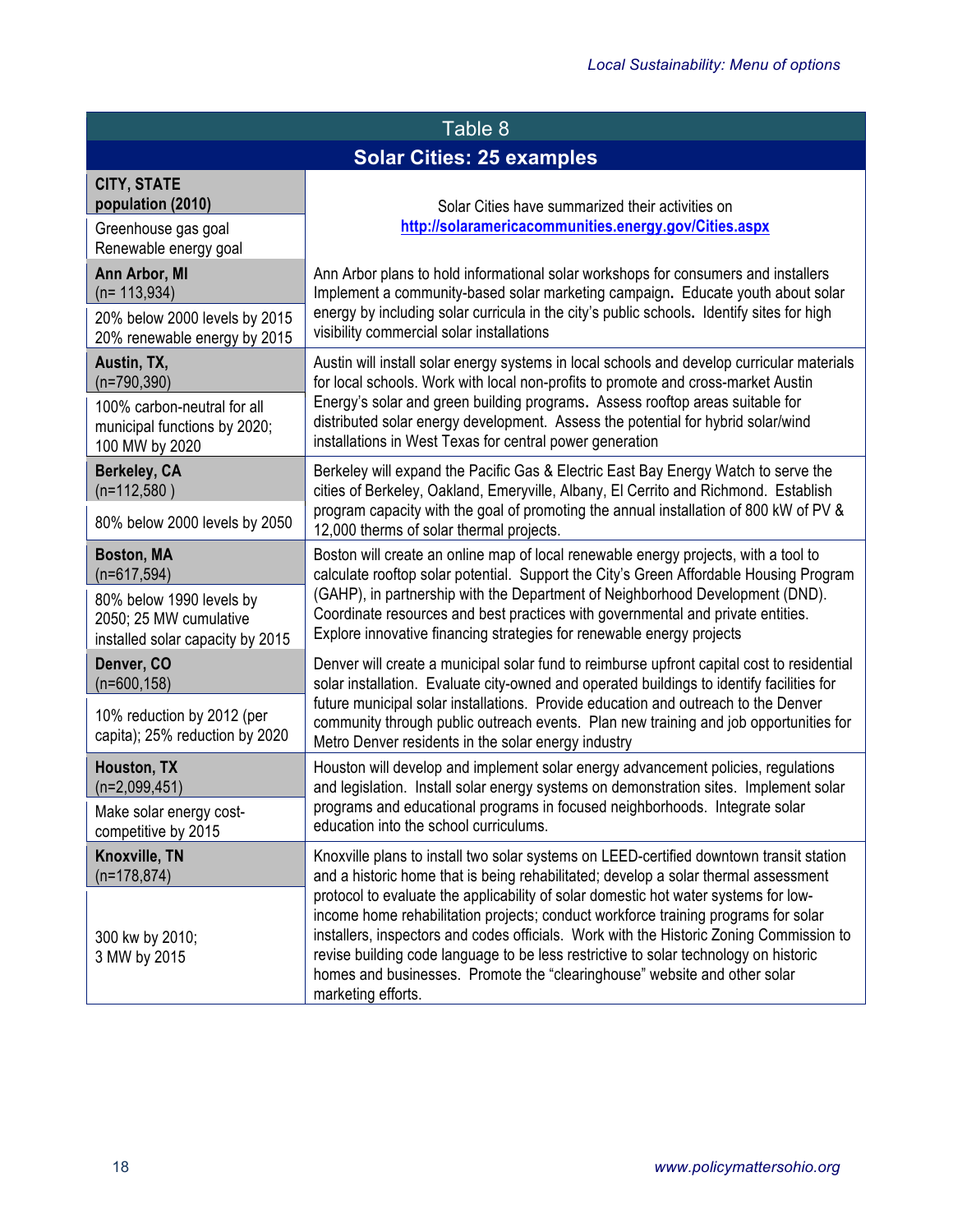| <b>Madison, WI</b><br>$(n=233,209)$<br>25% reduction by 2011, city<br>government; 250 kw PV and<br>200 solar hot water systems by<br>2010 | Madison plans to double the use of solar energy in Madison over a two-year period.<br>Review and modify the city's procedures and policies for solar permitting and<br>installation & educate solar installers on those policies. Assist potential solar system<br>owners with purchasing and installing their solar systems. Showcase and market local<br>solar installations to the public                                                                                                                                                                                                                                                                                                                                  |  |
|-------------------------------------------------------------------------------------------------------------------------------------------|-------------------------------------------------------------------------------------------------------------------------------------------------------------------------------------------------------------------------------------------------------------------------------------------------------------------------------------------------------------------------------------------------------------------------------------------------------------------------------------------------------------------------------------------------------------------------------------------------------------------------------------------------------------------------------------------------------------------------------|--|
| Milwaukee, WI<br>$(n=594,833)$                                                                                                            | Milwaukee will promote solar thermal and solar-electric technologies by increasing the<br>number of local solar installers through assistance in training and preparation for the                                                                                                                                                                                                                                                                                                                                                                                                                                                                                                                                             |  |
| 7% below 1990 levels by 2012;<br>100 solar-electric and 50 solar<br>thermal systems, with a total<br>capacity of 1 MW by 2012.            | certification process, supporting solar manufacturing businesses by working with<br>existing manufacturers and by encouraging new businesses to locate in the city,<br>examining market segments to determine which are most viable for various incentive-<br>based business models, and incorporating non-financial benefits, such as accelerated<br>project permitting, reduced permit fees, and feebates into solar projects.                                                                                                                                                                                                                                                                                              |  |
| <b>Minneapolis-Saint Paul, MN</b><br>n=382,578 (Minneapolis);<br>n=278,535 (Saint Paul)                                                   | Minneapolis and Saint Paul are developing strategic partnerships to implement<br>commercial and residential solar installations, provide technical training programs, and<br>conduct city and state policy review. For immediate increases in the solar market, they                                                                                                                                                                                                                                                                                                                                                                                                                                                          |  |
| 20% below 1990 levels by 2020<br>1 MW (500% increase) by 2010                                                                             | will use an innovative leasing model, deploy solar systems in visible locations within the<br>cities, and provide technical outreach. They will also increase the number of qualified<br>solar installers by supporting education and training including developing technical<br>college solar education curriculum, creating a PV training lab to expand professional<br>opportunities for electricians.                                                                                                                                                                                                                                                                                                                     |  |
| <b>New Orleans, LA</b><br>$(n=343,829)$                                                                                                   | New Orleans plans include solar technology in the construction and renovation of new<br>homes and businesses, wherever applicable and economically feasible. Implement a<br>publicity and outreach plan to increase demand for private solar energy. Evaluate and<br>modify city regulations limiting the use of solar energy technologies. Install solar<br>systems on city government properties. Develop incentives that support solar<br>technology in residential developments. Conduct outreach and training to develop a<br>solar supply base in New Orleans.                                                                                                                                                          |  |
| 10% below 1998 levels by 2015                                                                                                             |                                                                                                                                                                                                                                                                                                                                                                                                                                                                                                                                                                                                                                                                                                                               |  |
| <b>New York City, NY</b><br>$(n=8, 175, 133)$                                                                                             | The City of New York will use the City's resources to spur the market and create<br>economies of scale to lower prices, and create institutions to plan and monitor future                                                                                                                                                                                                                                                                                                                                                                                                                                                                                                                                                    |  |
| 30% below 2005 levels for city<br>operations by 2017 and citywide<br>by 2030;<br>8.1 MW PV by 2015                                        | growth. To accomplish their goal, they will develop a long-term solar energy plan,<br>facilitate PV projects and support workforce, conduct a feasibility study of real-time<br>pricing for PV installations, evaluate best integration of solar energy into emergency<br>planning and demand-reduction programs, create new municipal solar energy<br>incentives, address interconnection and code barriers through a collaborative<br>stakeholder process, and explore innovative financing and ownership structures.                                                                                                                                                                                                       |  |
| Orlando, FL<br>$(n=238,300)$                                                                                                              | Metro Orlando will streamline permitting process for installing solar systems, conduct<br>solar education and training workshops, develop a GIS-based solar resource map of                                                                                                                                                                                                                                                                                                                                                                                                                                                                                                                                                   |  |
| 5 MW by 2008;<br>10 MW by 2010;<br>15 MW by 2015                                                                                          | the city, actively engage with stakeholders, conduct a GIS-based solar resource<br>analysis to assist in identifying existing and potential solar installation sites, work with<br>local economic development groups to conduct a market analysis of barriers to<br>implementing solar technologies, conduct solar education and training workshops<br>targeting building code officials and inspectors, government officials and local<br>legislators, solar business developers, building energy managers, residential and small<br>commercial building owners, conduct a series of seven solar education and consensus-<br>building charettes using electronic polling software and professional facilitation<br>services. |  |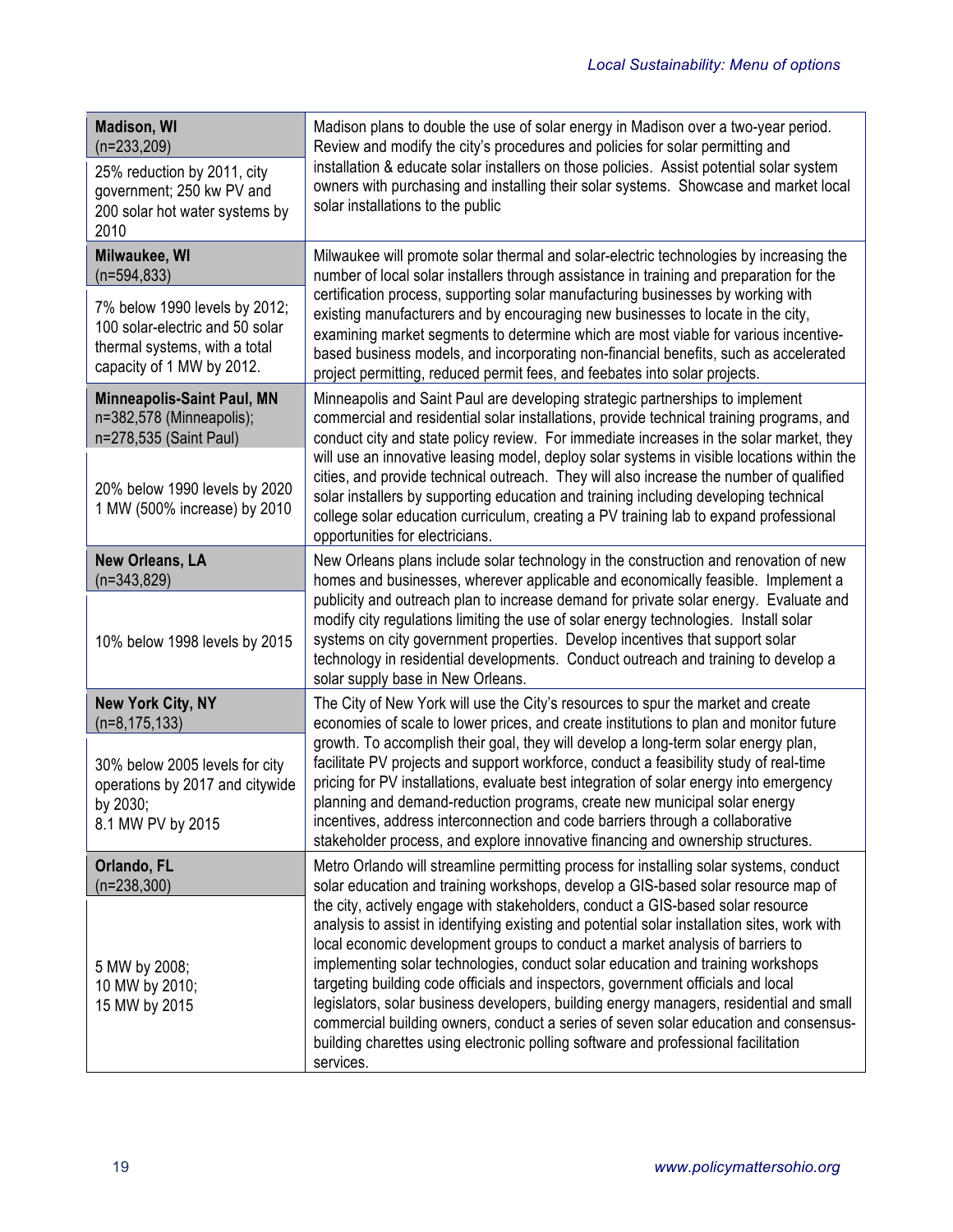| Philadelphia, PA                                                                                                                       |                                                                                                                                                                                                                                                                                                                                                                                                                                                                                                                                                                                                                                                                                                                                                                 |
|----------------------------------------------------------------------------------------------------------------------------------------|-----------------------------------------------------------------------------------------------------------------------------------------------------------------------------------------------------------------------------------------------------------------------------------------------------------------------------------------------------------------------------------------------------------------------------------------------------------------------------------------------------------------------------------------------------------------------------------------------------------------------------------------------------------------------------------------------------------------------------------------------------------------|
| $(n=1,526,006)$<br>10% below 1990 levels by<br>2010; Generate 2.3 MW of solar<br>electricity by 2011 and 57.8 MW<br>by 2021            | Philadelphia plans develop and adopt a solar implementation plan that is fully<br>integrated with updated citywide plans and institutional processes for guiding decisions<br>on land use, economic development and infrastructure investment. Identify and<br>implement cost-effective tools to overcome commercial and residential solar market,<br>including a "Solar Developer's Guide to Solar Philadelphia." They will prioritize for<br>development and initiate planning for solar energy installations including choosing<br>technologies, targeting districts and sites, and creating financial structures that will<br>support the installations.                                                                                                    |
| Pittsburgh, PA<br>$(n=305,704)$                                                                                                        | Pittsburgh Solar Initiative created a new Office of Sustainability & Energy<br>Efficiency, and received a Green Power Purchaser Award from the U.S. EPA in 2009.                                                                                                                                                                                                                                                                                                                                                                                                                                                                                                                                                                                                |
| 20% from 2003 levels by 2023                                                                                                           | The city intends to install solar hot water and solar PV installations on city owned<br>buildings to help facilitate the training of city plumbers, electricians, and carpenters<br>(union); pass new ordinances to remove barriers in residential and commercial solar<br>installations; host a Solar Fellowship program; create an interactive Solar Web site;<br>develop a Roadmapping Simulation Tool (RooSTer) that will inform the City of the 10-<br>to 15-year plan for solar (a suite of solar modeling tools, efficiency measures, and<br>financing mechanisms that will apply to city facilities and assess results of technology<br>and evaluate the costs, savings, payback period, carbon footprint impact, and energy<br>portfolio composition). |
| Portland, OR<br>$(n=583,776)$                                                                                                          | The City of Portland will evaluate solar potential on city facilities and provide solar<br>education through workshops, informational tables, green building trainings, Build-it-                                                                                                                                                                                                                                                                                                                                                                                                                                                                                                                                                                               |
| 80% below 1990 levels by 2050<br>(Climate Action Plan 2009)                                                                            | Green tour, and Northwest Solar Expo. Promote solar to visible Portland-area leaders.<br>Partner with Portland's economic development agency. Provide personal follow-up on<br>leads. Consultation with a task force of industry, government and academic leaders.                                                                                                                                                                                                                                                                                                                                                                                                                                                                                              |
| 2009 installation was to be<br>greater than 400% of 2006<br>installations                                                              | Streamline city-level regulations and practices that affect adoption of solar. Educate<br>regulatory staff and regional solar contractors. Investigate regulatory barriers and<br>leverage points. Convene a regional Solar Leadership Conference. Develop a<br>presentation on lessons learned. Provide ongoing technical assistance to other cities.<br>Evaluate the best financing options. Integrate solar into city design guidelines.                                                                                                                                                                                                                                                                                                                     |
| Sacramento, CA<br>$(n=466, 488)$                                                                                                       | Sacramento Solar Access program will adopt a citywide demonstration, install<br>municipally-owned solar energy systems on high visibility locations, leverage the city's                                                                                                                                                                                                                                                                                                                                                                                                                                                                                                                                                                                        |
| 40 MW total PV capacity by<br>2017, including 5 MW on<br>municipal buildings by 2010                                                   | assets for solar energy systems under a "surrogate roof" model, provide solar<br>educational information and programs at high-visibility community locations such as<br>libraries and community centers. To develop a Local Solar Industry, they will create a<br>Clean/Green Technology Incentive Zone, work with municipal utility and other partners<br>to develop a solar technician certificate program. To break down near- and long-term<br>Barriers, they will develop design guidelines, best practices, and educational materials<br>on solar's integration into historical districts, create a solar self-assessment web site,<br>adopt solar-friendly zoning, access rights and other regulatory provisions.                                        |
| <b>Salt Lake City, UT</b><br>$(n=186, 440)$                                                                                            | "Solar Salt Lake" program is developing a fully-scoped city and county-level<br>implementation plan. Solar Salt Lake strategy includes a combination of barrier                                                                                                                                                                                                                                                                                                                                                                                                                                                                                                                                                                                                 |
| 3% reduction per year for the<br>next 10 years; 70% reduction<br>from 2007 baseline; Additional<br>10 MW by 2015 from 2007<br>baseline | identification, research, and policy analysis that utilizes the input of various<br>stakeholders. The result will be a comprehensive plan for Salt Lake City and Salt Lake<br>County that supports long-term solar deployment, including integration into City/County<br>planning and facilities, the introduction of policies and regulations that support solar<br>adoption, the integration of solar in new housing developments, evaluation of solar<br>bonds and other funding sources, and community-wide solar education and outreach.                                                                                                                                                                                                                   |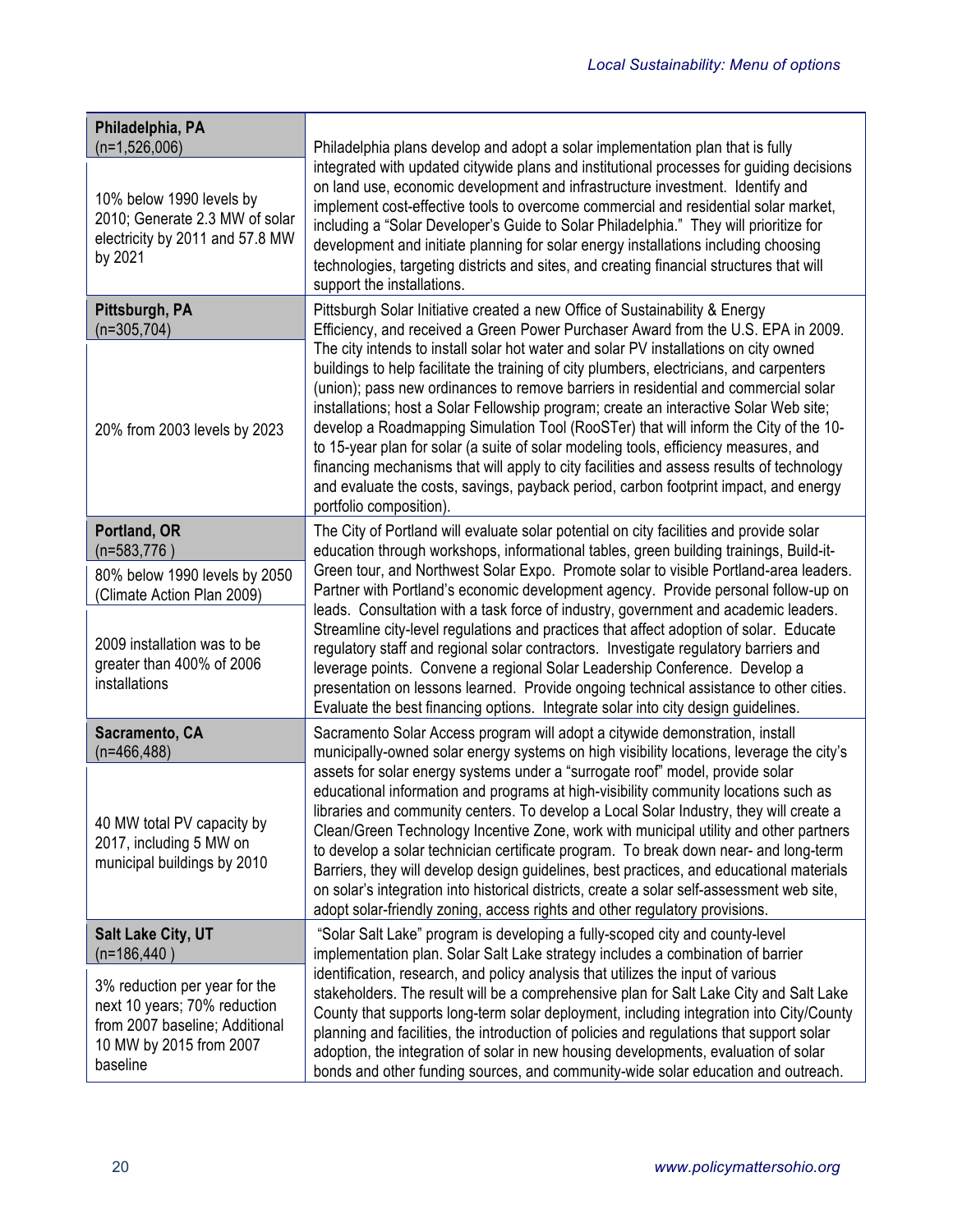| San Antonio, TX<br>$(n=1, 327, 407)$<br>Sustainable solar by 2015 | "Solar San Antonio 2015" will promote solar technology among residents and local<br>businesses through outreach campaigns and rebate programs (A media relations and<br>event campaign, Educational solar workshops or seminars, new and revised policies<br>and procedures at the City in order to accelerate the use of solar power in existing and<br>new city-owned buildings).                                                                                                                                                                                                                                                                                                                                                                                                             |  |
|-------------------------------------------------------------------|-------------------------------------------------------------------------------------------------------------------------------------------------------------------------------------------------------------------------------------------------------------------------------------------------------------------------------------------------------------------------------------------------------------------------------------------------------------------------------------------------------------------------------------------------------------------------------------------------------------------------------------------------------------------------------------------------------------------------------------------------------------------------------------------------|--|
| San Diego, CA                                                     | San Diego will provide a blueprint for in its "Sustainable Energy 2050 Plan," NS                                                                                                                                                                                                                                                                                                                                                                                                                                                                                                                                                                                                                                                                                                                |  |
| $(n=1, 307, 402)$                                                 | address key issues including tariffs, data management, expedited permitting,                                                                                                                                                                                                                                                                                                                                                                                                                                                                                                                                                                                                                                                                                                                    |  |
| 15% below 1990 levels by 2015                                     | strengthened private-sector involvement, training and technical expertise, and long-<br>term implementation. They will also update and expand geographic information system<br>(GIS) analysis of solar installations and potential future sites, conduct performance<br>analysis of existing solar-electric systems, develop case studies, establish focus groups<br>of key stakeholders, produce outreach materials, develop a citywide solar<br>implementation plan, and study the impact of solar energy installations on property<br>resale and value.                                                                                                                                                                                                                                      |  |
| San Francisco, CA                                                 | San Francisco's three-point approach will remove market barriers to solar deployment                                                                                                                                                                                                                                                                                                                                                                                                                                                                                                                                                                                                                                                                                                            |  |
| $(n=805, 235)$                                                    | by developing a program to group commercial and residential customers into                                                                                                                                                                                                                                                                                                                                                                                                                                                                                                                                                                                                                                                                                                                      |  |
| 20% below 1990 levels by 012                                      | aggregated purchasing, identify sites for large installations and market to those building                                                                                                                                                                                                                                                                                                                                                                                                                                                                                                                                                                                                                                                                                                      |  |
| 31MW BY 2012                                                      | owners, develop a plan to address problems installing solar on multi-tenant buildings.                                                                                                                                                                                                                                                                                                                                                                                                                                                                                                                                                                                                                                                                                                          |  |
| San Jose, CA<br>$(n=945,942)$                                     | San José's Solar America Cities will develop and pilot local and regional financing, and                                                                                                                                                                                                                                                                                                                                                                                                                                                                                                                                                                                                                                                                                                        |  |
| 80% below 1990 levels by 2045                                     | incentive and regulatory strategies to ensure that all elements of the community have                                                                                                                                                                                                                                                                                                                                                                                                                                                                                                                                                                                                                                                                                                           |  |
| for municipal operations; 100%                                    | effective opportunities to manufacture and install solar technologies; develop and                                                                                                                                                                                                                                                                                                                                                                                                                                                                                                                                                                                                                                                                                                              |  |
| electricity from renewables by                                    | implement a coordinated outreach and education program, and identify strategies,                                                                                                                                                                                                                                                                                                                                                                                                                                                                                                                                                                                                                                                                                                                |  |
| 2023; 15% increase in solar by                                    | opportunities, and challenges to achieving the City's Green Vision goal of 100%                                                                                                                                                                                                                                                                                                                                                                                                                                                                                                                                                                                                                                                                                                                 |  |
| 2010                                                              | electricity from renewable sources.                                                                                                                                                                                                                                                                                                                                                                                                                                                                                                                                                                                                                                                                                                                                                             |  |
| Santa Rosa, CA<br>$(n=167, 815)$                                  | The City of Santa Rosa, in partnership with eight neighboring cities, Sonoma County,                                                                                                                                                                                                                                                                                                                                                                                                                                                                                                                                                                                                                                                                                                            |  |
| 25% below 1990 levels by 2015                                     | and interested stakeholders, formed an organization called Solar Sonoma County to                                                                                                                                                                                                                                                                                                                                                                                                                                                                                                                                                                                                                                                                                                               |  |
| (for Sonoma County); 25 MW                                        | develop a countywide Solar Implementation Plan (known as "the SIP") and to conduct                                                                                                                                                                                                                                                                                                                                                                                                                                                                                                                                                                                                                                                                                                              |  |
| by 2011                                                           | outreach and public education.                                                                                                                                                                                                                                                                                                                                                                                                                                                                                                                                                                                                                                                                                                                                                                  |  |
| Seattle, WA                                                       | Seattle Solar Initiative assembled a team of partners to incorporate solar energy into                                                                                                                                                                                                                                                                                                                                                                                                                                                                                                                                                                                                                                                                                                          |  |
| $(n=608,660)$                                                     | City Planning efforts (including a gap analysis of Seattle codes compared to best                                                                                                                                                                                                                                                                                                                                                                                                                                                                                                                                                                                                                                                                                                               |  |
| 7% reduction from 1990 levels<br>by 2012                          | practices; created a Five-Year Energy Efficiency Action Plan and a Small Renewables<br>Action Plan); research innovative financing mechanisms and ownership models,<br>develop a new Community Solar Program that supports both community-owned<br>installations and utility-owned installations, create a revolving fund for additional<br>installations with DOE funds, and a long-term utility-led Community Solar program,<br>educate and conduct outreach programs to Seattle City Light customers and industry<br>professionals, evaluate and overcome barriers to interconnection (auditing and<br>reporting on interconnection practices, developing a Customer's Guide to<br>interconnection, and revising City Light's interconnection standards for a more<br>streamlined approach). |  |
| Tucson, AZ                                                        | Tucson will focus on overcoming the market barriers of high up front cost and low                                                                                                                                                                                                                                                                                                                                                                                                                                                                                                                                                                                                                                                                                                               |  |
| $(n=518,956)$                                                     | levels of awareness, and will create new opportunities for solar installations, by                                                                                                                                                                                                                                                                                                                                                                                                                                                                                                                                                                                                                                                                                                              |  |
| 25% below 2005 levels by<br>2030                                  | developing and implementing a city of Tucson Solar Energy Integration Plan and a<br>Greater Tucson Solar Energy Development Plan, identifying and enhancing financing<br>techniques for large-scale solar energy installations, and developing and disseminating<br>solar best practices and other outreach to stakeholders in the region.                                                                                                                                                                                                                                                                                                                                                                                                                                                      |  |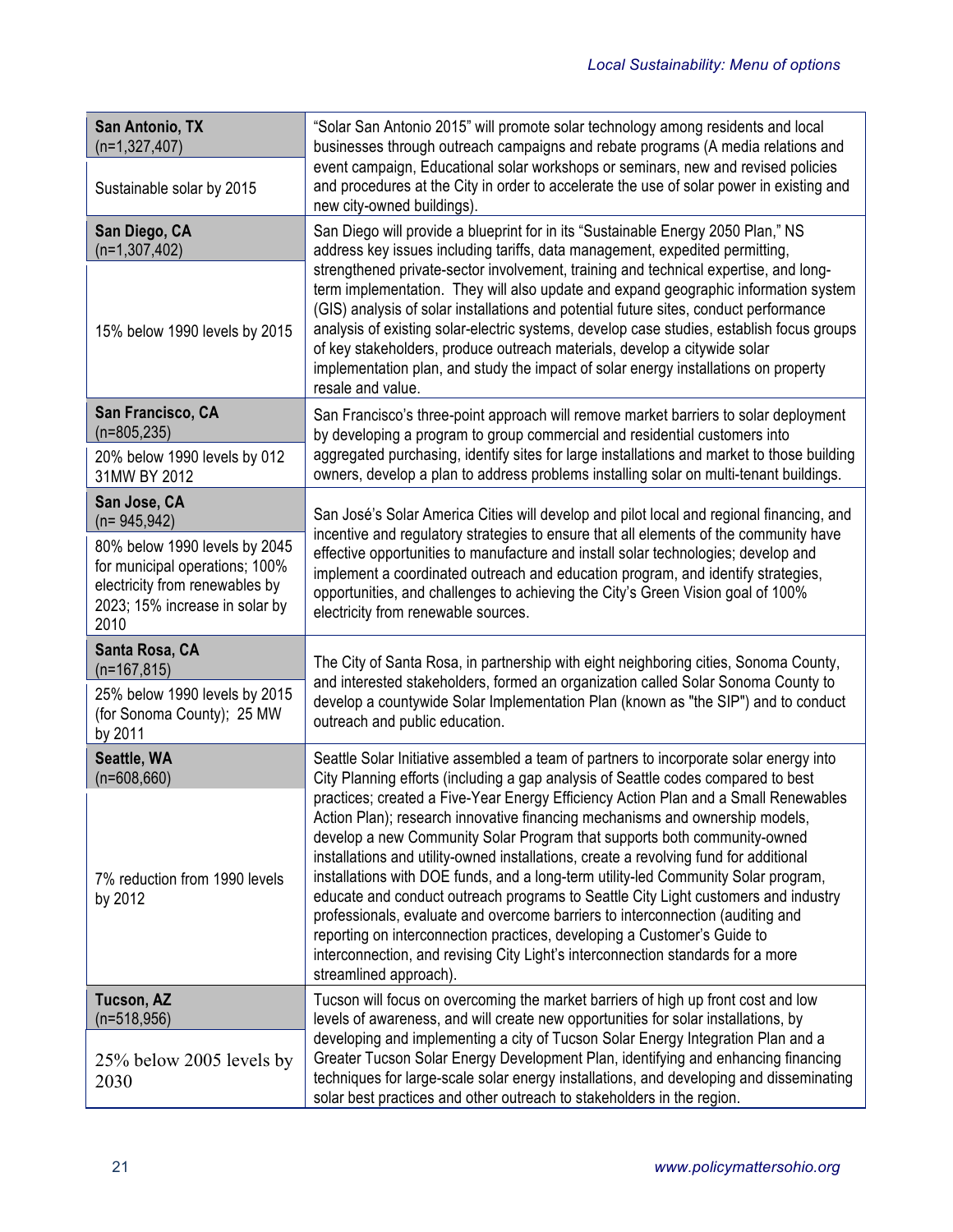### **4. Develop a more sustainable transportation system**

For decades, we have underinvested in alternative transportation options, both as a state and as a nation, making them less reliable, safe, and convenient than they could be. Less than one percent of the state of Ohio's transportation budget goes toward public transit, making Ohio  $40<sup>th</sup>$  in the nation for its relative commitment.<sup>22</sup> Our distorted allocation of transportation resources, exacerbated by the fact that economic development tends to follow transportation patterns, has spread jobs, homes, stores, child care, health care, schools, universities, and training centers all over the map, making it very difficult for Ohioans to get by without cars. But cars are expensive to own, operate, and maintain, and they rely heavily on polluting fossil fuels imported from out of state. Together, Ohioans used almost 118 million barrels of oil in 2009, ranking Ohio sixth in the nation for the amount of motor gasoline we consume, at an annual cost of nearly \$12 billion dollars, 98 percent of which is imported from outside Ohio.<sup>23</sup>

Ohio needs a strategy to make our transportation sector more economically and environmentally sustainable. A 21st century transportation system includes not only roads and highways, but also a complete network of alternative transportation, including freight and passenger rail within our cities and across the state, hybrid buses, streetcars, and bike-able, walk-able neighborhoods. While many of Ohio's transportation problems require state and regional solutions, there are steps local governments can take to make it easier and safer to walk, bike, and use mass transit, and to encourage use of more efficient and alternative-fueled vehicles. (See Table 9 for some ideas.) There are also steps local governments can take to grow their communities in a more sustainable fashion.

A report from International City/County Management Association (ICMA), "*Putting Smart Growth to Work in Rural Communities,*" highlights a three-prong smart-growth strategy for smaller communities, like Oberlin, that revolves around a vibrant downtown where community events take place and residents shop, a walk-able Main Street with compact neighborhoods nearby, a variety of transportation options, and the preservation of open space and farmland (See Table 10):

- Support the rural landscape by enhancing working lands—farms, prairies, forests, and rangelands—and conserving natural lands;
- Make existing spaces a priority for investments. Build on past community investments by investing in existing assets downtown and on Main Street, in existing infrastructure and on places the community values. This will promote compact development, keep local infrastructure costs down, and preserve land;
- Create vibrant, enduring new places that people don't want to leave and that attract young people into the community.

 <sup>22</sup> Found at

http://icma.org/en/icma/knowledge\_network/documents/kn/Document/301483/Putting\_Smart\_Growth\_to\_Work\_in Rural Communities

 $^{23}$  http://www.eia.doe.gov/states/\_seds\_updates.html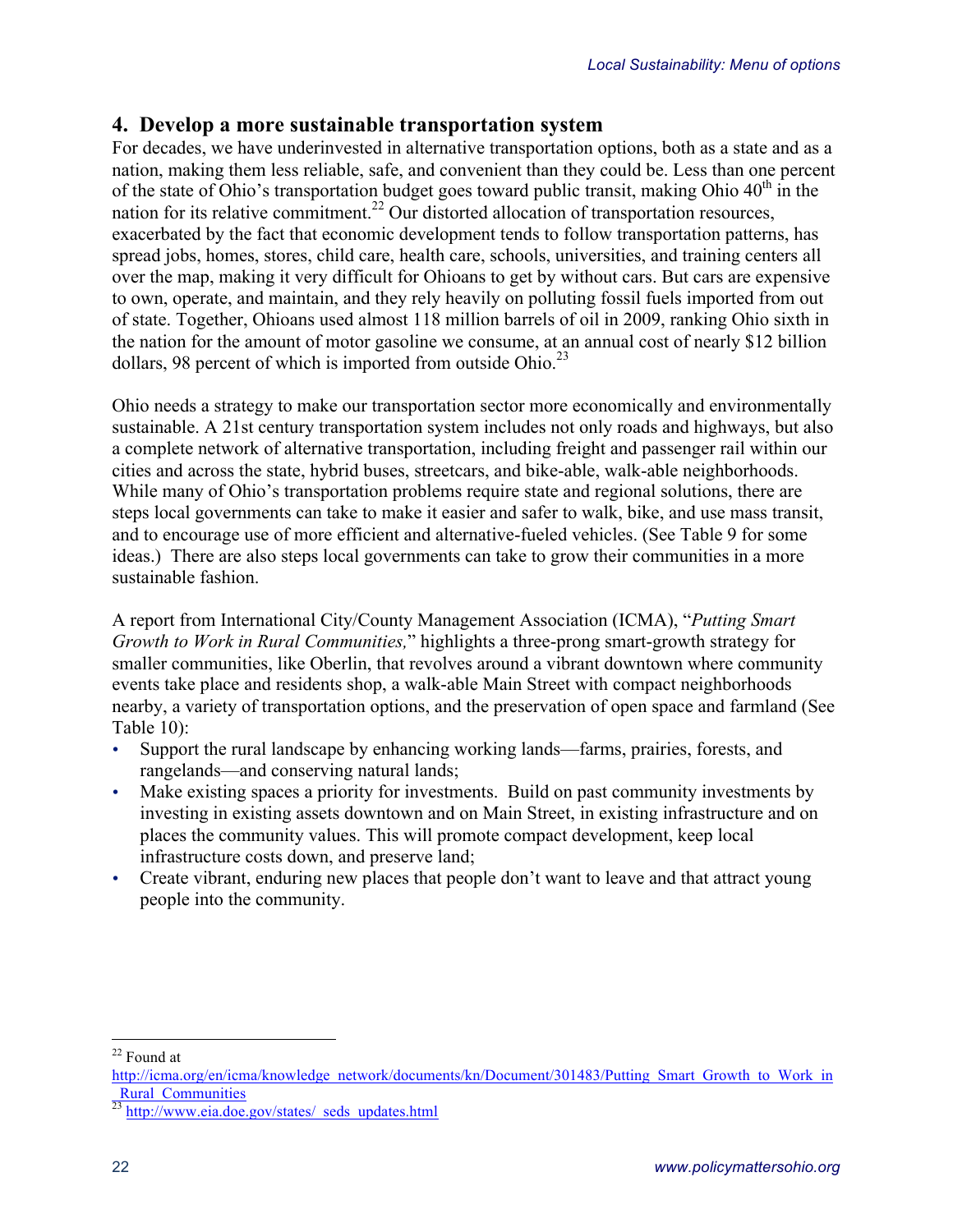| Table 9                                                                                                                                                            |                                                                                                                                                                                                                                                                                                                                                                                                                                                                                                                                                                                                                                                                                                                                                               |                                                                             |
|--------------------------------------------------------------------------------------------------------------------------------------------------------------------|---------------------------------------------------------------------------------------------------------------------------------------------------------------------------------------------------------------------------------------------------------------------------------------------------------------------------------------------------------------------------------------------------------------------------------------------------------------------------------------------------------------------------------------------------------------------------------------------------------------------------------------------------------------------------------------------------------------------------------------------------------------|-----------------------------------------------------------------------------|
|                                                                                                                                                                    | Make it easy and safe to walk, bike and use transit; promote efficient vehicles                                                                                                                                                                                                                                                                                                                                                                                                                                                                                                                                                                                                                                                                               |                                                                             |
| Comprehensive<br>Planning                                                                                                                                          | Engage in comprehensive transportation, land-use planning for city/campus, with<br>housing near work. Adequate lighting, network of sidewalks/bike paths, bike racks,<br>a trail system that links neighborhoods and communities and commuter route that<br>protects riders from high-speed traffic; fixed route transit service within the<br>community and key locations in the region.                                                                                                                                                                                                                                                                                                                                                                     | Miner County,<br>South Dakota;<br>the Katy Trail.                           |
| Sustainable Street<br>Design                                                                                                                                       | Adopt policies to ensure roadways are accessible to transit users, pedestrians,<br>bicyclists, persons with disabilities, young and elderly. Streetscape improvements<br>should support multiple modes of transportation, sidewalk improvements, planters,<br>furniture, trash bins. Use EPA's Smart Growth Implementation Assistance<br>program, draw on Metropolitan Planning Association funds. Through street design,<br>the city can increase walkability and bikability of streets, slow traffic, incorporate<br>local history. Reduce paved surfaces, use right-of-ways for multiple purposes,<br>plantings for storm water management (such as tree canopies to reduce road<br>temperatures, while encouraging walking/biking), green infrastructure. | Cobblestone<br><b>Street</b><br>Interpretive<br>Park<br>(Booneville,<br>MO) |
| Encourage use of<br>alternative<br>transportation                                                                                                                  | Campus partnership with city/county to improve public transportation. Improve<br>transit service and increase ridership, key partners like college to work with<br>city/county/region for seamless system. Divert state and federal transportation<br>dollars to buses, streetcars, light rail, etc.                                                                                                                                                                                                                                                                                                                                                                                                                                                          | Bozeman/<br>Montana State<br>University                                     |
|                                                                                                                                                                    | Transit incentives. Offer free or low cost transit passes (students, faculty, staff, city<br>employees); or, if forego parking permit, get free transit in county.                                                                                                                                                                                                                                                                                                                                                                                                                                                                                                                                                                                            | Madison & U.<br>of Wisconsin                                                |
|                                                                                                                                                                    | Encourage biking. Bike-sharing services; tandem bike taxi service; Employee Bike<br>to Work Program. Add bicycles to city fleet. Award credit to city employees,<br>students, faculty, staff who bike/walk to campus/work that can be exchanged for<br>discounts; discounts on bike maintenance; coupons for bikers to local eateries.                                                                                                                                                                                                                                                                                                                                                                                                                        | <b>Kent State</b><br>University;<br>Madison, WI;<br>Cornell                 |
|                                                                                                                                                                    | Promote decreased car use, increase parking fees. Provide preferential parking<br>and incentives for carpooling, carsharing. Sell parking permits only valid certain<br>days of week; HOV lanes. Developer incentives for incorporating carsharing into<br>project plans. Discounts, vouchers, coupons for carsharing members.                                                                                                                                                                                                                                                                                                                                                                                                                                | Austin & U. of<br>Texas;<br>Hoboken, NJ.                                    |
| Alternative-fuel<br>and Efficient<br>vehicles                                                                                                                      | Encourage residents to make efficient car purchases. Provide incentives such as<br>exemptions from sales tax; parking discounts, preferred parking, or free parking for<br>hybrid vehicles                                                                                                                                                                                                                                                                                                                                                                                                                                                                                                                                                                    | Albuquerque;<br>Austin;<br>Towson Univ.                                     |
|                                                                                                                                                                    | Encourage private companies to green their fleets: Grants, rebates, and other<br>incentives; use public benefits funds; incentivize or require green cabs.                                                                                                                                                                                                                                                                                                                                                                                                                                                                                                                                                                                                    | New York City;<br>Chicago.                                                  |
|                                                                                                                                                                    | Build alternative fueling stations to make green transit easier; collect waste<br>vegetable oil. Green buses, biofuel, electric streetcars; exclusive bus lanes.                                                                                                                                                                                                                                                                                                                                                                                                                                                                                                                                                                                              | Salt Lake City,<br>UT; Carmel,<br>IN; Cleveland<br><b>RTA</b>               |
|                                                                                                                                                                    | Green city/campus fleets. Purchasing guidelines to favor fuel-efficient and alt-fuel<br>vehicles. Set goal for 100% clean/green fleet. Require all new vehicles be most<br>efficient technology possible. Evaluate existing fleet for size and fuel type.<br>Upgrade fleet, reduce size, use. Biofuel buses, biofuel stations. Carsharing<br>program for city fleet; city use during business hours, member use other times.                                                                                                                                                                                                                                                                                                                                  | Boston; New<br>York City;<br>Seattle;<br>Berkeley                           |
| Sources: Center on Wisconsin Strategy, "New Energy For Cities;" COWS, "New Energy For Campuses;" ICMA, Putting Smart Growth to Work in<br><b>Rural Communities</b> |                                                                                                                                                                                                                                                                                                                                                                                                                                                                                                                                                                                                                                                                                                                                                               |                                                                             |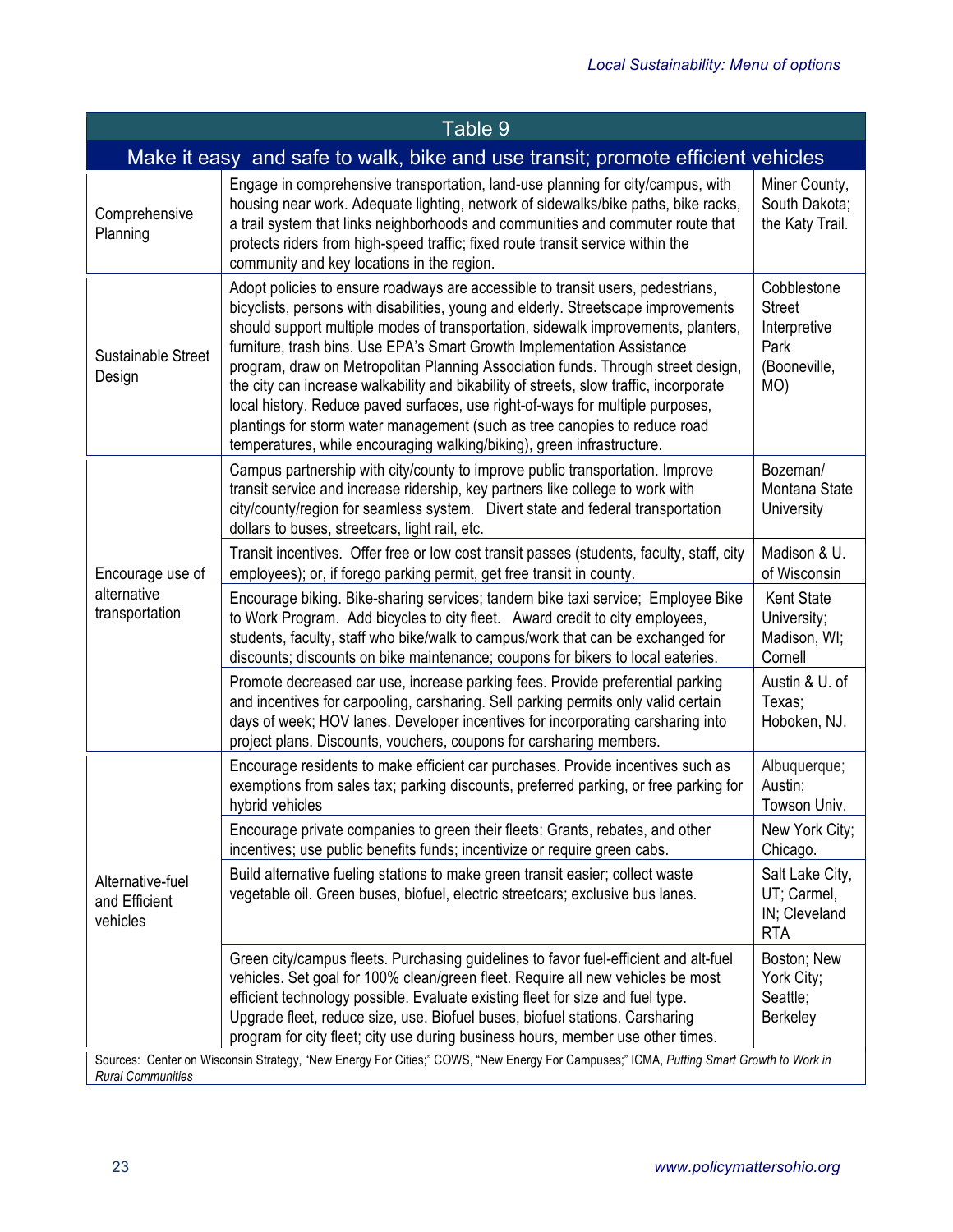| Table 10                                                     |                                                                                                                                                                                                                                                                                                                                                                                                                                                                                                                                                                                                                                                                                                                                                                                                                                                                                                                                                                                                                                                                                                                                                                                                                                                                                                                                                                   |                                                                                                                                                                                                                                                                                                                            |
|--------------------------------------------------------------|-------------------------------------------------------------------------------------------------------------------------------------------------------------------------------------------------------------------------------------------------------------------------------------------------------------------------------------------------------------------------------------------------------------------------------------------------------------------------------------------------------------------------------------------------------------------------------------------------------------------------------------------------------------------------------------------------------------------------------------------------------------------------------------------------------------------------------------------------------------------------------------------------------------------------------------------------------------------------------------------------------------------------------------------------------------------------------------------------------------------------------------------------------------------------------------------------------------------------------------------------------------------------------------------------------------------------------------------------------------------|----------------------------------------------------------------------------------------------------------------------------------------------------------------------------------------------------------------------------------------------------------------------------------------------------------------------------|
| Smart growth policies for small cities and rural communities |                                                                                                                                                                                                                                                                                                                                                                                                                                                                                                                                                                                                                                                                                                                                                                                                                                                                                                                                                                                                                                                                                                                                                                                                                                                                                                                                                                   |                                                                                                                                                                                                                                                                                                                            |
| Assessment and<br>Planning                                   | • Assess connections to other communities, assets and challenges within<br>community. Define community vision using collaborative visioning<br>process, identifying highest priorities, most valuable resources, and<br>cultural identity.<br>• Pass a long-term plan for efficient land use, farmland protection,<br>balanced transportation system, diverse housing options, series of<br>interconnected parks and open spaces. Determine which land to<br>conserve, which land can accommodate growth. Designate growth<br>areas, consider road, transit service, trails and other existing<br>infrastructure. Update community documents to accommodate new<br>growth through compact and contiguous development.<br>• Local governments often do not have the staffing resources to develop<br>comprehensive transportation and land use plans, sustainable economic<br>development strategies, and the tools to implement them. Local schools<br>and colleges can support revitalization efforts through a rural resource<br>center.                                                                                                                                                                                                                                                                                                                        | Sioux Falls 2035<br><b>Comprehensive Master</b><br>Plan; Miner County, South<br>Dakota; Horton, Kansas;<br>Bozeman, Montana;<br>Portland, OR;<br>Miner County, South<br>Dakota<br>http://www.rurallearningcen<br>ter.org/                                                                                                  |
| Preserve rural<br>lands                                      | • Purchase development rights in exchange for deed restrictions. Or,<br>Transfer development rights (TDR) and collect "TDR bonuses" that allow<br>higher density development in growth areas and use funds for<br>conservation easements. Provide Tax credits for donating conservation<br>easements (income, property, and inheritance tax). Or, acquire land.<br>One method of paying for acquisitions and conservation easements<br>would be through a bond package to preserve natural areas and protect<br>water, financed by a small property tax assessment.<br>• Pass agricultural, ranching, or forestry zoning, or create urban growth<br>boundary.<br>• Current Use Value Taxation: Allow land to be assessed based on its<br>current use rather than at its highest market value.                                                                                                                                                                                                                                                                                                                                                                                                                                                                                                                                                                     | Arizona Land and Water<br>Trust; Montgomery County,<br>Maryland; Brah Brule River,<br>Wisconsin; Colorado state;<br>Montana, Utah, & Arizona;<br>Larimer County, Colorado;<br>Portland, OR; Washington<br>State; Oregon Exclusive<br>Farm Use Zoning;<br>Pennsylvania and<br>Wisconsin locally-based<br>rural land zoning; |
| Encourage and<br>support resource-<br>based economy          | • Support renewable energy development on rural lands (Rural<br>Renewable Energy Development zone, tax exemptions, connect with<br>federal tax credits, methane digesters for selling electricity to grid).<br>• Promote rural products in urban areas. Support and market farmers<br>markets in larger cities, accept food stamps and local currency that can<br>be used at markets and local businesses. Community Supported<br>Agriculture (CSA) provides urban shareholders with regular, farm-fresh<br>produce during growing season. Promote government purchase of local<br>products (schools, prisons, government offices).<br>• Assist in marketing, legal, organizational, and financial support for "buy<br>local" campaigns (annual festivals, branding). Downtown Farmer's<br>Markets in small cities to revitalize downtown<br>• Encourage value-added processing of resources. Support producer-<br>owned cooperatives (furniture, biomass, etc.), such as grant program for<br>cooperatives and market development for rural products.<br>• Develop ecosystem service market, for selling carbon credits from<br>carbon sinks, filtering clean water, biodiversity<br>• Promote agritourism: Farm association drawing eco-tourists to stay at<br>farm bed and breakfasts and attend events like sheep and wool week,<br>farmhouse kitchen visits. | Oregon; Minnesota; Ithaca<br>Farmer's Market and Ithaca<br>CSA; Snohomish County,<br>Washington; Lawrence,<br>Kansas; Blue Ridge Forest<br>Coop in Virginia; Oregon;<br>NY Catskill Mountains;<br>Vermont Farm Association;<br>Oklahoma Agritourism<br>Association                                                         |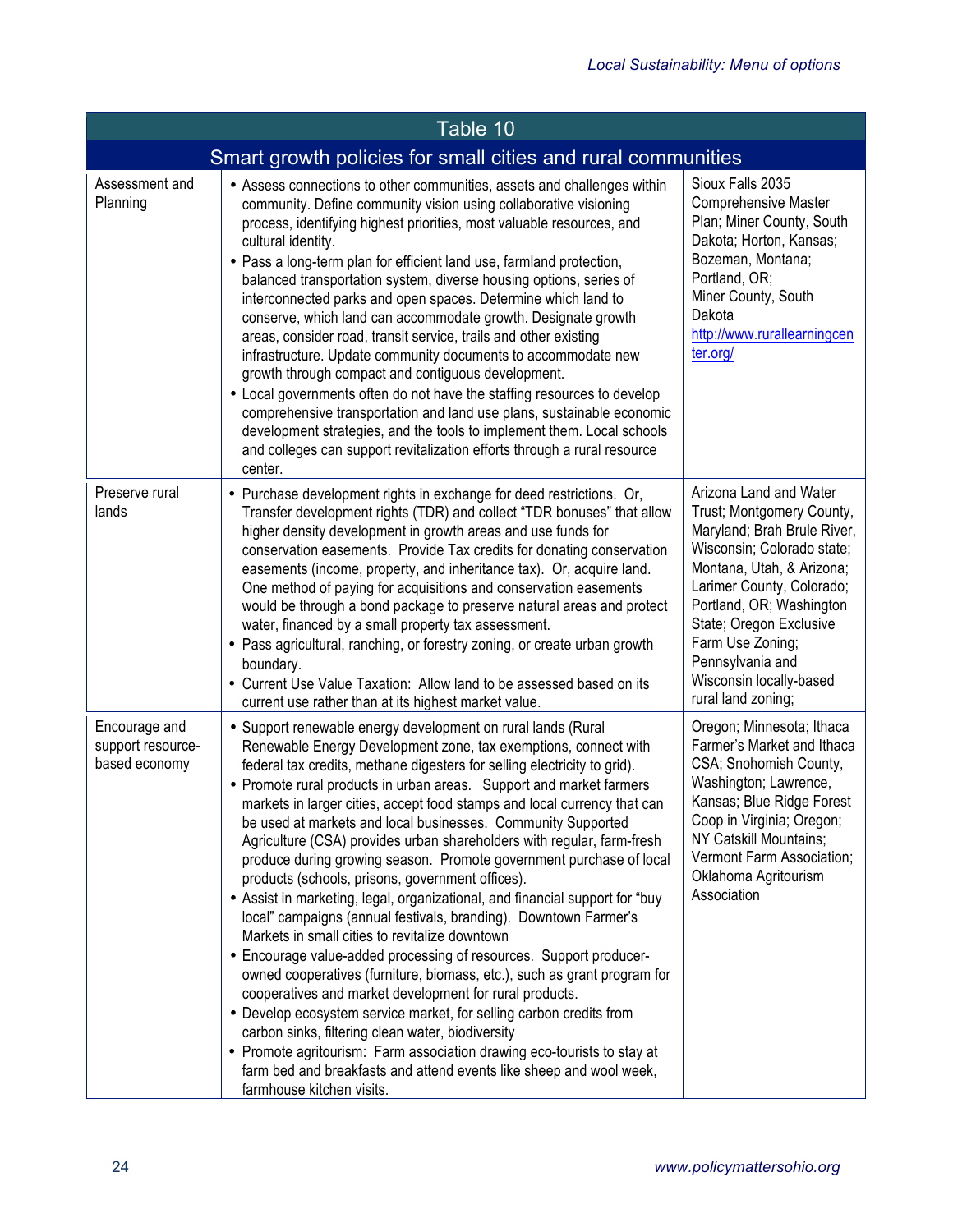| Fix-it-First                                                                                                                                                       | • Prioritize public funding for repairing, restoring, and maintaining existing<br>infrastructure (buildings, roads, water and sewer lines).<br>• Designate priority-funding areas for development in comprehensive plan,<br>preferably areas with existing infrastructure (financial assistance,<br>accelerated project approval, etc.). Redevelop and retrofit existing<br>buildings; incentivize residents to live near jobs and transit hubs.<br>Rehabilitate existing neighborhoods. Encourage historic preservation<br>(connect with state and federal tax credits, market businesses in historic<br>area).<br>• Re-use vacant or under-used lots before using undeveloped property.<br>Provide incentives for brownfield or vacant land redevelopment, and<br>disincentives for greenfield development (ie faster project approval and<br>lower impact fees). Adapt existing buildings for re-use rather than<br>demolishing them. Re-use vacant properties for community gardens.<br>Examine codes and ordinances to remove barriers to infill development.<br>Create Redevelopment Readiness certificate program.<br>• Because farmland value is initially low, benefits accrue from large<br>"increments" in Tax Increment Financing (TIF) schemes. Reform TIF to<br>focus on redevelopment. Limit use for greenfields. | El Dorado, Arkansas;<br>Maryland and Connecticut<br><b>Priority Funding Areas:</b><br>Youngstown, OH; Cadillac,<br>Michigan; Wood River, IL;<br>Land-of-Sky Regional<br>Council in North Carolina;<br>Michigan Suburbs Alliance<br>8 step Redevelopment<br>Readiness process |
|--------------------------------------------------------------------------------------------------------------------------------------------------------------------|----------------------------------------------------------------------------------------------------------------------------------------------------------------------------------------------------------------------------------------------------------------------------------------------------------------------------------------------------------------------------------------------------------------------------------------------------------------------------------------------------------------------------------------------------------------------------------------------------------------------------------------------------------------------------------------------------------------------------------------------------------------------------------------------------------------------------------------------------------------------------------------------------------------------------------------------------------------------------------------------------------------------------------------------------------------------------------------------------------------------------------------------------------------------------------------------------------------------------------------------------------------------------------------------------------------------------------|------------------------------------------------------------------------------------------------------------------------------------------------------------------------------------------------------------------------------------------------------------------------------|
| Support more<br>sustainable<br>development                                                                                                                         | Low-impact development (using natural landscaping to manage<br>stormwater): green roofs, rain barrels, permeable pavement, ponds. Can<br>pass law requiring commercial and residential collection of roof drainage.                                                                                                                                                                                                                                                                                                                                                                                                                                                                                                                                                                                                                                                                                                                                                                                                                                                                                                                                                                                                                                                                                                              | Santa Fe County, NM;                                                                                                                                                                                                                                                         |
|                                                                                                                                                                    | Make it easy for developers to build compact, walkable, mixed-use places.<br>Revise city plans to fit the newly established policies. Rural home cluster<br>development, if done right, can reduce infrastructure costs for new<br>developments and preserve open space (ie. require 50% of new<br>development sites to be preserved as open space).                                                                                                                                                                                                                                                                                                                                                                                                                                                                                                                                                                                                                                                                                                                                                                                                                                                                                                                                                                             | Crested Butte, CO;<br>Littleton, NH; Thurston<br>County, WA; Mashpee,<br>MA; Wichita, KS; Seattle,<br>WA.                                                                                                                                                                    |
|                                                                                                                                                                    | Provide incentives for projects that adhere to aggressive codes for existing<br>buildings - IECC or LEED standards (such as shortened permit schedules,<br>allow higher density than normal).                                                                                                                                                                                                                                                                                                                                                                                                                                                                                                                                                                                                                                                                                                                                                                                                                                                                                                                                                                                                                                                                                                                                    |                                                                                                                                                                                                                                                                              |
|                                                                                                                                                                    | Acknowledge developers for using sustainable principles to generate buzz<br>among other rural communities.                                                                                                                                                                                                                                                                                                                                                                                                                                                                                                                                                                                                                                                                                                                                                                                                                                                                                                                                                                                                                                                                                                                                                                                                                       | Idaho Smart Growth; Grow<br><b>Smart Vermont</b>                                                                                                                                                                                                                             |
|                                                                                                                                                                    | Transit-oriented development. Allow fewer parking spaces, demolish<br>unnecessary freeways; redevelop with community benefits agreement that<br>includes access to mass transit                                                                                                                                                                                                                                                                                                                                                                                                                                                                                                                                                                                                                                                                                                                                                                                                                                                                                                                                                                                                                                                                                                                                                  |                                                                                                                                                                                                                                                                              |
|                                                                                                                                                                    | Stop subsidizing sprawl. To make town center development more<br>competitive, assess the costs of new development on developers (costs of<br>new schools, utility and sewer lines, roads) via impact fees; distance-<br>based impact fees; assess transportation impact fees                                                                                                                                                                                                                                                                                                                                                                                                                                                                                                                                                                                                                                                                                                                                                                                                                                                                                                                                                                                                                                                     | Lancaster, CA                                                                                                                                                                                                                                                                |
| Promote regional<br>collaboration                                                                                                                                  | • Blue Ribbon Commission: Campaign to get cities across region to<br>commit to a suite of local policies.<br>• Promote better urban-rural links in the region to take advantage of<br>resources in the region                                                                                                                                                                                                                                                                                                                                                                                                                                                                                                                                                                                                                                                                                                                                                                                                                                                                                                                                                                                                                                                                                                                    |                                                                                                                                                                                                                                                                              |
| Sources: Center on Wisconsin Strategy, "New Energy For Cities;" COWS, "New Energy For Campuses;" ICMA, Putting Smart Growth to Work in<br><b>Rural Communities</b> |                                                                                                                                                                                                                                                                                                                                                                                                                                                                                                                                                                                                                                                                                                                                                                                                                                                                                                                                                                                                                                                                                                                                                                                                                                                                                                                                  |                                                                                                                                                                                                                                                                              |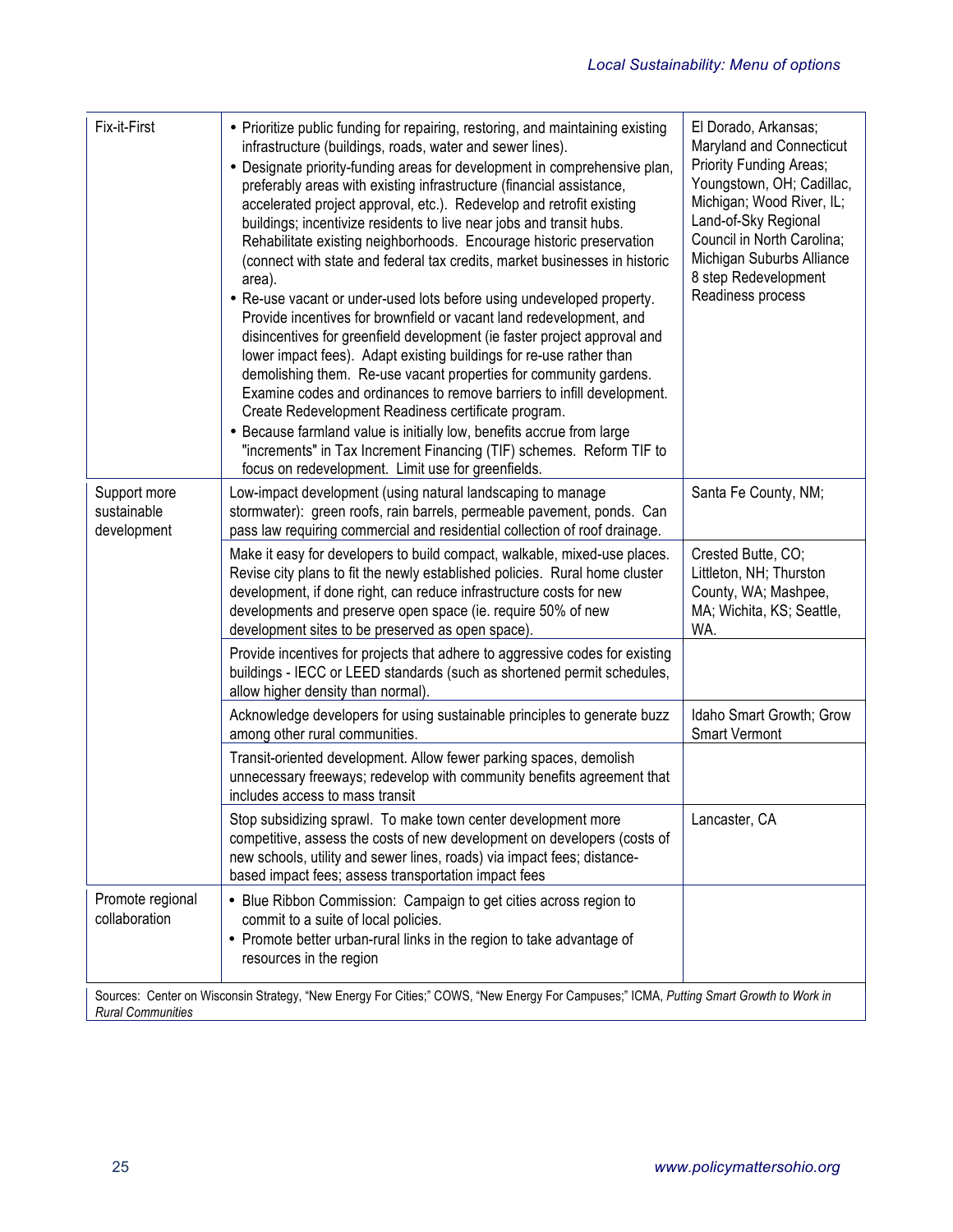### **5. Promote energy savings opportunities among Oberlin residents***<sup>24</sup>*

Ohioans face unpredictable energy bills to heat their homes and run their appliances. Ohio's older housing and building stock, combined with our cold winters, means home weatherization can yield big returns here from energy use reductions in the form of energy savings. Renters and modest-income Ohioans often have the least ability to pay and tend to live in inefficient buildings that saddle them with large energy bills – for such residents, efficiency investments can help end a cycle of energy poverty. Retrofitting homes and building new buildings to green standards can create jobs for energy auditors, electricians, heating, ventilation, and air conditioning technicians, insulation installers, and others. Despite clear benefits from efficiency investments, relatively few people take advantage of existing efficiency programs. Four major barriers in the market for residential efficiency have been identified.

First, home-owners are less likely to invest in comprehensive efficiency retrofits if they are uncertain how long they will retain their property, given the relatively longer payback period for larger items such as changing heating systems, installing solar water heaters, and insulating walls.<sup>25</sup> Second, there is a "split incentive" involved in rental units because the owner of a property is often not the same person paying the utility bills. Third, the lack of information and motivation to invest in energy efficiency, combined with the hassle of learning, organizing, financing, and implementing a project, can amount to another barrier even if customers have interest in lowering their energy bills. Fourth, upfront costs for energy upgrades, and the availability of capital financing for these purposes, present a challenge across all energy sectors, including residents.

This section outlines some of the ways communities across the nation are approaching city-scale renewable energy and energy efficiency retrofit programming in the residential sector. The bottom line is that such programs require motivated customers in order to be effective. This means successful efficiency programs must be comprehensive – They engage the community, house a one-stop shop for efficiency solutions, offer rebates, make low- to no-interest loans accessible with longer payback periods, and make efficiency easy. Several programs offer lowcost energy audits and generous rebates to offset initial costs while financing the remaining balance.<sup>26</sup> Some of the more innovative financing options involve repayment of efficiency measures through the customer's utility or property tax bill. Well-informed contractor networks and community energy action groups are being utilized to engage their communities and increase participation rates through block walks and letters to homeowners from trusted community leaders. For the basics, see the *Short Guide to setting up a City-Scale Retrofit Program* at http://www.greenforall.org/resources/a-short-guide-to-setting-up-a-city-scale-retrofit. Table 11 describes the basic elements of a city-scale energy efficiency retrofit program, followed by case studies of several innovative programs.

<sup>&</sup>lt;sup>24</sup> Initial synopsis is based on an interview with Satya Rhodes-Conway of the Center on Wisconsin Strategy.<br><sup>25</sup> Alan Durning, Grist.com, *Mysteries of on-bill financing revealed* (Dec 2008), at

*http://www.grist.org/article/Financing-retrofits-for-all-II/* <sup>26</sup> Mathew Brown, Alliance to Save Energy, *Paying for Energy Upgrades Through Utility Bills* (2009)(citing United Illuminating company).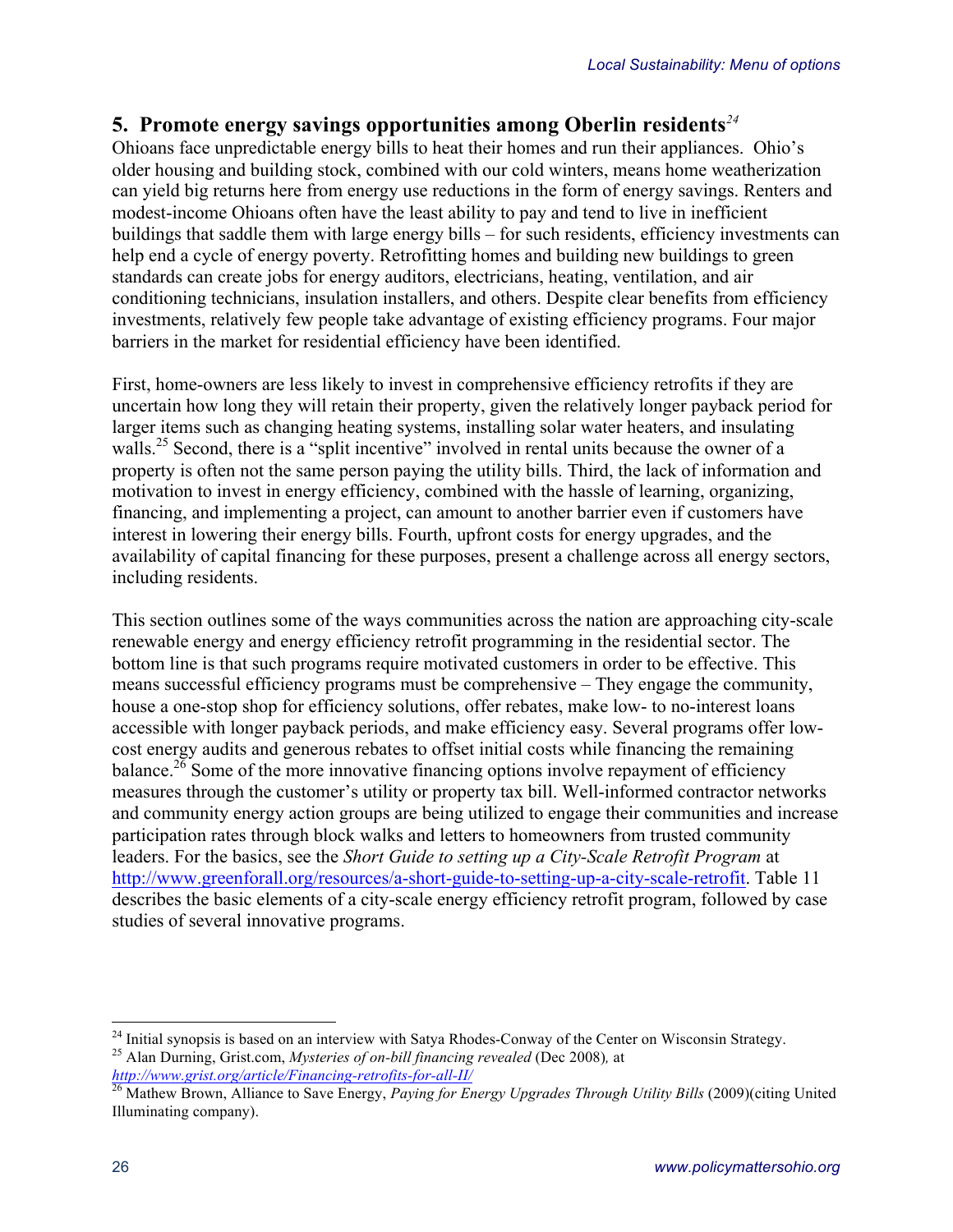| Table 11                                                                                                                                                           |                                                                                                                                                                                                                                                                                                                                                                                                                                                                                                                                                                                                                                                                                                                                                                                                                                                                                                                                                                                                                                                                                                             |  |
|--------------------------------------------------------------------------------------------------------------------------------------------------------------------|-------------------------------------------------------------------------------------------------------------------------------------------------------------------------------------------------------------------------------------------------------------------------------------------------------------------------------------------------------------------------------------------------------------------------------------------------------------------------------------------------------------------------------------------------------------------------------------------------------------------------------------------------------------------------------------------------------------------------------------------------------------------------------------------------------------------------------------------------------------------------------------------------------------------------------------------------------------------------------------------------------------------------------------------------------------------------------------------------------------|--|
| Large-scale residential efficiency programs                                                                                                                        |                                                                                                                                                                                                                                                                                                                                                                                                                                                                                                                                                                                                                                                                                                                                                                                                                                                                                                                                                                                                                                                                                                             |  |
| Key<br>stakeholders<br>to involve                                                                                                                                  | Electric utilities may be entity to collect payments, but may also be provider of capital as well as loan and<br>program administrator. Programs can set up network of clean energy contractors, or contractor pool<br>meeting certain specifications. Community energy action team and energy advocates to conduct outreach.<br>Local governments can lead by example, allowing for efficiency service on their utility or property tax bill<br>and administering the program. Representatives of homeowners, renters, and landlords.                                                                                                                                                                                                                                                                                                                                                                                                                                                                                                                                                                      |  |
| <b>Customers</b><br>Targeted                                                                                                                                       | Several programs have established a target number of homes for retrofit (Portland started with target of<br>500). Some programs target both owner-occupied homes and rental units. Customers for these programs<br>often include residential, commercial, industrial, and government customers. Could ID candidates from<br>utility bills. May want to match up age of structure and average energy use to identify good candidates for<br>the program. Older houses tend to have higher use. If eligible for low-income weatherization help<br>customer sign up for weatherization services. Consider starting with people that have already had audit.                                                                                                                                                                                                                                                                                                                                                                                                                                                    |  |
| Streamlined<br>Application                                                                                                                                         | A major barrier to making efficiency investments is the time, effort, and knowledge required (transaction<br>costs), so efficiency programs must be easy to use. Can put applications online.                                                                                                                                                                                                                                                                                                                                                                                                                                                                                                                                                                                                                                                                                                                                                                                                                                                                                                               |  |
| Energy<br>Agents                                                                                                                                                   | Successful programs often have an energy agent, or energy advocate, walking customers through the<br>audit, recommendations, incentives, contracting, and financing process (Portland, Seattle).                                                                                                                                                                                                                                                                                                                                                                                                                                                                                                                                                                                                                                                                                                                                                                                                                                                                                                            |  |
| Program<br>administrator                                                                                                                                           | Utilities can run these programs (consumer, public, and investor-owned). They can also be run by a<br>partnership between municipalities, private enterprises, or partnerships.                                                                                                                                                                                                                                                                                                                                                                                                                                                                                                                                                                                                                                                                                                                                                                                                                                                                                                                             |  |
| Energy<br>Audits                                                                                                                                                   | Energy audits are the first step in the process. A number of programs offer free energy audits, or<br>subsidize the cost considerably. Some do this work in-house using city or utility staff, others use<br>independent contractors.                                                                                                                                                                                                                                                                                                                                                                                                                                                                                                                                                                                                                                                                                                                                                                                                                                                                       |  |
| Incentives                                                                                                                                                         | Existing incentives from utilities, public benefits funds, tax credits, are typically assembled. Connections to<br>instruments that can finance the rest, such as low or no interest loans are also important. On-bill and<br>PACE financing can make repayment easy. One program found that by extending the payback period, it<br>doubled the number of participants by increasing savings during the initial period.                                                                                                                                                                                                                                                                                                                                                                                                                                                                                                                                                                                                                                                                                     |  |
| Pool of<br>Contractors                                                                                                                                             | Programs that have created contractor networks and educated them on financing tools have achieved<br>higher participation rates. The City of Portland picks contractors (homeowners fill out paperwork, City<br>handles rest, someone shows up at your house). United Illuminating in Connecticut works with a pool of<br>contractors that must abide by strict guidelines on materials, prices, labor, licensing, and waste disposal.<br>They found the use of a limited pool of well-informed contractors reduced the need for mass marketing of<br>the program. Sempra requires selected contractors to participate in an education process, thereby<br>reducing the number of jobs done poorly. A pool of contractors can also help identify training needs.                                                                                                                                                                                                                                                                                                                                            |  |
| Equipment<br>covered                                                                                                                                               | When customers undergo energy audits, they typically get a list of measures that will pay back in a set<br>number of years (typically 10). Following the audit, the auditor goes through the list of available incentives<br>that will reduce the bottom line to the customer. The homeowner signs over the rights to those incentives,<br>and they are subtracted from the total amount needed for financing so that they can borrow less to begin<br>with. The final loan amount is then spread over a period of years (ranging from 3 to 20). In similar<br>programs for renewable energy, payback may be spread over 15 to 20 years. In general, there should be<br>certification that products are appropriate and savings estimates exceed payments. Many programs limit<br>technologies covered, identifying technologies that can be used often to ensure maximum participation,<br>and that are hard-wired or not easily removed. Among efficiency options seen are lighting, refrigeration,<br>insulation, air sealing, space heating and cooling. The Hawaii program covers solar water heaters. |  |
| Data<br>collection                                                                                                                                                 | Data collection demonstrates efficacy of the program. A program management system that allows for<br>project tracking, with contractors access, is encouraged. Smart energy meters are recommended.                                                                                                                                                                                                                                                                                                                                                                                                                                                                                                                                                                                                                                                                                                                                                                                                                                                                                                         |  |
| Sources: Center on Wisconsin Strategy, "New Energy For Cities;" COWS, "New Energy For Campuses;" ICMA, Putting Smart Growth to Work in<br><b>Rural Communities</b> |                                                                                                                                                                                                                                                                                                                                                                                                                                                                                                                                                                                                                                                                                                                                                                                                                                                                                                                                                                                                                                                                                                             |  |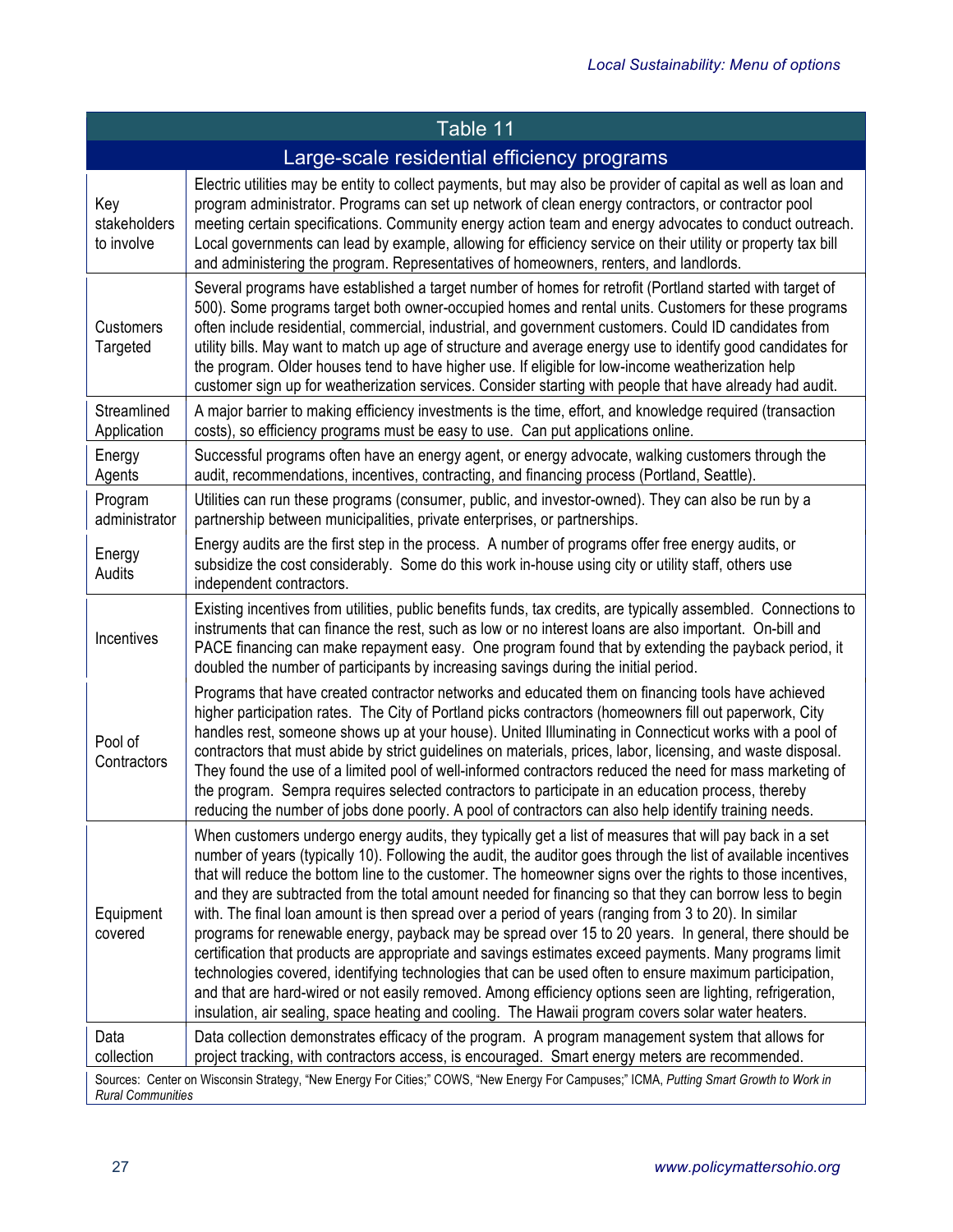#### **Residential retrofit program case studies**

**Babylon, NY.**<sup>27</sup> The city of Babylon committed to reducing their carbon footprint 12 percent by 2012. Since residential housing represented 38 percent of the town's energy consumption, they launched a green homes initiative ("green your house, slash your energy bill, reduce your carbon footprint"). The program is available to all residents, regardless of income or credit history. Because the city determined residents were hesitant to pay for improvements they couldn't see or touch, Babylon offered to finance up to \$12,000 towards improvements. To cover the upfront costs of these retrofits, the city designated carbon as a solid waste, a move that enabled it to tap into a solid waste clean up fund and create a solid waste fee. The city then applied a "benefit assessment" on participating homes, paid through a municipal service bill separate from the electric utility bill and similar to bill for trash.

As a result, residents do not need to take on additional debt burden during tough economic times. Since homeowners considering moving are less likely to undertake improvements, the assessment runs with the home and not the owner. A 3 percent interest rate is incorporated into the fee in order to help cover costs to administer the program. The homeowner pays \$250 for the cost of an energy audit, can choose any licensed contractor, the contractor files the paperwork and signs the contract with the city. Assessment fees are structured in part by estimated savings. The average cost of the retrofits is \$7,200 and the average annual savings to homeowners is nearly \$1,000, with an average payback period of a little less than eight years. Green jobs in the community increased nearly 25 percent as a result of the program. For more information, see http://www.thebabylonproject.org/.

**Portland, Oregon.**<sup>28</sup> The city of Portland program includes an extensive consumer support program, low-interest financing, and repayment through gas and electric bills over a 20-year term. The city acts as program manager, Shore Bank Enterprise Cascadia is the financial manager (a non-profit community development organization), and both entities contributed to the upfront financing of the program, with the city dedicating a portion of its federal stimulus dollars to the pilot project. Funds are secured with a loan loss reserve. The utility serves only as a medium for bill payment through an agreement with utilities that charge is on bill, but utilities are not involved financially other than to assist in marketing of the program. Repayment is not tied to the property or the meter – it is the individual's responsibility. If the loan is secured by the house, then it becomes part of the real estate transaction, to be paid off as an outstanding assessment or taken on by the new property owner, with a decision made in the transaction. Portland uses a pool of approved contractors to complete the work; 80 percent of employees must be local hires; 30 percent of work hours completed must be done by persons of color, women, and low-income residents; and new hires must come from designated training programs. Interest rates for borrowed funds are 8 percent unless the applicant is below 250 percent of the poverty level, then the interest rate is 4 percent.

<sup>&</sup>lt;sup>27</sup> Home Performance Resource Center, *Case Study: Long Island Green Homes* (2010)<br><sup>28</sup> Interview with Kat from Green for All; See also Home Performance Resource Center, *Case Study: Clean Energy Works Portland.*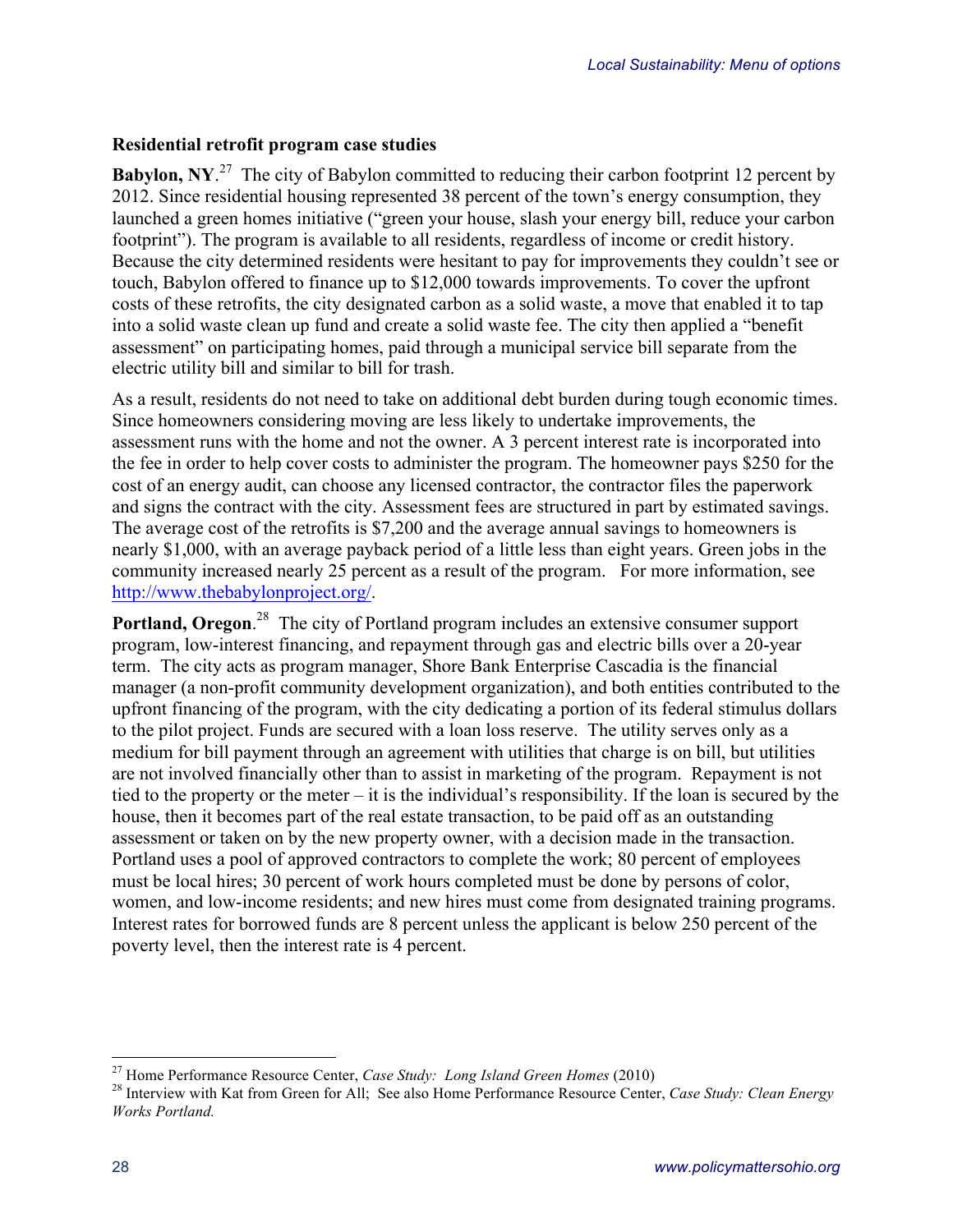**Kansas rural electric/gas co-op.**29 Midwest Energy, a customer-owned utility providing natural gas and electricity to customers throughout central and western Kansas, launched its How\$mart® program in 2007. The customer-owned utility owns, operates, finances, and markets by the efficiency program, and uses utility capital for upfront funds. The program is made available to both residential and commercial customers. Renters can take advantage of the programs with permission from their landlords. Landlords benefit from property improvements while tenants pay the energy bill including service payments. Repayment comes as an efficiency surcharge on customer's energy bill, and the surcharge follows the meter rather than the individual so if the occupant moves, the new occupant takes over the payment. Full disclosure of the surcharge to subsequent customers is required. Payments are structured so that energy savings are greater than efficiency service payments, for a net gain to the customer. Repayment occurs over an extended period of time to encourage bigger projects, 15 years for residential customers and 10 years for commercial customers, all at low interest rates. The program is now partnering with Efficiency Kansas to lower interest rates using stimulus funds. Read more about Midwest Energy's How\$mart program at http://www.mwenergy.com/howsmart.aspx.

**Boulder, Colorado**.<sup>30</sup> A college town with a large number of rental properties, Boulder developed performance-based codes to drive demand for efficiency services in rental properties and new buildings. Called SmartRegs, they require a certain level of efficiency to be achieved without prescribing the exact means the property owner has to take to get there. To make efficiency easy, the city created EnergySmart, a one-stop shop for efficiency services and energy consulting handled by a third party (Populus). Energy consultants walk consumers through the process, starting with the energy audit, and even handle contractor bids and rebates. The program is funded with federal stimulus dollars and a local tax on electric bills. Performance requirements revolved around the Home Energy Rating System, designed by the mortgage industry to measure the energy performance of a home.

**Green Jobs, Green New York.31** The state of New York passed the Green Jobs, Green New York Act in 2009, from which came a program administered by New York State Energy Research and Development Authority (NYSERDA) that provides access to free or low-cost energy assessments, upgrades, low-cost financing, and green collar career training (launched in 2010). To make the program accessible to modest-income households, the program uses novel underwriting criteria (finding the Fannie Mae loan credit score requirement of 640 too stringent for many New York households). The new program is based on the utility bill payment history of applicants, who can qualify for unsecured loans up to \$13,000 at a 4 percent interest rate.

<sup>&</sup>lt;sup>29</sup> Local Clean Energy Alliance, state on-bill financing and PAYS programs, at www.localcleanenergy.org/state+onbill+financing, and Environmental Defense Fund at http://www2.edf.org/page.cfm?tagid=39313<br><sup>30</sup> Rob Kundert, Sustainable Cities Network<br><sup>31</sup> Lawrence Berkeley National Laboratory, Clean Energy Program Policy Brief.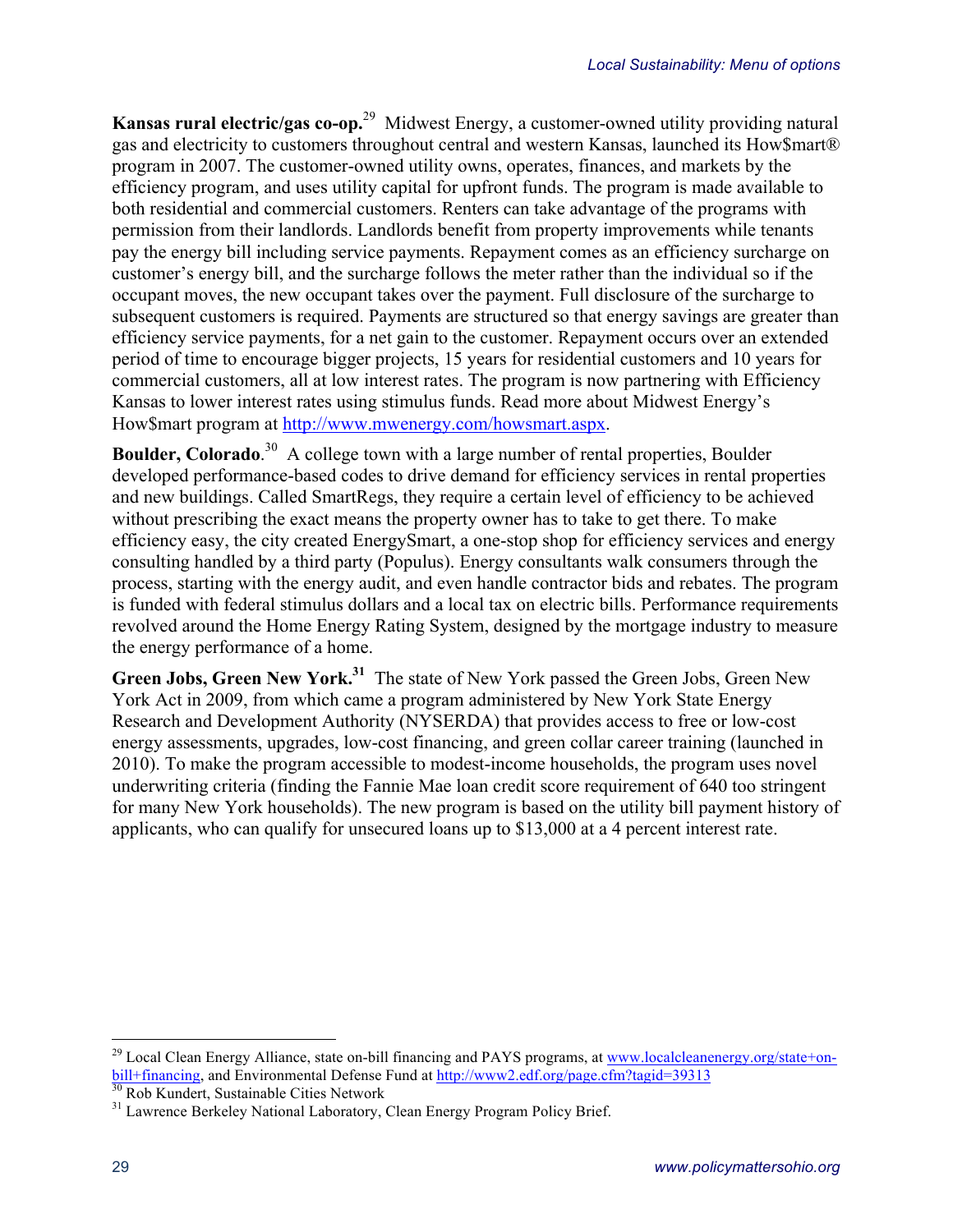#### **On-bill financing**

This method of repayment for energy efficiency projects reduces upfront costs to customers for energy efficiency retrofits by stretching repayment over time on the customer's utility bill. Programs should be structured so that energy savings more than cover the costs for repaying the loan.<sup>32</sup>Many on-bill programs are similar to conventional loan programs but with repayment made via electric and/or gas utility bills. In its purest form, however, a Pay-as-you-save® program involves the use of a "tariff" that is assigned to a designated meter location for an "efficiency service," with the payment following that meter regardless of transfer in ownership or change in tenancy. Disconnection could occur for non-payment.<sup>33</sup> Table 12 details this innovative financing mechanisms. A similar concept discussed earlier in this document, PACE financing, applies the public works assessment-financing model—typically used for sewers, sidewalks, and other public improvements—to clean energy projects such as solar with repayment via the homeowner's tax bill. PACE debt is classified as an assessment, and nonpayment turns into a lien on the property; this aspect largely stalled PACE programming in the residential sector. PACE programs are moving forward in the commercial sector. For more on PACE, see Table 7.

**Addressing Market Failures.**On-bill financing is an approach to consumer financing designed to address market failures in the market for energy efficiency; in some cases it has even been used for renewable energy. It is simple, easy to use, and can allow for repayment over longer periods of time to encourage deeper retrofits. The program can reach the rental housing market, it involves working with a trusted source (utility company), and energy savings are designed to outweigh costs. The repayment obligation transfers with ownership/tenancy (obligation follows the meter in a tariff-based system).

**Program Administration.**On-bill programs vary as to who runs the program, where upfront funds come from, who administers the loans, whether they take a conventional loan or a tariff approach, what incentives are offered, which customers are targeted, and what marketing and outreach strategies are employed. In Portland, for instance, the utility company's only involvement in the on-bill financing program is as a contractual entity to collect payments for the loan. On the other end of the spectrum is Midwest Energy, a customer-owned utility company in Kansas that operates and finances a tariff-based system where customers receive a charge on their utility bill for an on-going efficiency "service." Most programs are in-house at utility companies, while others are public/private partnerships. Upfront funds come largely from utility companies through service charges, universal surcharges for public benefit purposes, and/or utility operating revenues. Some programs draw on federal or state funds for clean energy purposes, and occasionally private matching funds.

 <sup>32</sup> Mark Jewell, Technology Publications, *The Growing Popularity of on-bill financing incentives, zero interest can increase affordability* (September 2009).<br><sup>33</sup> New Hampshire, Hawaii, and Kansas have tariff-based systems, and Michigan adopted legislation recently that

may result in an on-bill tariff program.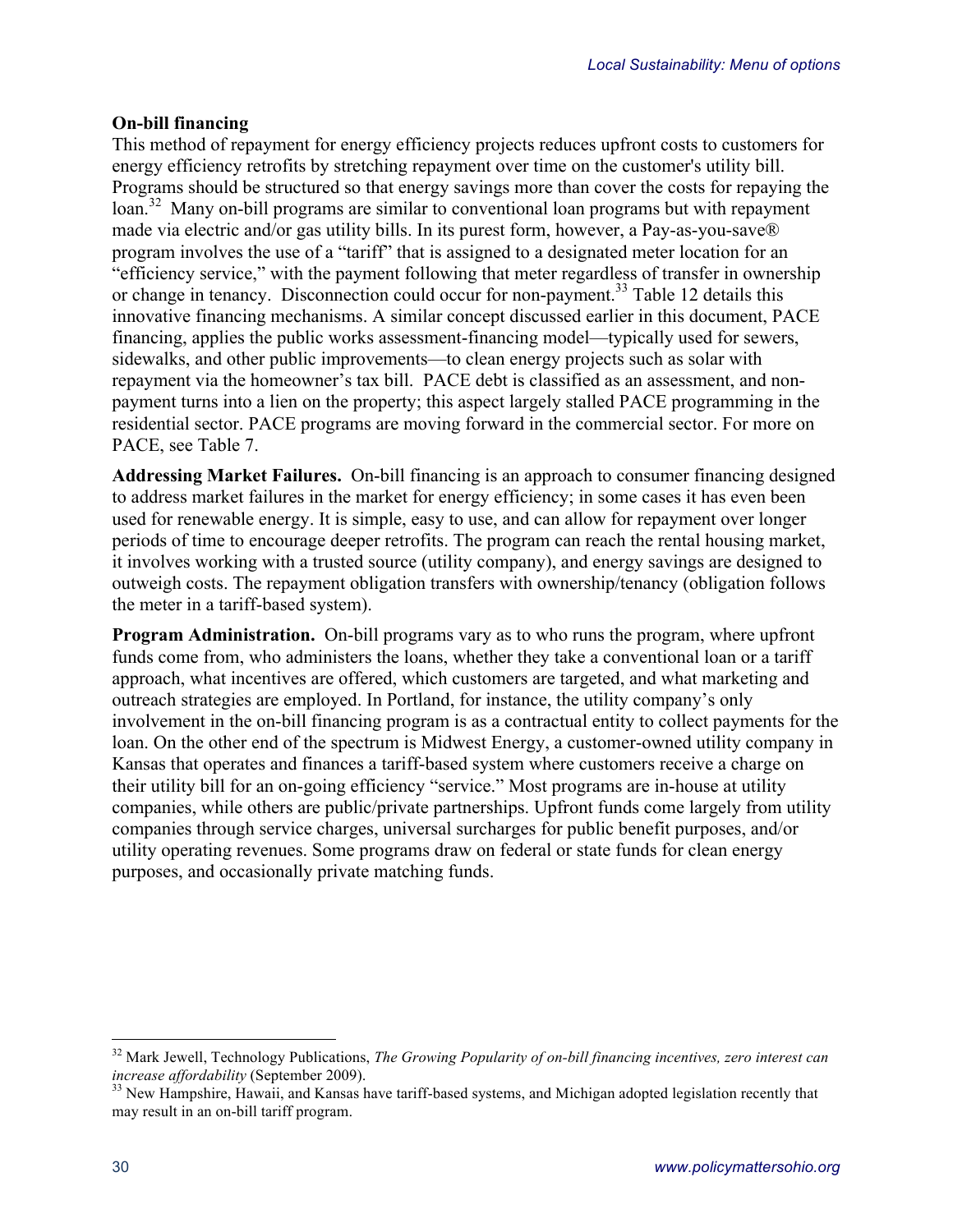| Table 12                                    |                                                                                                                                                                                                                                                                                                                                                                                                                                                                                                                                                                                                                                                                                                                                                                                                                                                                                                                                                                                                             |  |
|---------------------------------------------|-------------------------------------------------------------------------------------------------------------------------------------------------------------------------------------------------------------------------------------------------------------------------------------------------------------------------------------------------------------------------------------------------------------------------------------------------------------------------------------------------------------------------------------------------------------------------------------------------------------------------------------------------------------------------------------------------------------------------------------------------------------------------------------------------------------------------------------------------------------------------------------------------------------------------------------------------------------------------------------------------------------|--|
| Examples of on-bill financing programs      |                                                                                                                                                                                                                                                                                                                                                                                                                                                                                                                                                                                                                                                                                                                                                                                                                                                                                                                                                                                                             |  |
| Alabama                                     | Dixie Electric Cooperative, on-bill loan program.                                                                                                                                                                                                                                                                                                                                                                                                                                                                                                                                                                                                                                                                                                                                                                                                                                                                                                                                                           |  |
| Arizona                                     | First Electric Cooperative Home Improvement Loan Program, on-bill loan program.                                                                                                                                                                                                                                                                                                                                                                                                                                                                                                                                                                                                                                                                                                                                                                                                                                                                                                                             |  |
| Minnesota and<br>Wisconsin                  | Alliant Energy Shared Savings program. Utility company helps business customers identify savings,<br>pay initial costs for upgrades, coordinate installation, and allow repayment on utility bill over a five-<br>year period.                                                                                                                                                                                                                                                                                                                                                                                                                                                                                                                                                                                                                                                                                                                                                                              |  |
| Babylon, NY                                 | Babylon's energy efficiency loan program is repaid through municipal service bill, separate from the<br>electric utility bill (similar to bill for trash). Solid waste fee for carbon used to fund program.                                                                                                                                                                                                                                                                                                                                                                                                                                                                                                                                                                                                                                                                                                                                                                                                 |  |
| California                                  | Southern California Edison, Southern California Gas Company, and San Diego Gas and Electric On-<br>bill Financing Programs (Sempra Energy). Targets business and government consumers, accesses<br>state's public benefits funds to buy down interest rates and offer zero-percent financing, and up to<br>10% in rebates. Sempra offers five-year terms for business customers, and ten-year terms for<br>government customers.                                                                                                                                                                                                                                                                                                                                                                                                                                                                                                                                                                            |  |
| Connecticut                                 | United Illuminating Company and Connecticut Light and Power combine incentives and an on-bill<br>loan program for small businesess that either own or lease their space (since 1993). UI pays auditor,<br>makes recommendations based on audit (target is to lower energy costs by 20-30%), determines<br>eligibility based on customer's bill payment history, and works directly with pre-qualified contractor.<br>UI has a contractor pool, and participating contractors must agree to abide by strict guidelines on<br>materials, prices, labor, licensing, and waste disposal. Efficiency project costs range from \$1,000 to<br>\$60,000, with rebates covering 30 to 40% of the costs and the remaining balance financed over an<br>average of two to three years with zero-interest loans. UI only finances projects where monthly<br>savings will exceed repayment fee, and loans are secured by the state's public benefits fund<br>(Connecticut Energy Efficiency Fund).                        |  |
| Hawaii                                      | The state passed legislation requiring utility companies to offer Pay-as-You-Save® programs (2006).<br>Three electric companies created pilot programs for solar water heaters (SolarSaver). Within six<br>months of launch, over 100 units were installed, demonstrating the applicability of on-bill financing to<br>renewable energy as well.                                                                                                                                                                                                                                                                                                                                                                                                                                                                                                                                                                                                                                                            |  |
| Illinois                                    | State passed legislation requiring utility companies to provide on-bill financing options to its<br>residential customers (2009). Programs will be open to small business customers also.                                                                                                                                                                                                                                                                                                                                                                                                                                                                                                                                                                                                                                                                                                                                                                                                                   |  |
| Kansas rural<br>electric/gas<br>cooperative | Midwest Energy How\$mart® is owned, operated, and financed by the customer-owned utility<br>company and is available to both residential and commercial customers, including renters/leasers<br>with owner permission. The bill follows the meter and not individuals. Full disclosure of surcharge to<br>subsequent customers is required. Building owners must agree to make repairs. So far, the Kansas<br>coop hasn't had any trouble with their inclusion of renters and has stated that landlords, not renters,<br>are showing the greatest initial interest. Repayment occurs over an extended period of time to<br>encourage bigger projects, 15 years for residential customers and 10 years for commercial<br>customers, all at low interest rates. The utility company runs the program in house, does its own<br>marketing, financing, and billing, and puts up utility funds as capital. The program is now partnering<br>with Efficiency Kansas to lower interest rates using stimulus funds. |  |
| Massachusetts                               | Western Massachusetts Electric Small Business Energy Advantage and National Grid. On-bill loan<br>program at zero-percent financing.                                                                                                                                                                                                                                                                                                                                                                                                                                                                                                                                                                                                                                                                                                                                                                                                                                                                        |  |
| Michigan                                    | Michigan Saves. State passed legislation requiring their Public Utilities Commission to investigate<br>on-bill financing program for energy efficiency.                                                                                                                                                                                                                                                                                                                                                                                                                                                                                                                                                                                                                                                                                                                                                                                                                                                     |  |
| Massachusetts<br>Rhode Island,<br>New       | National Grid, an investor-owned utility operating. On-bill financing offered to small business<br>customers, and on a limited basis to medium-sized commercial, industrial businesses and municipal<br>entities in Massachusetts. Utility provides free energy audits and covers between 40 and 70 percent                                                                                                                                                                                                                                                                                                                                                                                                                                                                                                                                                                                                                                                                                                 |  |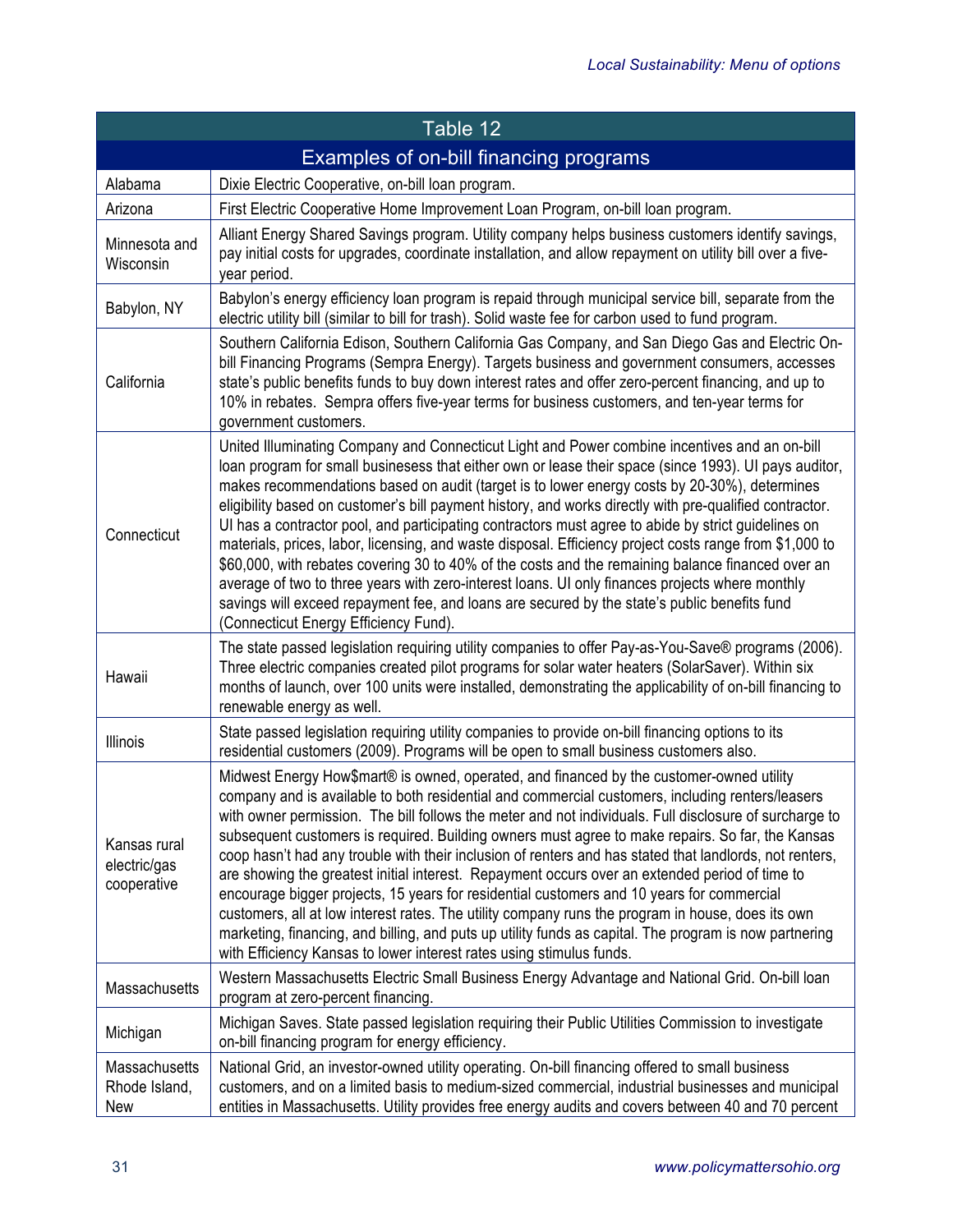| Hampshire                                                                                                                                                                                                                                                                                                                                                                                                                                                                                                                                                                                        | of project costs; provides interest free loan for balance, with bonus 15% discount if the bill is paid off<br>within a month.                                                                                                                                                                                                                                                                                                                                                                                                                                                                                                                                                                                                                                                                                                                                                                                                                                                                                                                                                                                                              |
|--------------------------------------------------------------------------------------------------------------------------------------------------------------------------------------------------------------------------------------------------------------------------------------------------------------------------------------------------------------------------------------------------------------------------------------------------------------------------------------------------------------------------------------------------------------------------------------------------|--------------------------------------------------------------------------------------------------------------------------------------------------------------------------------------------------------------------------------------------------------------------------------------------------------------------------------------------------------------------------------------------------------------------------------------------------------------------------------------------------------------------------------------------------------------------------------------------------------------------------------------------------------------------------------------------------------------------------------------------------------------------------------------------------------------------------------------------------------------------------------------------------------------------------------------------------------------------------------------------------------------------------------------------------------------------------------------------------------------------------------------------|
| New<br>Hampshire                                                                                                                                                                                                                                                                                                                                                                                                                                                                                                                                                                                 | Public Service New Hampshire and New Hampshire Electric Coop. Since 2002, utility has offered on-<br>bill, tariff-based financing programs for municipalities and small businesses with approval from the<br>state utility commission. In 2004, the public utilities commission ordered utilities to continue program.<br>In 2009, they developed a pilot program to expand the option to the residential sector, using<br>Regional Greenhouse Gas Initiative grant funds in the form of a \$200,000 revolving loan fund. The<br>utility operates the program and provides interest-free loans (maximum loan amount \$7,500), on-bill<br>payback from 2-7 year terms, and a contract that follows the customer with the balance of loan to be<br>paid off if customer relocates. Now exploring tying the loan to the meter (rather than customer) and<br>using private financing. Program evaluations suggest financing key to program success. Retailers<br>surveyed indicated an increase in business as a result of the program. New Hampshire hit its target<br>level of participation even with a large reduction in rebates offered. |
| New Jersey                                                                                                                                                                                                                                                                                                                                                                                                                                                                                                                                                                                       | Public Service Electric and Gas has a small business program in Newark and Trenton, with plans to<br>extend the program to other cities, that uses on-bill financing among other tools, including free<br>energy audits and detailed recommendations; obligates consumers for only 20% of the project cost.                                                                                                                                                                                                                                                                                                                                                                                                                                                                                                                                                                                                                                                                                                                                                                                                                                |
| New York                                                                                                                                                                                                                                                                                                                                                                                                                                                                                                                                                                                         | The state has encouraged utilities to explore on-bill tariff-based financing, and its Public Utilities<br>Commission is in the process of investigating the concept.                                                                                                                                                                                                                                                                                                                                                                                                                                                                                                                                                                                                                                                                                                                                                                                                                                                                                                                                                                       |
| Western states<br>(including<br>Wyoming)                                                                                                                                                                                                                                                                                                                                                                                                                                                                                                                                                         | Pacificorp was the first tariff based on-bill financing program (late 1980's), which is no longer being<br>used (largely terminated in 2000). Energy audits were given, recommendations made, unsubsidized<br>interest rates offered; the only state involvement was regulatory oversight and approval. The utility<br>company was uncomfortable managing credit risks and would prefer 3rd-party funding and financial<br>management.                                                                                                                                                                                                                                                                                                                                                                                                                                                                                                                                                                                                                                                                                                     |
| Portland, now<br>statewide                                                                                                                                                                                                                                                                                                                                                                                                                                                                                                                                                                       | Public and private matching capital through Shore Bank Enterprise Cascadia, a non-profit community<br>development institution that has partnered with the city. In Portland, the utility company serves as<br>medium for bill payment through agreement with utilities that charge will be on-bill, but utilities are not<br>involved financially or otherwise. Portland is program manager, Enterprise is financial manager, both<br>entities contributed to the upfront financing of the program (the city used portion of federal stimulus<br>dollars). The loans are secured with a loan loss reserve fund. Not tied to property or meter, it is<br>individual responsibility to pay loan back. If secured by house, then becomes part of real estate<br>transaction, like payoff of outstanding assessment; decision made in transaction. Pool of approved<br>contractors.                                                                                                                                                                                                                                                            |
| Seattle                                                                                                                                                                                                                                                                                                                                                                                                                                                                                                                                                                                          | In the process of replicating Portland program.                                                                                                                                                                                                                                                                                                                                                                                                                                                                                                                                                                                                                                                                                                                                                                                                                                                                                                                                                                                                                                                                                            |
| Ohio                                                                                                                                                                                                                                                                                                                                                                                                                                                                                                                                                                                             | Several investor-owned utility companies have "shared savings" programs, similar to PAYs<br>programs, for commercial customers.                                                                                                                                                                                                                                                                                                                                                                                                                                                                                                                                                                                                                                                                                                                                                                                                                                                                                                                                                                                                            |
| Sources: Interview with Satya Rhodes-Conway from the Center on Wisconsin Strategy; Interview with Kat from Green for All; Mathew Brown,<br>Alliance to Save Energy, Paying for Energy Upgrades Through Utility Bills (2009); Local Clean Energy Alliance, State on-bill financing and PAYS<br>programs, at www.localcleanenergy.org/state+on-bill+financing; Mark Jewell, Technology Publications, The growing popularity of on-bill financing<br>incentives, zero interest can increase affordability (September 2009); Hyams, Michael, "On-bill financing' for Energy Efficiency in New Haven, |                                                                                                                                                                                                                                                                                                                                                                                                                                                                                                                                                                                                                                                                                                                                                                                                                                                                                                                                                                                                                                                                                                                                            |

*CT*" (May 2010); https://www.nationalgridus.com/masselectric/business/energyeff/3\_small.asp ; See Midwest Energy's How\$mart program at http://www.mwenergy.com/howsmart.aspx.